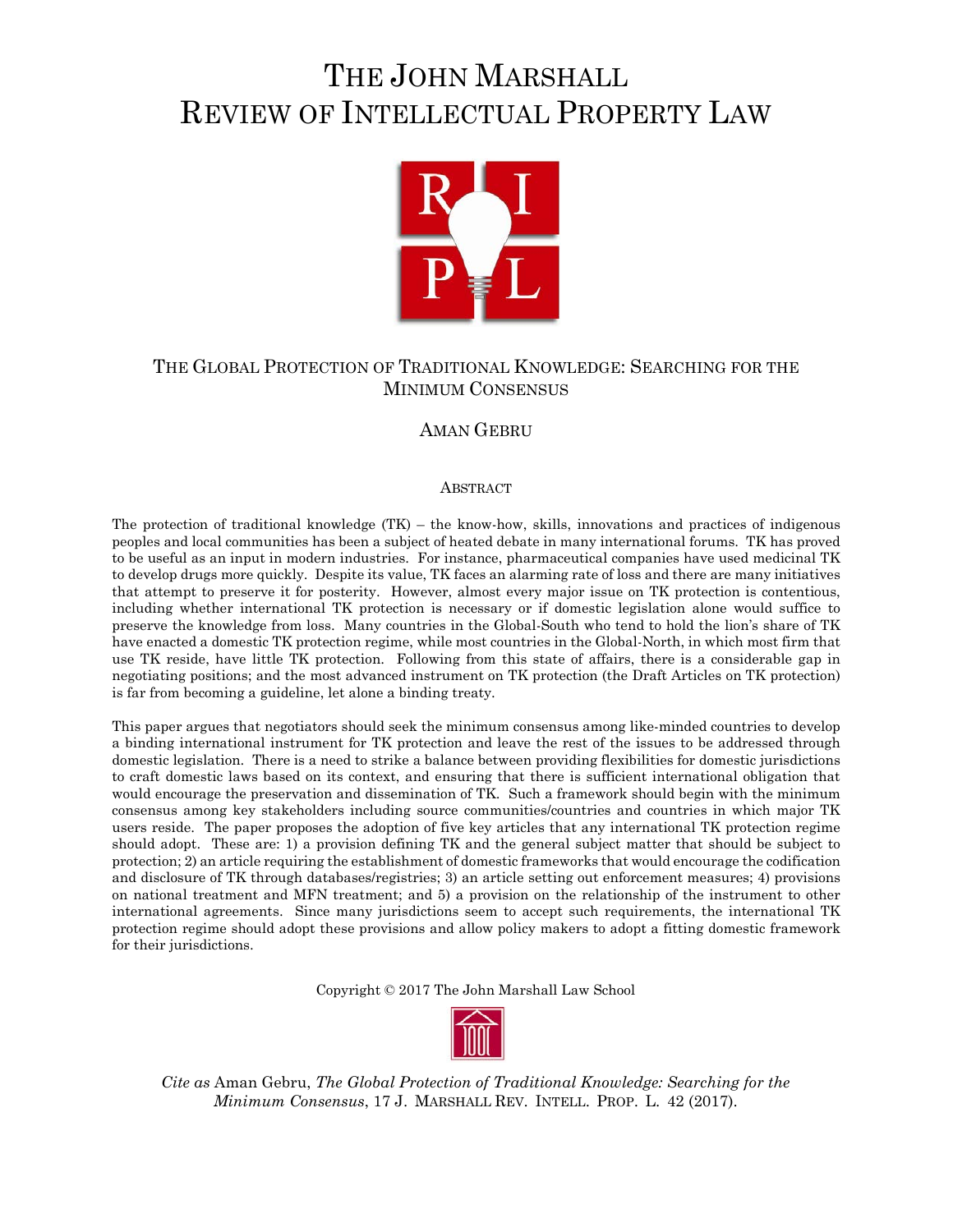# THE GLOBAL PROTECTION OF TRADITIONAL KNOWLEDGE: SEARCHING FOR THE MINIMUM CONSENSUS

### AMAN GEBRU

| 4. The Interactions Between TK Protection and Existing IP Law 71 |  |
|------------------------------------------------------------------|--|
|                                                                  |  |
|                                                                  |  |
|                                                                  |  |
|                                                                  |  |
|                                                                  |  |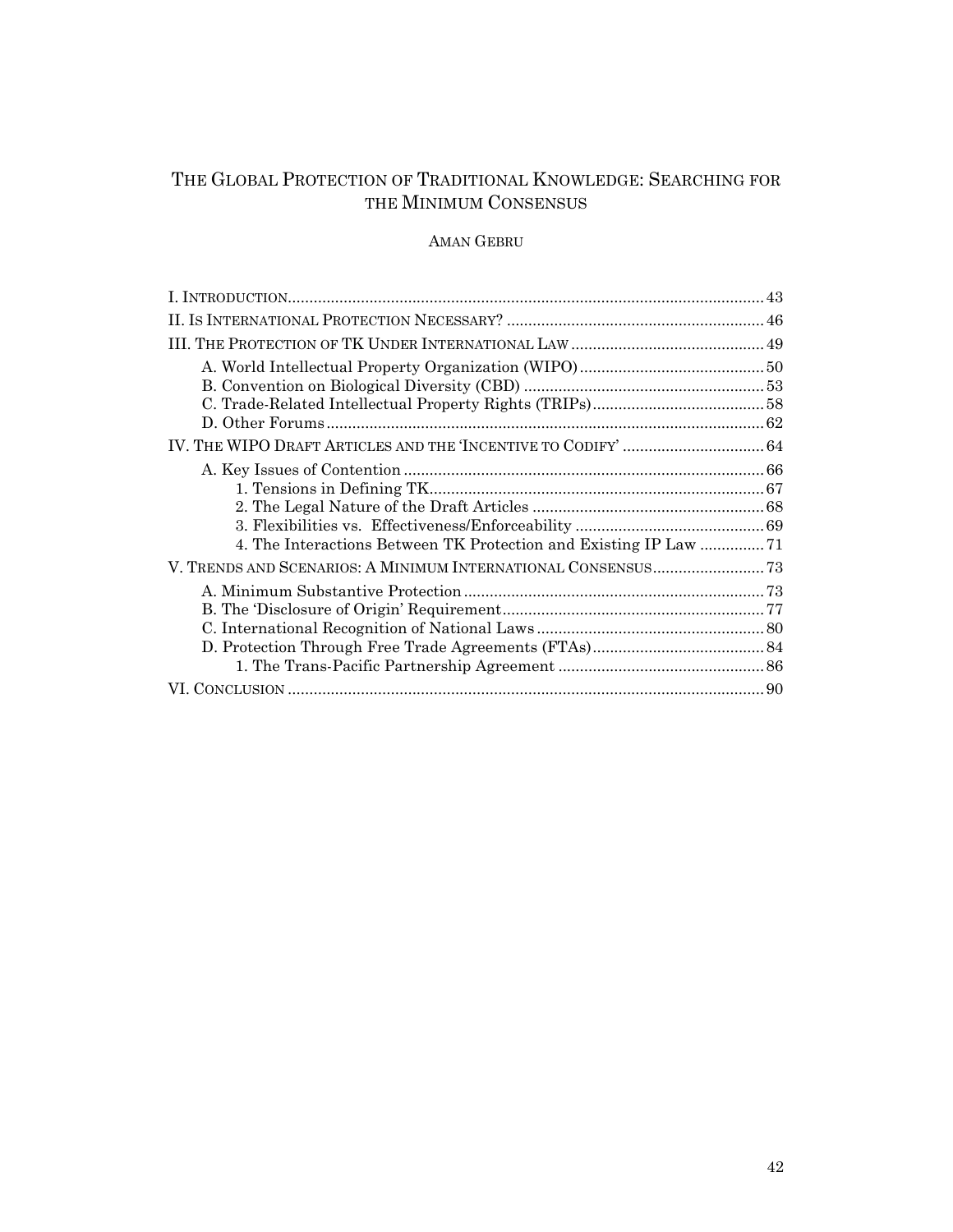# THE GLOBAL PROTECTION OF TRADITIONAL KNOWLEDGE: SEARCHING FOR THE MINIMUM CONSENSUS

#### AMAN GEBRU[\\*](#page-2-0)

#### I. INTRODUCTION

Consider the following scenario. A local community of hunters in a remote desert in Southern Africa uses parts of a certain plant to help them suppress their appetite. They chew on the roots of the plant which makes them feel full and they can walk for long distances in search of wild animals to hunt. An anthropologist researching communities in the area hears this practice from one of the members of the community. She decides to document the practice by interviewing the elders who know most about the practice. She then takes some samples of the plant back to her university in the US. She gives the samples and her notes to a scientist who works for a big multinational company that produces weight loss products. After years of research the scientist manages to extract the active ingredient found in the plant. He then convinces his employer to apply for a patent over the appetite suppressant qualities of the active ingredient and to start the regulatory approval process for the weight loss drug. The company is granted a patent and begins the regulatory approval process. When the patenting of the active ingredient is disclosed to the public, many activists for indigenous rights protest against the lack of recognition for the contribution of the local community. The company argues it has no legal obligation to recognize the community's contribution. However, the activists manage to organize a successful campaign which pressures the company to recognize the local community as the source of the knowledge and promises to share 5% of the profits from the sale of the weight loss product.<sup>[1](#page-2-1)</sup>

The above story sounds familiar to anyone who follows discussions surrounding bio-piracy – the patenting of inventions that are based on traditional knowledge without the consent or knowledge of the source community. Traditional knowledge  $("TK")$  – the know-how, skills, innovations and practices of indigenous peoples and local communities has been the subject of heated debate on the international stage.<sup>[2](#page-2-2)</sup>

<span id="page-2-0"></span><sup>\*</sup> © Aman Gebru 2017. Visiting Assistant Professor, Benjamin N. Cardozo School of Law, Yeshiva University. The author acknowledges the financial support of the Hauser Global Post-doctoral Fellowship, (New York University School of Law), the Center for Innovation Law and Policy (Univ. of Toronto) and the Center for International Governance Innovation (CIGI). He is grateful for many scholars including Ariel Katz, Michael Trebilcock, Mariana Mota Prado, Ruth Okediji, Kerry Rittich, Rochelle Dreyfuss, Tesh Dagne, Chidi Oguamanam and Bassem Awad for their valuable comments on earlier versions of this paper. While many people have contributed in the development of this paper, any shortcomings should be attributed to me.

<span id="page-2-1"></span><sup>&</sup>lt;sup>1</sup> For a detailed historical account of five major examples from Africa, See ABENA DOVE AGYEPOMA OSSEO-ASARE, BITTER ROOTS: THE SEARCH FOR HEALING PLANTS IN AFRICA (2014).

<span id="page-2-2"></span><sup>2</sup> A detailed analysis of the debate surrounding the definition of the term 'traditional knowledge' and other key terms is outside the scope of this paper. However, it is essential to note here that the definition of key terms in the literature is highly controversial. Some indigenous peoples and local communities disagree with the definitions, and consider the process by which outsiders define terms as a continuation of the oppression and dominance of colonial powers. Some scholars prefer to adopt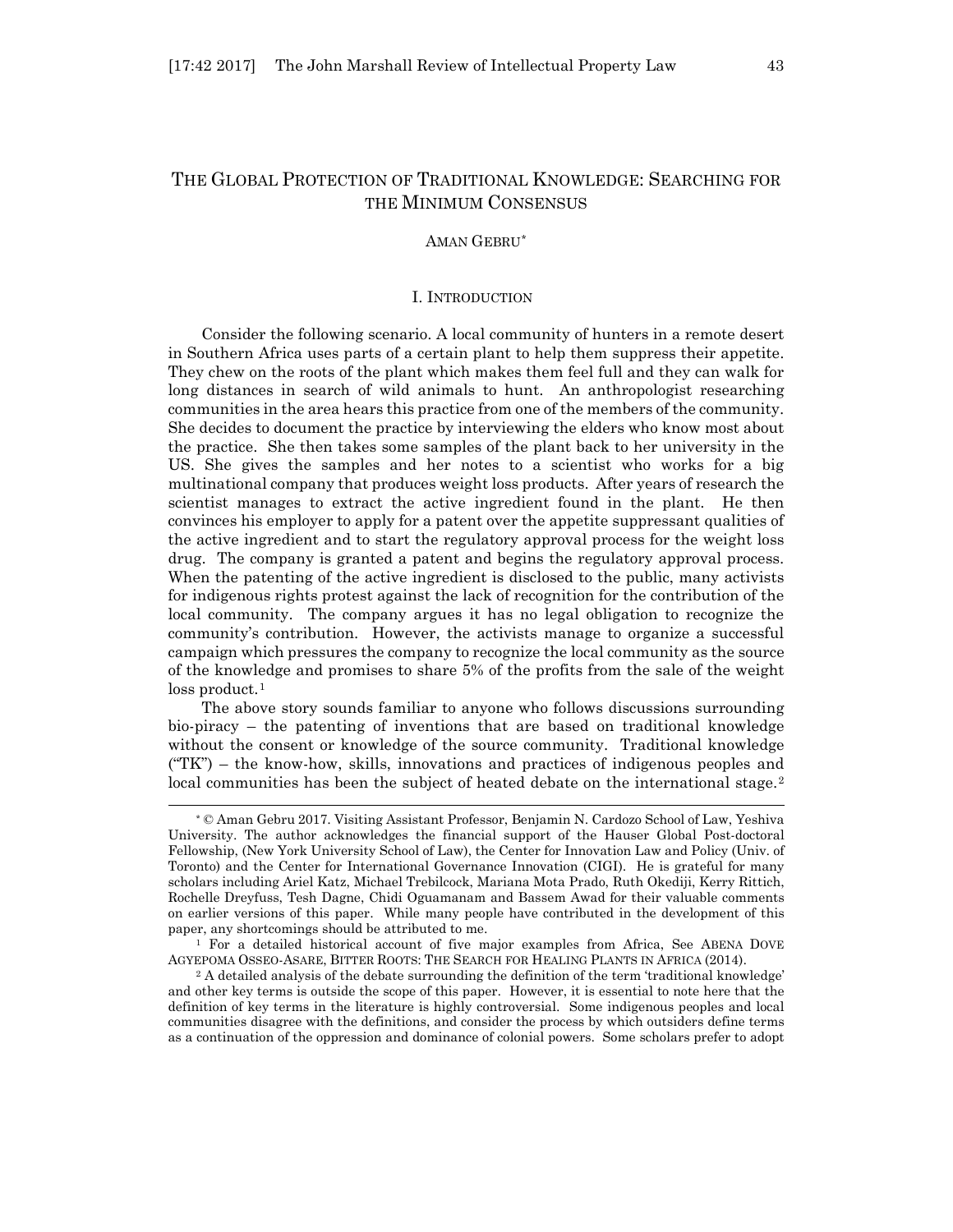l

The term 'indigenous peoples' refers to communities living in countries where settler communities reside, and the term 'local communities' is used to refer to communities that reside in countries from which colonizing powers have left, but in which the community is still secluded from the mainstream society.[3](#page-3-0) In the international debate, the term protection is used two ways. In the defensive sense, protection is used to mean the disclosure of TK to invalidate claims of intellectual property ownership by outsiders through unauthorized means. In the positive sense, protection means the granting of positive rights to source communities to control the use of their TK by outsiders.

The use of TK by outsiders created a clash of world views in which users (which include for profit firms, research institutions and individuals) access TK without the consent or knowledge of source communities. TK proved to be valuable for outsiders when used as an input in modern industries.<sup>[4](#page-3-1)</sup> A good example is the use of traditional medicinal knowledge in the modern drug discovery process. Since traditional medicinal knowledge ("TMK") seems to be the most commonly used knowledge in the discussion around TK protection, this paper will focus on such type of knowledge. However, the discussions will have implications for other types of traditional knowledge.[5](#page-3-2)

In one research, the use of TMK increased the chances of getting a preliminary hit<sup>[6](#page-3-3)</sup> in plant screening from 6% to 25%.<sup>[7](#page-3-4)</sup> Another research revealed the predictive role that TMK plays in drug discovery[.8](#page-3-5) However, there is little in the way of a legal obligation or business practice that requires firms to recognize the contribution of TK in the drug discovery process. Despite this value, TK is being lost at an alarming rate. For instance, research by Victoria Reyes-Garcia and her colleagues revealed that,

<span id="page-3-2"></span>relationship for governance.<br>
<sup>5</sup> The literature informally divides TK into different fields including traditional medicinal<br>
knowledge (TAK), and traditional medicinal agricultural knowledge (TAK), and traditional knowledge (TMK), traditional agricultural knowledge (TAK), and traditional ecological/environmental knowledge (TEK).

a broad definition that takes the cultural and environmental context of traditional knowledge when defining the term. The definition adopted in this paper is a narrow one. This is done in order to provide a detailed analysis of a concise area and because the narrow definition seems to be the one

<span id="page-3-0"></span>adopted in many of the international deliberations taking place on TK protection. 3 For a detailed discussion of the debates around definitions related to TK, *see* Chidi Oguamanam, *International Law and Indigenous Knowledge: Intellectual Property, Plant Biodiversity, and Traditional Medicine*, (2nd ed., 2006) at 3 & 23.

<span id="page-3-1"></span><sup>&</sup>lt;sup>4</sup> TK is useful independently. Members of the source community use this knowledge in their daily lives and customary rules and practices govern the use of such knowledge. This, however, is not the focus of this paper. The paper will focus on the use of TK as an input in modern industries, which at times results in creating tension between the source community and users, making it a complex

<span id="page-3-3"></span><sup>&</sup>lt;sup>6</sup> "Preliminary hit" is the compound that is selected from a large number of compounds as a result of its phenotype or process which is relevant for the disease being researched. The compound would still have to go through validation and other tests in the drug discovery process. Benoit Deprez & Rebecca Deprez-Poulain (Guest Editor: Benoit Deprez and Rebecca Deprez-Poulain), *Hit-to-Lead: Driving Forces for the Medicinal Chemist*, 4:6 CURR. TOP MED. CHEM. i (2004); Rebecca Deprez-Poulain & Benoit Deprez, *Facts, figures and trends in lead generation*, 4:6 CURR. TOP MED. CHEM. 569 (2004).

<span id="page-3-4"></span><sup>7</sup> Michael Balick, *Ethnobotany and the identification of therapeutic agents from the rainforest*, D J CHADWICK & J MARSH, EDS, BIOACT COMPD PLANTS, 22 (1990).

<span id="page-3-5"></span><sup>8</sup> C Haris Saslis-Lagoudakis et al, *Phylogenies Reveal Predictive Power of Traditional Medicine in Bioprospecting*, 109:39 PROC. NATL. ACAD. SCI. 15835 (2012).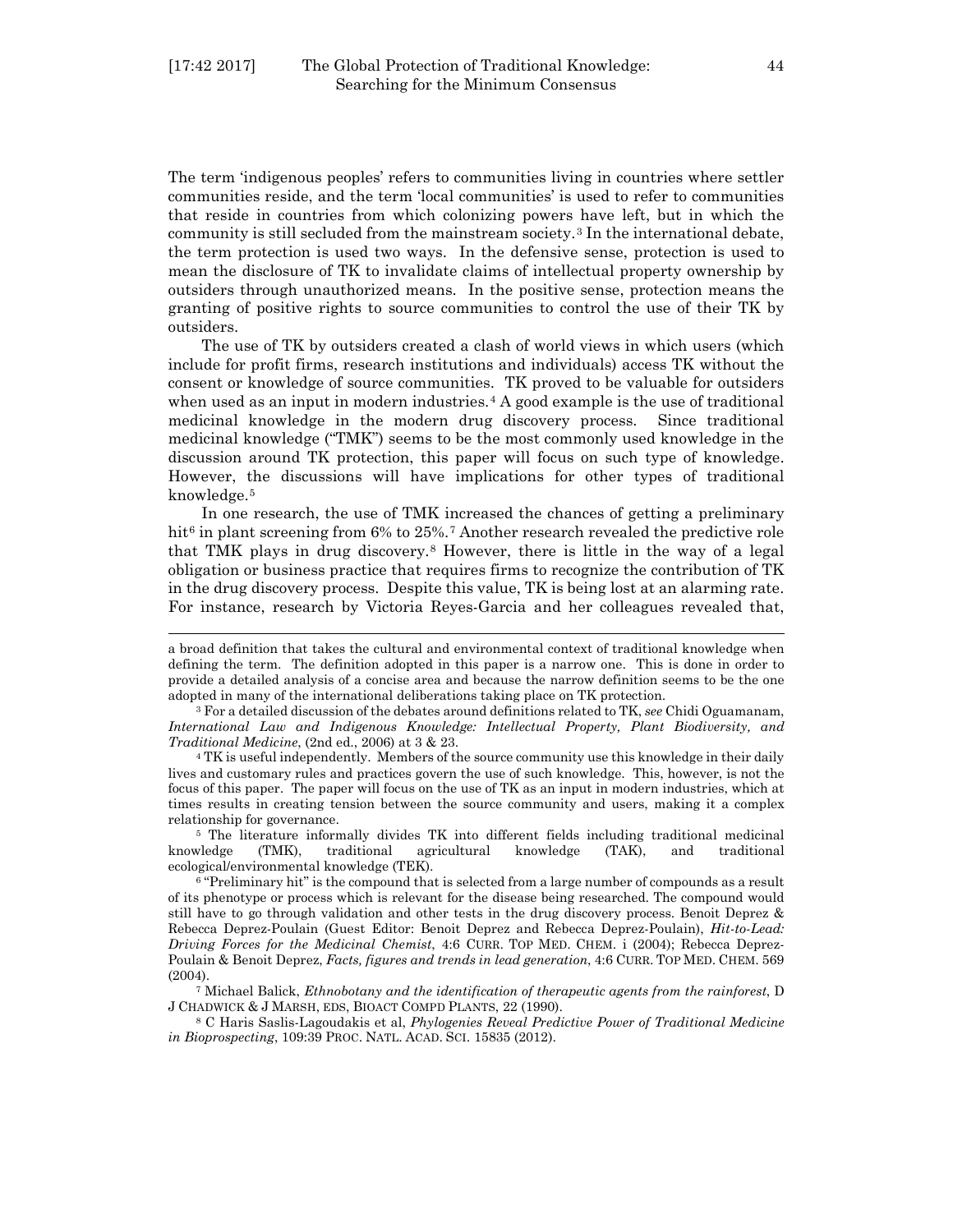between the years 2000 – 2009, the loss of TK related to the use of plants among Tsimane` Amerindians (an Amazonian community) ranged "from 9% (for the female subsample) to 26% (for the subsample of people living close to towns)."[9](#page-4-0) The researchers identified that TK loss is higher in communities living closer to cities than in remote villages. Given this dramatic rate of TK loss, many experts have called for the establishment of a legal regime to save TK from loss and to regulate its use by outsiders. There is a diversity of views in how to regulate the use of TK and the debate is as divided as it has ever been. The rationales for TK protection and domestic frameworks are outside the purview of this paper. However, an organizing principle seems to be the need to save TK from the alarming rate of loss it is faced with. As argued elsewhere, the need to encourage the codification and disclosure of TK should be a core goal for any TK protection regime.[10](#page-4-1) Legal frameworks should be established with the goal of encouraging public/private investment in the codification and disclosure of TK. This would save TK from loss and it would help in facilitating the relationship between source communities and TK users. While this paper does not restate the arguments here, it does consider the codification and disclosure of TK as one of the key factors in its analysis.

This paper is interested in examining international TK protection. In this context, one of the key debates is whether there is a need for an international legal framework for TK protection, or if it is sufficient for interested countries to enact domestic legislation protecting TK. While the consensus seems to be that some sort of international protection is necessary, experts disagree on what form this international approach should take. Thus, this paper will begin by considering whether domestic TK protection would suffice to properly regulate the use and dissemination of TK, or if an international mechanism is needed. It outlines domestic measures that could be adopted to mitigate some of the challenges that the TK protection could face in the absence of international protection, but it acknowledges the need for an international framework to fully realize the global welfare-improving potential of TK.

This paper analyzes the international instruments and institutions discussing TK protection - the World Intellectual Property Organization ("WIPO"), the Convention on Biological Diversity ("CBD") and the World Trade Organization ("WTO"). Following these introductory sections, this paper will examine, in detail, the deliberation of the Draft Articles for TK protection at the WIPO's Intergovernmental Committee on Intellectual Property and Genetic Resources, Traditional Knowledge and Folklore ("IGC"). The Draft Articles document reflects an advanced discussion of TK protection, and it is unique in expressly encouraging TK codification. Four key issues of contention that delegates have continued to debate will be examined in this regard.

Noting the stalled process of deliberations on the Draft Articles instrument, the paper then examines the minimum substantive standards that should be adopted at the international level to facilitate the cross-border use of TK. In this context, a few promising proposals that could provide an efficient international protection for TK are analyzed. The 'disclosure of origin' requirement received special attention in recent

<span id="page-4-0"></span><sup>9</sup> Victoria Reyes-García et al, *Evidence of Traditional Knowledge Loss Among a Contemporary Indigenous Society*, 34:4 EVOL. HUM BEHAV. OFF J HUM BEHAV. EVOL. SOC. 249 (2013).

<span id="page-4-1"></span><sup>10</sup> *See generally*, Aman Gebru, *International Intellectual Property Law and the Protection of Traditional Knowledge: From Cultural Conservation to Knowledge Codification*, 15 ASPER. REV INT. BUS TRADE LAW (2015).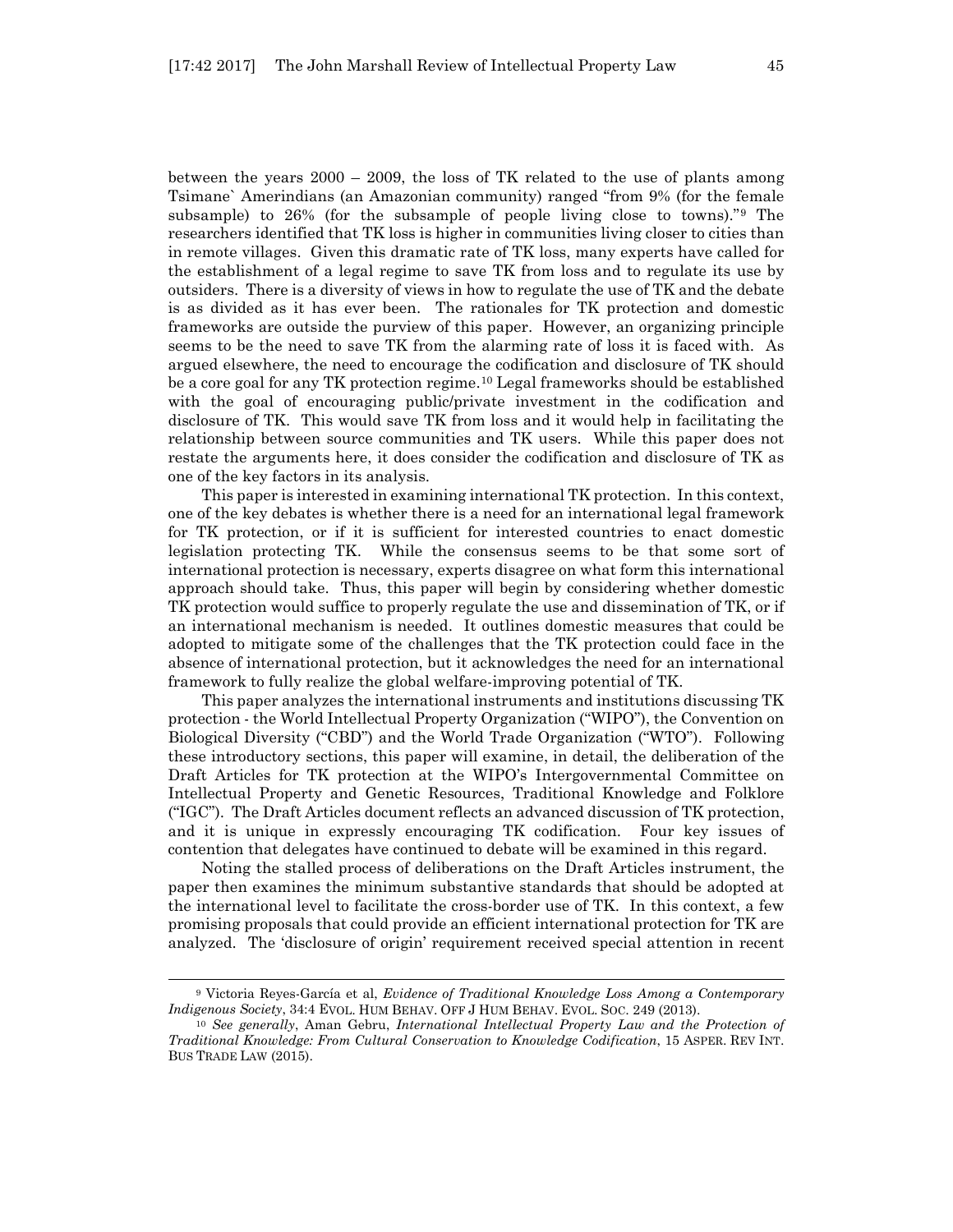l

deliberations on international TK protection, including at the WIPO IGC. The requirement obligates patent applicants to disclose the origin of TK used in the process of developing a claimed invention. Another promising proposal is the international recognition of national laws. This proposal will also have significant implications for solving some of the challenges that domestic systems will face. The paper concludes with a discussion of the potentials and challenges of using Free Trade Agreements ("FTAs") to establish international norms for TK protection.

#### II. IS INTERNATIONAL PROTECTION NECESSARY?

TK is a global public good that crosses local and national borders. It is a nonexcludable good in that those who invest in the codification and disclosure of TK would have a hard time excluding users to have not paid to access it. Therefore, there is a risk of extra-territorial free-riding, i.e. there is a risk that firms in countries that do not have domestic TK protection systems could use the TK codified in a jurisdiction that provides protection. If country A established a TK protection mechanism and as a result, a robust TK database, firms in country B, a jurisdiction that does not recognize TK protection, could access the TK database in country A without being bound by country A's protection mechanism. This may discourage country B and other jurisdictions from adopting TK protection mechanisms in order to allow firms in their jurisdictions to free-ride on TK codification in country A. Firms in country B, which will not have to share profits with TK holders, would have the advantage of low production cost over firms in country A, which has to share profits. This may discourage country A from adopting a TK protection mechanism in the first place. This risk of extra-territorial free-riding brings up the question of whether there is a need for international protection or if domestic protection would suffice to provide an effective TK protection. The implication of territoriality of rights is consequential because of the non-excludable nature of TK and the fact that it does not require an advanced level of expertise to copy or to understand the knowledge.

One way to respond to the risk of extra-territorial free-riding is to argue that if the major users of TK adopt the proposed *sui generis[11](#page-5-0)* system, there could be sufficient incentive to codify and disclose the knowledge, even if not all countries in the world adopt it. If most developed countries in which most users of TK reside adopt the proposed *sui generis* framework within their domestic systems, the need for international protection will be reduced. Researchers and firms in developed countries could be required to abide by domestic rules if they use TK from abroad. Domestic laws could also be recognized in international instruments (a proposal discussed later in this paper). If TK holders (or their licensees) can recoup their investments on TK codification and disclosure from the jurisdictions that provide protection, they might continue to invest in such endeavors despite the lack of protection in some countries.

<span id="page-5-0"></span><sup>11</sup> The term '*sui generis'* is a Latin term meaning "of its own kind". "The term is used in intellectual-property law to describe a regime designed to protect rights that fall outside the traditional patent, trademark, copyright, and trade-secret doctrines." *Sui generis*, BLACK'S LAW DICTIONARY (10th ed. 2014).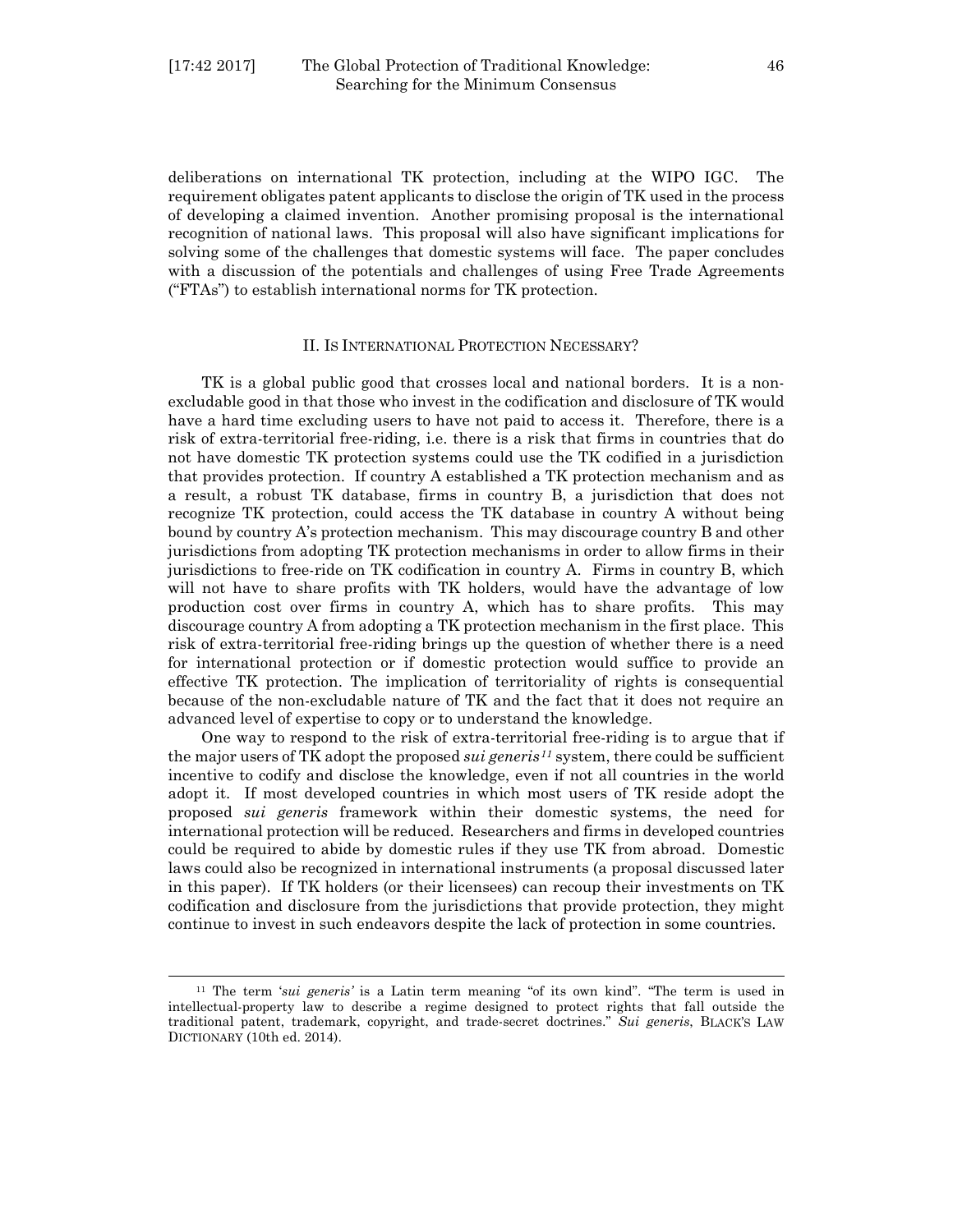However, most key jurisdictions in the Global North, including those with considerable indigenous populations, have not adopted a TK protection mechanism. Almost all domestic legislation<sup>[12](#page-6-0)</sup> and all regional frameworks<sup>[13](#page-6-1)</sup> on the TK protection are in countries and regions that seem to be net exporters of TK and genetic resources. Furthermore, such response to extra-territorial free-riding may not adequately address the situation described above where firms in countries that do not protect TK could have an advantage over firms in countries that do protect it. This risk might convince countries to avoid protecting TK, ultimately challenging the effectiveness of the regime.

Another way to respond to the problem of free-riding on the international stage is to either make the codified TK confidential or defer its public disclosure. Making codified TK confidential for a limited amount of time would give applicants in the *sui generis* system lead time that could support them in recouping the investments they make in codifying and disclosing TK. Competing firms in other countries would not be able to free-ride on the knowledge for at least some period of time. This delayed access might, in turn, encourage countries to establish TK protection mechanisms in order to gain preferred access to it. It should be noted here that countries that have many indigenous peoples and local communities would have an incentive to establish a system of protection for self-serving reasons.

There are current practices of deferred disclosure upon which such claims could be based. Under the patent laws of some developed countries, patent applications are not disclosed to the public immediately. For instance, in the US and Canada, patent applications are published to the public 18 months after the application date.[14](#page-6-2) Within this confidentiality period, the patent application and documents submitted with the application are not accessible to the general public. In the wider academic research community, although the priority is to make research reports freely accessible, there is the culture of putting embargoes on research reports in exceptional circumstances.[15](#page-6-3) The purpose of deferred disclosure seems to be to protect the inventor or author of the knowledge from unfair competition with others who might use the disclosed knowledge. A similar argument for deferred disclosure can be made in the case of TK disclosure.

If confidentiality and deferred disclosure mechanisms are adopted, at least some of the risks associated with extra-territorial free-riding will be addressed. The competition to get preferred access to TK could be sufficient incentive to induce

<span id="page-6-0"></span><sup>12</sup> WIPO LEX SEARCH (QUERY: TRADITIONAL KNOWLEDGE (TK), http://www.wipo.int/wipolex/en/results.jsp?countries=&cat\_id=18 (A search query for "Traditional Knowledge" in the WIPO Lex (a search engine for relevant legislations) lists domestic legislations relevant for TK).

<span id="page-6-1"></span><sup>13</sup> Regional initiatives related to TK include the Andean Community, the African Union and the Association of Southeast Asian Nations. Chidi Oguamanam, *Intellectual Property in Global Governance: A Development Question*, Routledge Research in Intellectual Property, New York, USA: Routledge, 161 (2012).

<span id="page-6-2"></span><sup>14</sup> For the US *see* 35 U.S.C. 122 (2017); for Canada *see An Act Respecting Patents of Invention*, RSC 1985 C P-4 (2017).

<span id="page-6-3"></span><sup>15</sup> Office of the Governing Council, *University of Toronto Publication Policy*, UNIVERSITY OF TORONTO (2007) (In addition to some restrictions on publications by faculty and staff, graduate student are also able to put a temporary embargoes to restrict a library from putting a copy of their thesis in its database).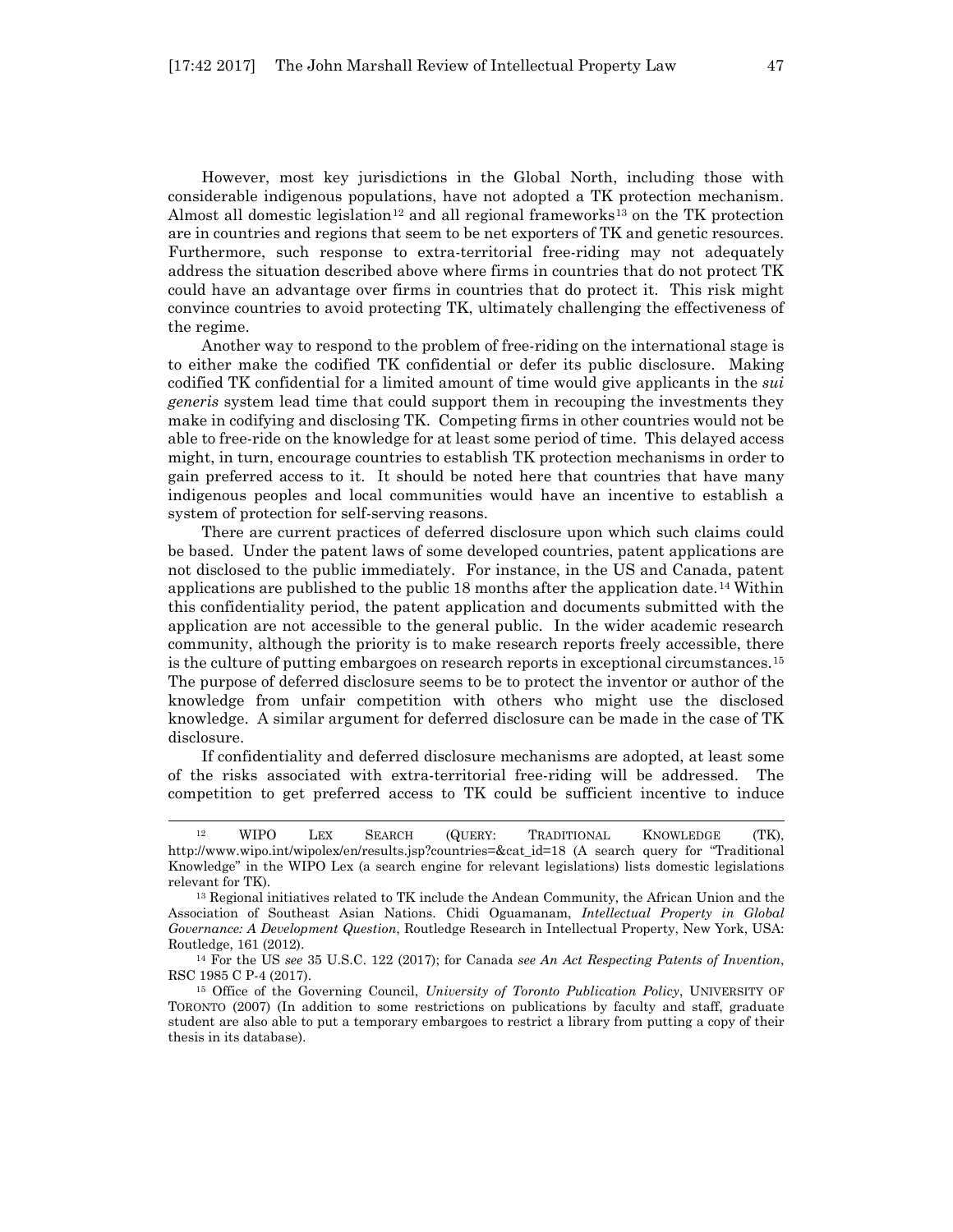countries to provide protection. However, such approach is not the optimal mechanism because it will restrict the dissemination of valuable knowledge. Additionally, given the 'global public good' nature of TK and its cross-border use, the territoriality of any proposed TK protection could seriously undercut its effectiveness.[16](#page-7-0) While countries of the Global South hold the lion's share of TK and related genetic resources, the Global North is where the intellectual and financial capacity to exploit such resources resides. Thus, there are major contributions that an international system of TK protection could make.

In a workshop organized by the United Nations Conference on Trade and Development ("UNCTAD") and the Commonwealth Secretariat on national systems of protection, delegates from various countries highlighted the need for an international system of protection.[17](#page-7-1) Some of the more important reasons cited for the need to establish international protection include the need to have domestic legislation of one country implemented in another; the need to respond to restrictions that states face from Article  $27.3(b)$  of the TRIPs article;<sup>[18](#page-7-2)</sup> the need to stop the patenting of traditional knowledge sourced from a foreign jurisdiction; and the challenges of the monitoring and enforcement of violations in foreign countries.[19](#page-7-3)

In addition to the reasons highlighted by country representatives, scholars have attempted to extrapolate the challenges of international protection from failed past experience and the concerns of stakeholders. Intuitively, it seems to makes sense that relationships between actors located in different corners of the world that cross various jurisdictions be governed by a supra-national mechanism. As rightly noted by Jane Anderson, an international protection mechanism could function as an "overarching authoritative framework for negotiations"[20](#page-7-4) for parties involved in the use of TK in a modern industry. This may include a supra-national dispute settlement mechanism in order to avoid the influence of politics on the relationship between stakeholders. The unequal power that exists among countries and between TK users and knowledge holding communities<sup>[21](#page-7-5)</sup> is another key reason for the establishment of an international mechanism on which such relationships could be built.

Currently, there are different international instruments and organizations relating to the protection of TK. However, they have yet to provide clear and holistic

<span id="page-7-0"></span><sup>16</sup> Petra Ebermann, *Patents as Protection of Traditional Medical Knowledge? A Law and Economics Approach*, EUROPEAN STUDIES IN LAW AND ECONOMICS, 174 (2012).

<span id="page-7-1"></span><sup>17</sup> United National Conference on Trade and Development, *Report of the UNCTAD-Commonwealth Secretariat Workshop on Elements of National Sui Generis Systems for the Preservation, Protection and Promotion of Traditional Knowledge, Innovations and Practices and Options for an International Framework,* NEW YORK AND GENEVA: UNITED NATIONS CONFERENCE ON TRADE AND DEVELOPMENT AND THE COMMONWEALTH SECRETARIAT, 19 (2005).

<span id="page-7-2"></span><sup>18</sup> Article 27.3 (b) of the TRIPs agreement requires that jurisdictions bound by the TRIPs agreement must provide protection for some life forms "either by patents or by an effective sui generis system." Delegates at the UNCTAD-Commonwealth Secretariat workshop felt that, while the exclusion of all life forms would have been an effective tool to stop bio piracy, because Article 273 (b) requires such protection for some life forms member countries did not have the flexibility to ban patents on life forms. *See id*.

<sup>19</sup> *Id*.

<span id="page-7-5"></span><span id="page-7-4"></span><span id="page-7-3"></span><sup>20</sup> Jane Anderson, *Indigenous/Traditional Knowledge and Intellectual Property*, Issue Paper, CENTER FOR THE STUDY OF THE PUBLIC DOMAIN, DUKE UNIVERSITY SCHOOL OF LAW, 36 (2010).

<sup>21</sup> Oguamanam, *supra* note 3, at 165.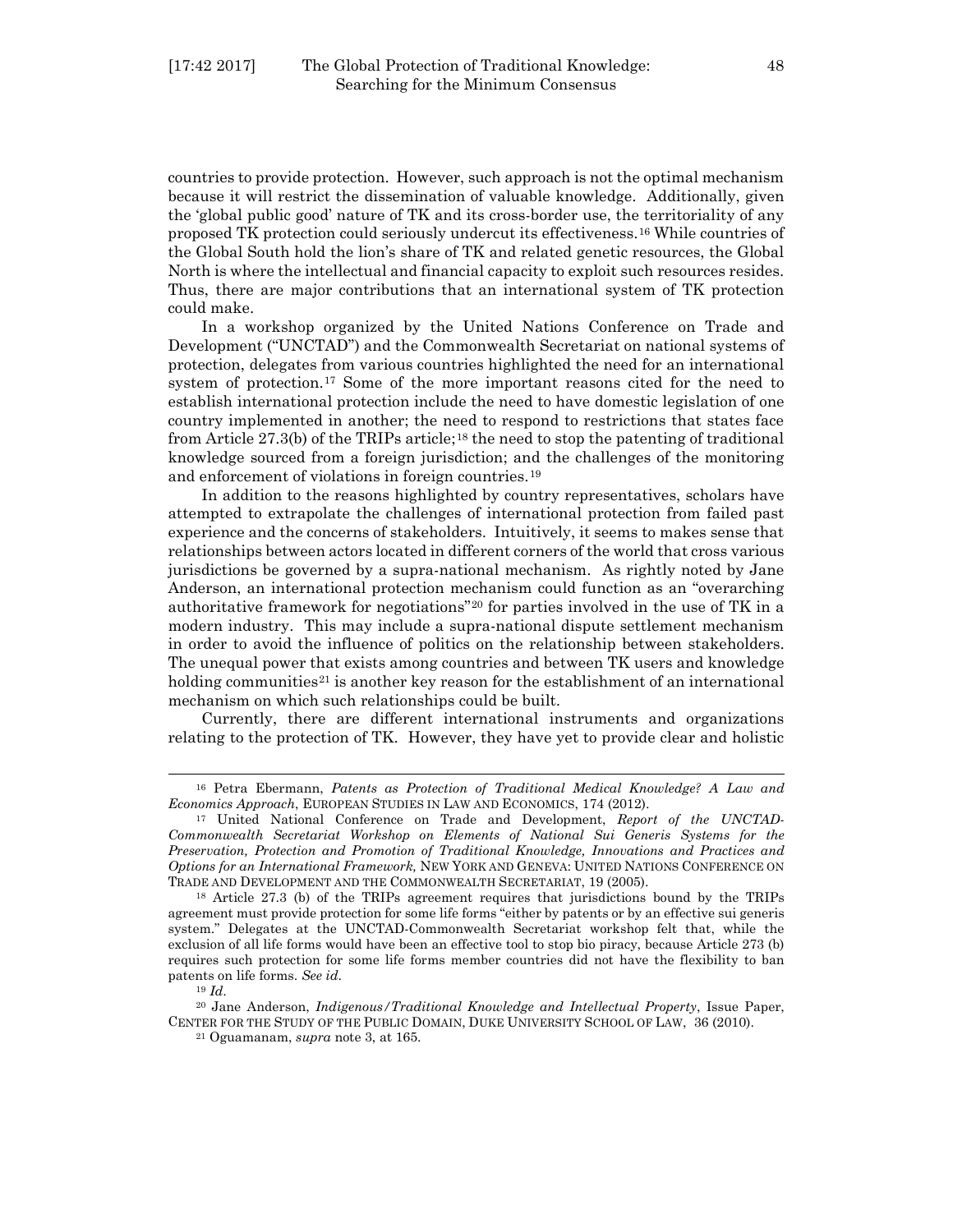protection.[22](#page-8-0) While most of the instruments have no express statement on TK codification and disclosure, some of them consider TK codification to be a key part of the attempt to provide TK protection. The most promising and comprehensive attempt to protect TK is taking place in a committee of the WIPO. The 'Draft Articles on the protection of traditional knowledge,' the most advanced instrument on TK protection, is being negotiated at the WIPO. Although TK codification is not a prerequisite for protection, the need to encourage TK codification has been highlighted in this framework and delegates seems to have reached a consensus on the matter. Before examining the Draft Articles, the following section outlines the various international dialogues on TK protection, including a general overview of the process at the WIPO.

#### III. THE PROTECTION OF TK UNDER INTERNATIONAL LAW

Traditional knowledge lies at the intersection of multiple issues of international governance and is, therefore, being discussed in multiple forums.[23](#page-8-1) It involves global public health issues because a considerable portion of the world's population relies on TK and its exploitation could impact the health of a significant portion of the world's population.[24](#page-8-2) A considerable proportion of drugs are produced from genetic resources so TK discussions have implications for both biodiversity conservation and environmental protection.<sup>[25](#page-8-3)</sup> The uses of TK in internationally traded drugs have given rise to discussion in trade and development circles. Given the historical and continuing oppression of indigenous peoples and local communities, the issue also touches on the field of human rights. Advancements in biotechnology and other technological areas, the international pressure for the conservation of biodiversity, movements for the recognition of indigenous peoples and local communities all have contributed to the current state of affairs.[26](#page-8-4) While the CBD and WTO deliberations do not specifically refer to TK codification or disclosure, the WIPO IGC facilitated substantial discussion focusing on the need to save TK from loss through documentation. Thus, while the discussion in Section 3.1- 3.4 is intended to introduce the core forums for TK protection, the implication of WIPO's work related to TK codification and disclosure will be examined in Section IV of this paper.

<span id="page-8-0"></span><sup>22</sup> Miriam Latorre Quinn, *Protection for Indigenous Knowledge: An International Law Analysis*, 14 ST THOMAS LAW REV. 287, 307 (2001).

<span id="page-8-1"></span><sup>23</sup> UNCTAD, *Systems and National Experiences for Protecting Traditional Knowledge, Innovations and Practices (TD/BCOM.1/EM.13/2)*, UNCTAD, 6 (2000).

<span id="page-8-2"></span><sup>&</sup>lt;sup>24</sup> See generally D S Fabricant & N R Farnsworth, The value of plants used in traditional medicine for drug discovery, 109:SUPPL 1 ENVIRON HEALTH PERSPECT 69 (2001).

<span id="page-8-3"></span><sup>25</sup> *See generally* TIMOTHY R TOMLINSON & OLAYIWOLA AKERELE, EDS, MEDICINAL PLANTS: THEIR ROLE IN HEALTH AND BIODIVERSITY (University of Pennsylvania Press, 1998).

<span id="page-8-4"></span><sup>26</sup> World Intellectual Property Organization, *Background Brief No. 2 - WIPO Intergovernmental Committee on Intellectual Property and Genetic Resources, Traditional Knowledge and Folklore*, WORLD INTELLECTUAL PROPERTY ORGANIZATION at 2.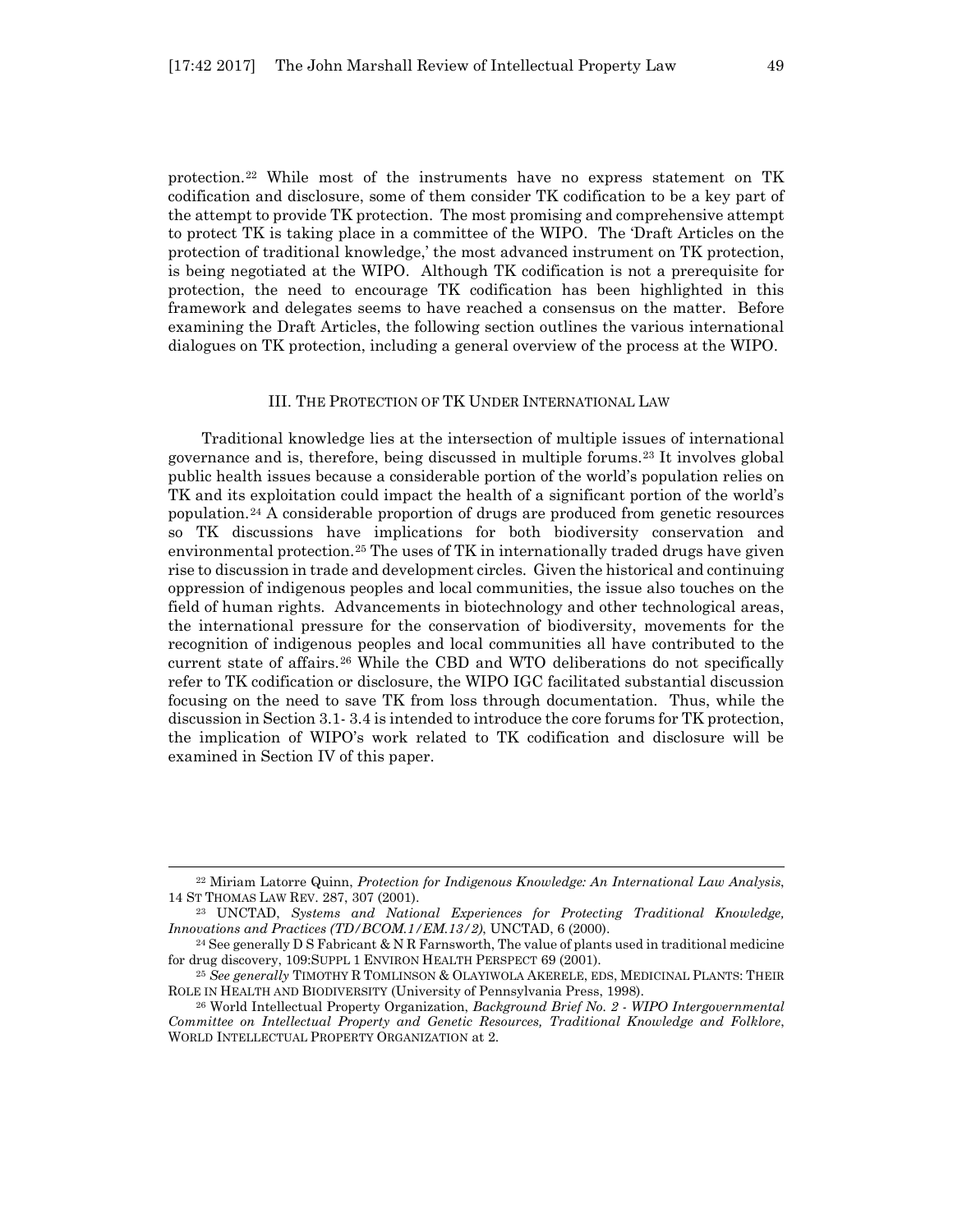#### [17:42 2017] The Global Protection of Traditional Knowledge: 50 Searching for the Minimum Consensus

#### *A. World Intellectual Property Organization (WIPO)*

International discussions related to TK began in the 1960s when countries in the Global South began calling for the recognition of the contributions of traditional cultural expressions.[27](#page-9-0) This movement managed to produce the WIPO-UNESCO (United Nations Educational, Scientific and Cultural Organization) Model Provisions for National Laws on the Protection of Expressions of Folklore against Illicit Exploitation and other Forms of Prejudicial Action in 1982.[28](#page-9-1) The model provision allowed countries interested in protecting folklore to voluntarily use the Model Provisions in crafting domestic legislation. In addition to the Model Provisions, the movement to protect folklore managed to have the rights of performers of folklore recognized in the 1996 WIPO Performances and Phonograms Treaty.[29](#page-9-2)

However, these early discussions of the protection of folklore focused on cultural expressions and not traditional knowledge *stricto sensu* as defined in the introduction section of this paper. International discussions on the protection of TK *stricto sensu* began as part of the movement for biodiversity conservation and were affected by technological advances, especially in the biotechnology field.[30](#page-9-3) A key instrument in this initiative is the Convention on Biological Diversity discussed in the next section.

The work of the WIPO on the intellectual property issues in genetic resources and traditional knowledge began in the late  $1990s<sup>31</sup>$  $1990s<sup>31</sup>$  $1990s<sup>31</sup>$  In preparation for the Patent Cooperation Treaty (2000), member states of the WIPO brought the issue to the Standing Committee on Patents and gave their first mandate for the organization to take up issues related to TK in 1998.[32](#page-9-5) WIPO undertook nine fact-finding missions throughout 1998 and 1999.<sup>[33](#page-9-6)</sup> This became an attempt to collect first-hand accounts of the "intellectual property needs and expectations of knowledge holders" and included consultation with indigenous peoples and local communities, governments, industry representatives and civil societies in several countries.<sup>[34](#page-9-7)</sup> Among other things, the factfinding mission report highlighted the need to reform existing intellectual property laws and to work on creating new legal tools for TK protection.<sup>[35](#page-9-8)</sup>

As a result of discussions that took place around the Patent Cooperation Treaty, member states agreed upon a need for a permanent forum to discuss issues related to genetic resources (GR), traditional knowledge (TK) and traditional cultural expressions (TCEs).[36](#page-9-9) This brought together WIPO's past work on folklore along with the related issues of GR and TK. Thus, the establishment of the Intergovernmental Committee on Intellectual Property and Genetic Resources, Traditional Knowledge

l

<sup>34</sup> *Id.* at 7.

<sup>27</sup> *Id* at 1.

<sup>28</sup> *Id.*

<span id="page-9-3"></span><span id="page-9-2"></span><span id="page-9-1"></span><span id="page-9-0"></span><sup>29</sup> *See* article 2 and footnote 13 *WIPO Performances and Phonograms Treaty*, WORLD INTELLECTUAL PROPERTY ORGANIZATION (20 Dec. 1996).

<sup>30</sup> World Intellectual Property Organization, *supra* note 26, at 1.

<sup>31</sup> *Id* at 3.

<sup>32</sup> *Id* at 2.

<span id="page-9-9"></span><span id="page-9-8"></span><span id="page-9-7"></span><span id="page-9-6"></span><span id="page-9-5"></span><span id="page-9-4"></span><sup>33</sup> World Intellectual Property Organization, *Intellectual Property Needs and Expectations of Traditional Knowledge Holders*, Mission Report (Geneva, 2001).

<sup>35</sup> *Id* at 8 Executive Summary.

<sup>36</sup> World Intellectual Property Organization, *supra* note 26, at 2.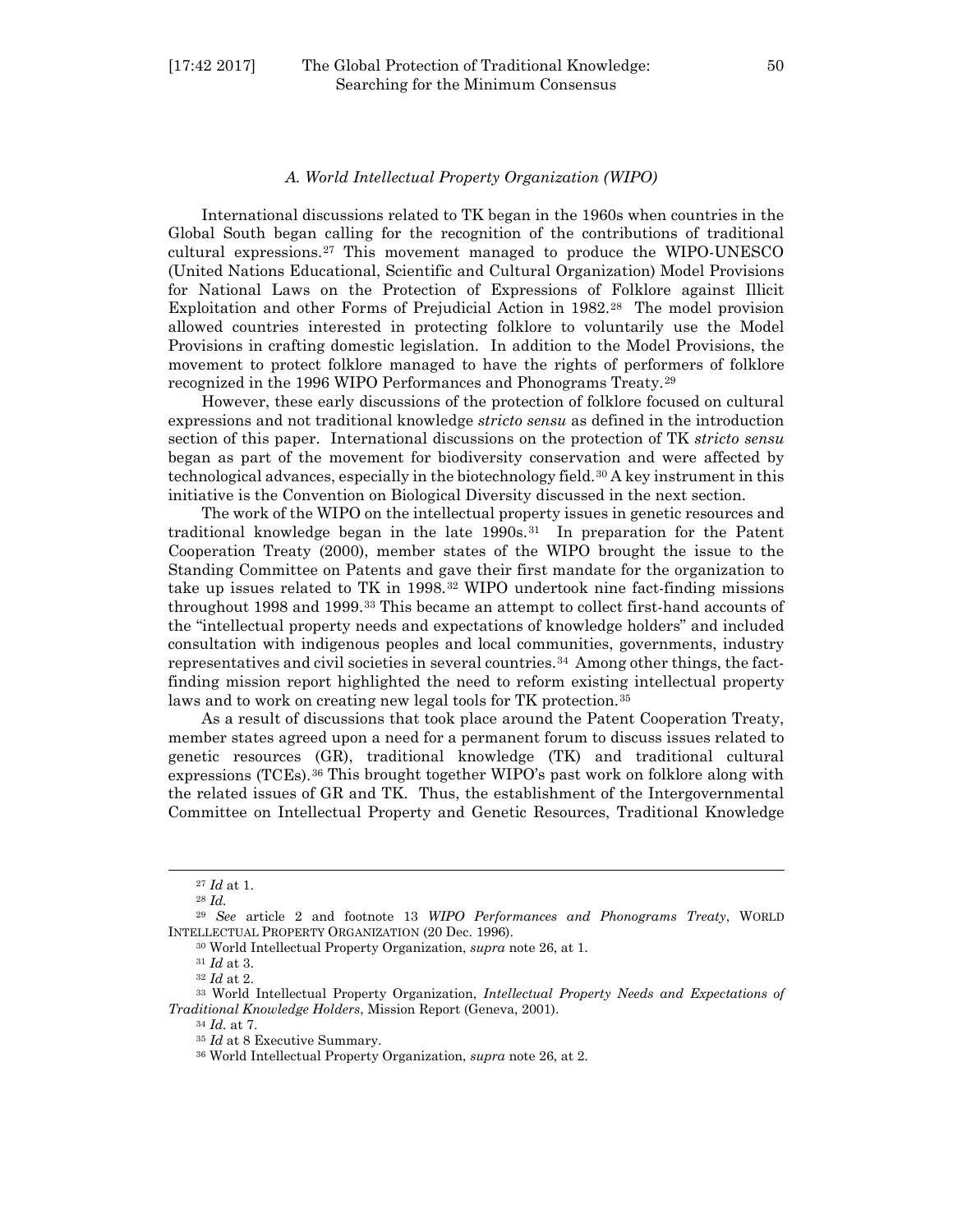and Folklore (IGC) occurred in September 2000. The three key features that gave rise to the IGC have been summarized as follows:

… First, it was established to address three new themes that shared certain distinct features: GRs, TK and TCEs were simultaneously regarded as the "common heritage of humanity" and as intellectual valuables requiring appropriate forms of IP protection. Second, GRs, TK and TCEs were seen as the intellectual assets of new key players in IP policy-making, namely developing countries and indigenous and local communities. Third, and more broadly, the IGC was conceived as part of a larger and structured endeavor by WIPO to move towards a modern, responsive IP system that could embrace non-Western forms of creativity and innovation, be comprehensive in terms of beneficiaries, and be fully consistent with developmental and environmental goals.[37](#page-10-0)

Although other forums have held discussions on TK protection, the IGC has been the key international forum in this regard.

The early years of the IGC (2000 – 2004) were focused on the defensive protection of TK.[38](#page-10-1) After almost a decade of deliberations, member states of the WIPO decided in 2009 that the IGC should begin working towards one or more international instruments that would govern the issues of GR, TK, and Folklore.[39](#page-10-2) Deliberations at the committee have at times been highly contentious. For instance, the IGC mandate failed to be renewed in the fall of 2014.[40](#page-10-3) However, the committee's mandate renewed in 2015 and it continues hosting the most advanced discussions on the protection of traditional knowledge.[41](#page-10-4)

Various groups of like-minded countries emerged during the process of the IGC negotiations. A general categorization of these groups shows that most developing countries (especially those with a high concentration of biodiversity and indigenous communities) strongly advocate the international protection of TK while most developed countries prefer to maintain the status quo. Insightful linguistic anthropological research into the IGC negotiation has been conducted by Stefan Groth[.42](#page-10-5) After observing the IGC deliberations and personally conversing with delegates personally on informal occasions, Groth confirms the general divide in positions between the developing and developed countries. He clusters the member country delegates at the IGC into 'stalling delegates' and 'speeding up' delegates to

<sup>37</sup> *Id*.

<span id="page-10-1"></span><span id="page-10-0"></span><sup>38</sup> Defensive protection of TK is the attempt to stop users of TK from claiming IP rights by producing evidence of the existence and/or use of TK.<br><sup>39</sup> STEFAN GROTH, NEGOTIATING TRADITION: THE PRAGMATICS OF INTERNATIONAL

<span id="page-10-2"></span>DELIBERATIONS ON CULTURAL PROPERTY (Universitätsverlag Göttingen, 2012).

<span id="page-10-3"></span><sup>40</sup> Catherine Saez, "US Proposes Suspension of WIPO TK Committee; Switzerland and Others Counter", online: *Intellect Prop Watch* <http://www.ip-watch.org/2015/09/11/us-proposes-suspensionof-wipo-tk-committee-switzerland-and-others-counter/>.

<sup>41</sup> *Id.*

<span id="page-10-5"></span><span id="page-10-4"></span><sup>42</sup> STEFAN GROTH, NEGOTIATING TRADITION: THE PRAGMATICS OF INTERNATIONAL DELIBERATIONS ON CULTURAL PROPERTY (Universitätsverlag Göttingen, 2012).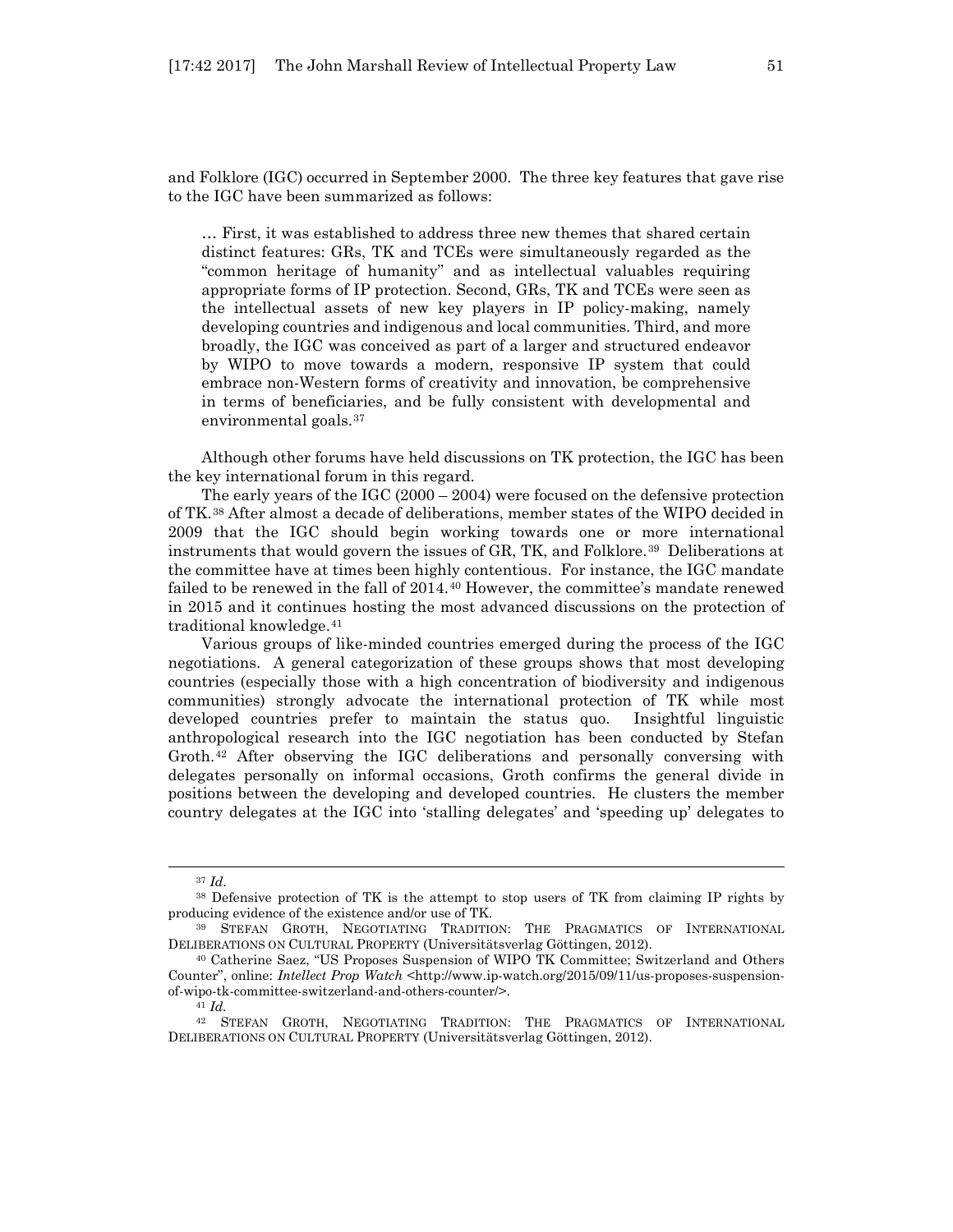describe the general orientation of the delegates participating in the negotiation.<sup>[43](#page-11-0)</sup> The various groups of like-minded countries include, among others, the African Group, GRULAC (Latin American and Caribbean Group), the Asian Group, Group B (US, JAPAN, New Zealand, EU, and Australia), the Central European and Baltic States, and Central Asian and East European Countries. As can be observed from negotiation texts, developing countries with significant biodiversity resources and traditional knowledge, and those in which a considerable number of local communities reside (especially Brazil, India, Peru and some African countries) are strong *demandeurs*[44](#page-11-1) of TK protection.

However, Groth acknowledges that the clustering of 'stalling' delegates and 'speeding up' delegates is "an abstraction to characterize far more complex and multilayered processes."[45](#page-11-2) He reveals that some developed countries may actually be willing to agree to some form of international TK protection, while still other developing countries may be adopting politically strategic positions by supporting likeminded countries in order to use the political capital gained from such support in other international forums.[46](#page-11-3) Furthermore, the *demandeurs* of TK protection are diverse and include developing country governments, indigenous peoples, local communities, NGOs, researchers, international and regional organizations. This diversity results in a diversity of perspectives on and approaches to TK protection. The lack of a consensus among even the *demandeurs* of TK protection contributed to the slow progress of the IGC.[47](#page-11-4) 

Despite the contentious deliberations, the IGC produced an important document on TK protection – The Protection of Traditional Knowledge: Draft Articles [Draft

<sup>43</sup> *Id* at 42–44.

<span id="page-11-1"></span><span id="page-11-0"></span><sup>&</sup>lt;sup>44</sup> Developing countries and countries that are rich in biodiversity are usually the actors calling for legal protection for traditional knowledge and genetic resources. Therefore the term 'demandeurs' is used in the negotiations at the WIPO – IGC to refer to this loose group of countries. *See* DANIEL F. ROBINSON, AHMED ABDEL-LATIF, AND PEDRO ROFFE, PROTECTING TRADITIONAL KNOWLEDGE: THE WIPO INTERGOVERNMENTAL COMMITTEE ON INTELLECTUAL PROPERTY AND GENETIC RESOURCES, TRADITIONAL KNOWLEDGE AND FOLKLORE, 347 (2017). 45 *Id.* at 44.

<span id="page-11-3"></span><span id="page-11-2"></span><sup>46</sup> *Id.;* Groth gives the following example to show how countries support like-minded states in politically strategic ways. "To give an example, Egypt has a notably strong voice in WIPO IGC negotiations on traditional knowledge and folklore. Yet, in private conversation, one high-ranking Egyptian delegate made clear to me that his country has no interest in the protection of TK or TCEs whatsoever – it is not on the domestic agenda, nor does it play a big role in diplomacy. Yet, in negotiations, the Egyptian delegate makes drastic statements and demands, increasing the pressure on the stalling delegations as much as possible. The delegate explained this position by noting that Egypt regards the current UN system as unbalanced and disadvantageous to developing countries. So to increase the pressure on industrialized nations, negotiation tokens from WIPO's IGC are used to try to bring about changes in the UN system, including in neighboring fora like the WTO or CBD.".

<span id="page-11-4"></span><sup>47</sup> The lack of consensus among the advocates of TK protection negatively impacted the IGC process, and this became confirmed by delegates involved in the deliberations of the IGC in presentations made at a workshop organized by the International Law Research Program at the Center for International Governance Innovation on May 14, 2015 in Toronto, Canada. CIGI ILRP Consultation Workshop, *Emerging International Law Issues Related to Biodiversity, Traditional Knowledge & Cultural Expression: From Community Knowledge to a Knowledge Community*, available at https://www.cigionline.org/events/cigi-ilrp-consultation-workshop-emerginginternational-law-issues-related-biodiversity-tradit (last visited Sep. 8, 2017).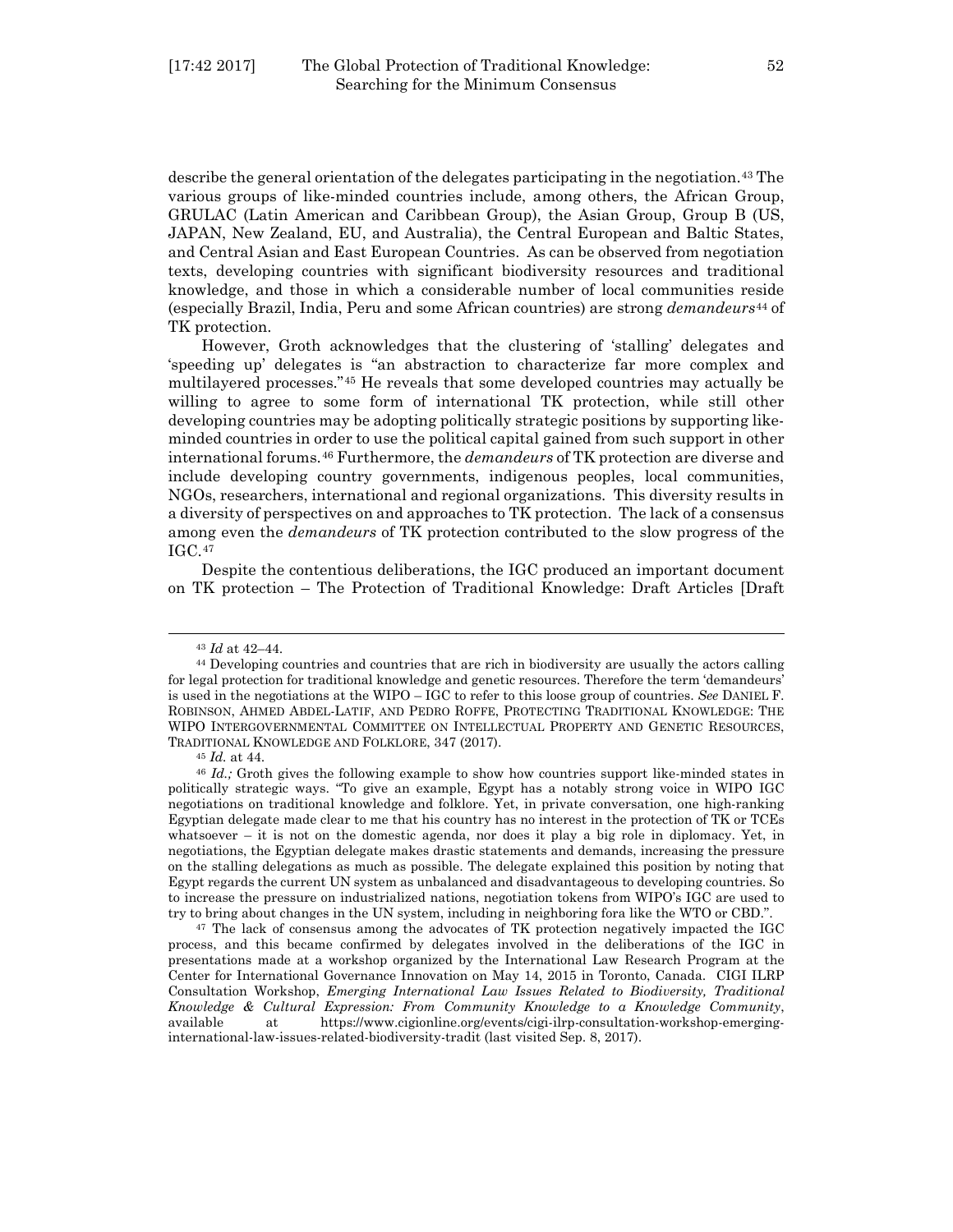Articles] – which distills the deliberations of delegates over the past several years.<sup>[48](#page-12-0)</sup> There are numerous brackets in the document showing terms on which delegates could not agree.[49](#page-12-1) Since these brackets are used with respect to numerous key features, future prospects for the Draft Articles are highly unpredictable. Considerable work needs to be done before an international instrument on which member states can agree on is produced. Because of the high importance of this forum to the discussion in this paper, the key issues of contention in the Draft Articles and their potential to save TK from an alarming rate of loss is discussed in Section 4 below.

#### *B. Convention on Biological Diversity (CBD)*

The protection of traditional knowledge in general (differentiated from cultural expression) began as part of a larger discussion on the conservation of biodiversity resources. The Convention on Biological Diversity (CBD) is one of the first international conventions to mention traditional knowledge.[50](#page-12-2) It is, in fact, the only binding international treaty to expressly call for the protection of such knowledge.<sup>[51](#page-12-3)</sup> However, the CBD has general statements that are aspirational rather than being enforceable on their own.

The global nature of the values of biodiversity and its alarming rate of loss spurred talks and galvanized states to collaborate in the effort to find a global solution. Work on the Convention began in 1988 when the UNEP's (United Nations Environmental Program) Ad Hoc Working Group of Experts on Biological Diversity first established.[52](#page-12-4) As a result of the work of the Ad Hoc Working Group, which included technical (legal) and political negotiations, the Convention opened for signature at the 1992 Rio "Earth Summit" (UN Conference on Environment and Development) and entered into force in 1993.[53](#page-12-5)

The Convention currently has  $196$  parties<sup>[54](#page-12-6)</sup> and is a key instrument in the movement for the protection of TK.[55](#page-12-7) Before the CBD, biodiversity resources were considered to belong to humankind in general. However, this position became considered to be one of the causes for the alarming rate of biodiversity and TK loss. Thus, the CBD signaled a change in perspective from one considering biodiversity and related TK to be a 'common heritage of mankind' to one considering it to be something over which source countries have rights.<sup>[56](#page-12-8)</sup> In recognizing these rights, the preamble

l

<span id="page-12-7"></span><span id="page-12-6"></span><span id="page-12-5"></span><sup>55</sup> See generally CONVENTION ON BIOLOGICAL DIVERSITY, LIST OF PARTIES, https://www.cbd.int/information/parties.shtml (last visited Sep. 7, 2017).

<span id="page-12-1"></span><span id="page-12-0"></span><sup>48</sup> STAFF OF WORLD INTELL. PROP. ORG. GENERAL ASSEMBLY, 21ST IGC, THE PROTECTION OF TRADITIONAL KNOWLEDGE: DRAFT ARTICLES (WO/GA/40/7).

<sup>49</sup> *See generally id*.

<sup>50</sup> UNCTAD, *supra* note 23, at 6.

<sup>51</sup> *Id.*

<span id="page-12-4"></span><span id="page-12-3"></span><span id="page-12-2"></span><sup>52</sup> For historical account of the Convention including the various meetings and related documents *see* Secretariat of the Convention on Biological Diversity, *History of the Convention*, CONVENTION ON BIOLOGICAL DIVERSITY, https://www.cbd.int/history/ (last visited Sep. 7, 2017).

<sup>&</sup>lt;sup>53</sup> *Id.* Motably, the United States of America has not ratified it.

<span id="page-12-8"></span><sup>56</sup> *See Chapter 2 The Convention on Biological Diversity*, CONVENTION ON BIOLOGICAL DIVERSITY (Sep. 7, 2017, 2:27 PM), https://www.cbd.int/gbo1/chap-02.shtml.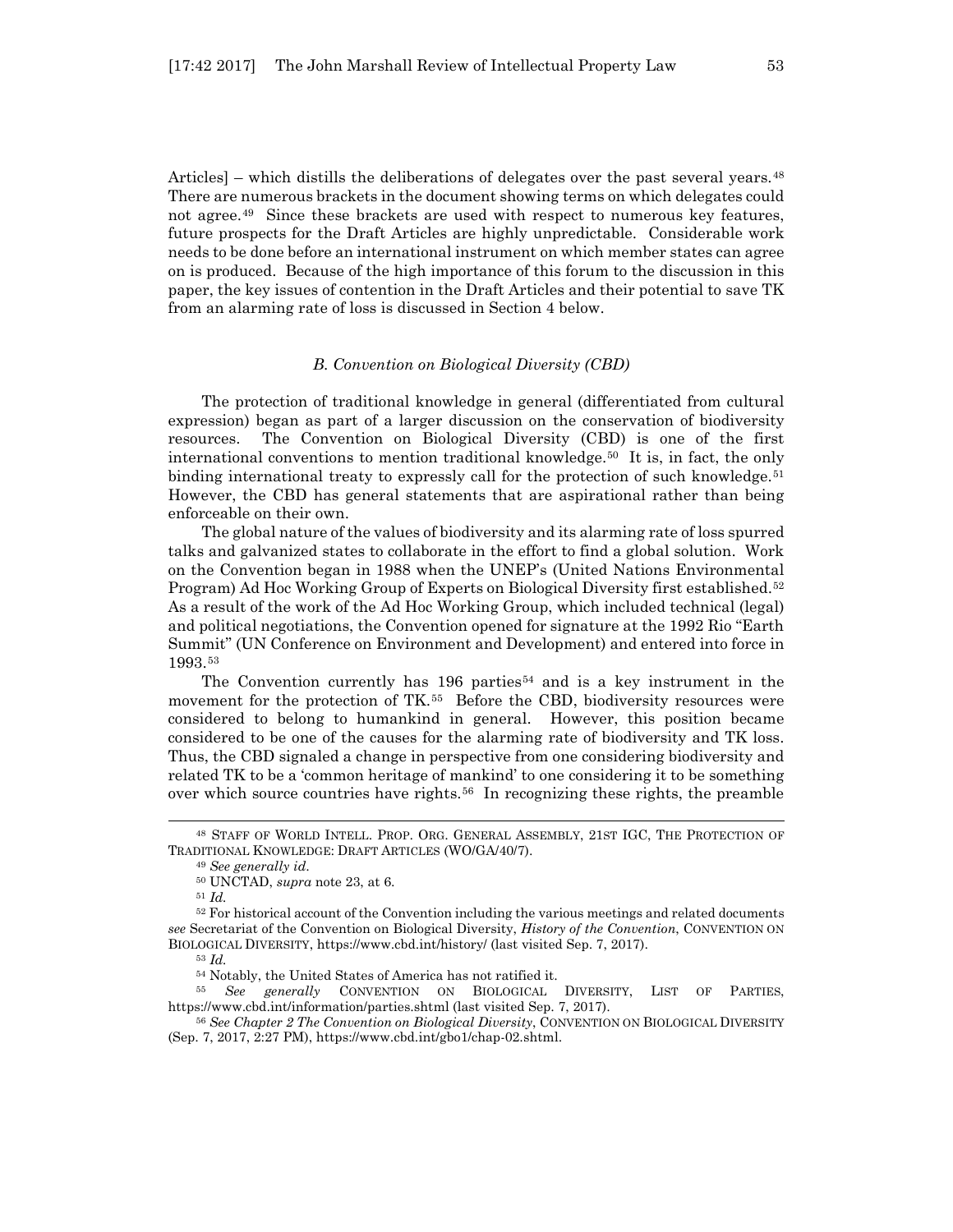states that the "conservation of biological diversity is a common *concern* of humankind"<sup>[57](#page-13-0)</sup> displaying the change in terminology. (Emphasis added).

Despite the near universal acceptance of the core mission of conserving biodiversity, the details of the Convention and its implementation have proved contentious. As a result, the rights and obligations recognized in the Convention are general and vague. For the purposes of TK protection, the key sections of the CBD include Articles 8(j), 10 (c), 15 and 18 (4).[58](#page-13-1)

These provisions are more aspirational than substantive in that they use qualified language including the phrases "as far as possible and as appropriate" and "subject to national legislation."[59](#page-13-2) Besides, the CBD does not expressly call for the protection of TK. The most functional of these provisions is Article 8 (j)<sup>[60](#page-13-3)</sup> which states:

Each Contracting Party shall, as far as possible and as appropriate: …

(j) Subject to its national legislation, respect, preserve and maintain knowledge, innovations and practices of indigenous and local communities embodying traditional lifestyles relevant for the conservation and sustainable use of biological diversity and promote their wider application with the approval and involvement of the holders of such knowledge, innovations and practices and encourage the equitable sharing of the benefits arising from the utilization of such knowledge, innovations and practices.<sup>[61](#page-13-4)</sup>

The numerous conditions in the provision show its limitations and its vagueness. The provision reflects some advances since it could be used to create a legal mechanism through which knowledge holder communities and countries could share the benefits arising from the use of their knowledge and resources. However, it permits "backward, exploitive, and even abusive regimes to continue their practices under the banner of 'national legislation.'"[62](#page-13-5) The need to respond to the local context through diverse national legislation is undeniable in every international regime. However, Article 8 (j) seems completely dependent on the unilateral initiative of member states and on whether they prefer to provide TK protection. The consensus after the signature of the CBD is that it does not go far enough in calling for TK protection. $63$ 

<span id="page-13-0"></span><sup>57</sup> *Id.* at *Chapter 2 The Convention on Biological Diversity*, at The Objectives and Approach of the Convention.

<span id="page-13-1"></span><sup>58</sup> *See Handbook of The Convention of Biological Diversity Including its Cartagena Protocol on Biosafety*, CONVENTION OF BIOLOGICAL DIVERSITY 3 (Sep. 7, 2017), https://www.cbd.int/doc/handbook/cbd-hb-all-en.pdf.

<sup>59</sup> *Id.* at 11, 94.

<span id="page-13-3"></span><span id="page-13-2"></span><sup>60</sup> John Mugabe, *Intellectual Property and Traditional Knowledge: An Exploration in International Policy Disclosure*, INTELLECT PROP HUM RIGHTS PANEL DISCUSS COMMEM. 50TH ANNIV. UDHR*,* 116 (1998).

<span id="page-13-4"></span><sup>61</sup> *Handbook of The Convention of Biological Diversity Including its Cartagena Protocol on Biosafety,* at 138.

<span id="page-13-6"></span><span id="page-13-5"></span><sup>62</sup> Curtis M Horton, *Protecting Biodiversity and Cultural Diversity under Intellectual Property Law: Toward a New International System,* 10 J ENVIRON. LAW LITIG. 1, 24 (1995).

<sup>63</sup> Mugabe, *supra* note 60, at 117.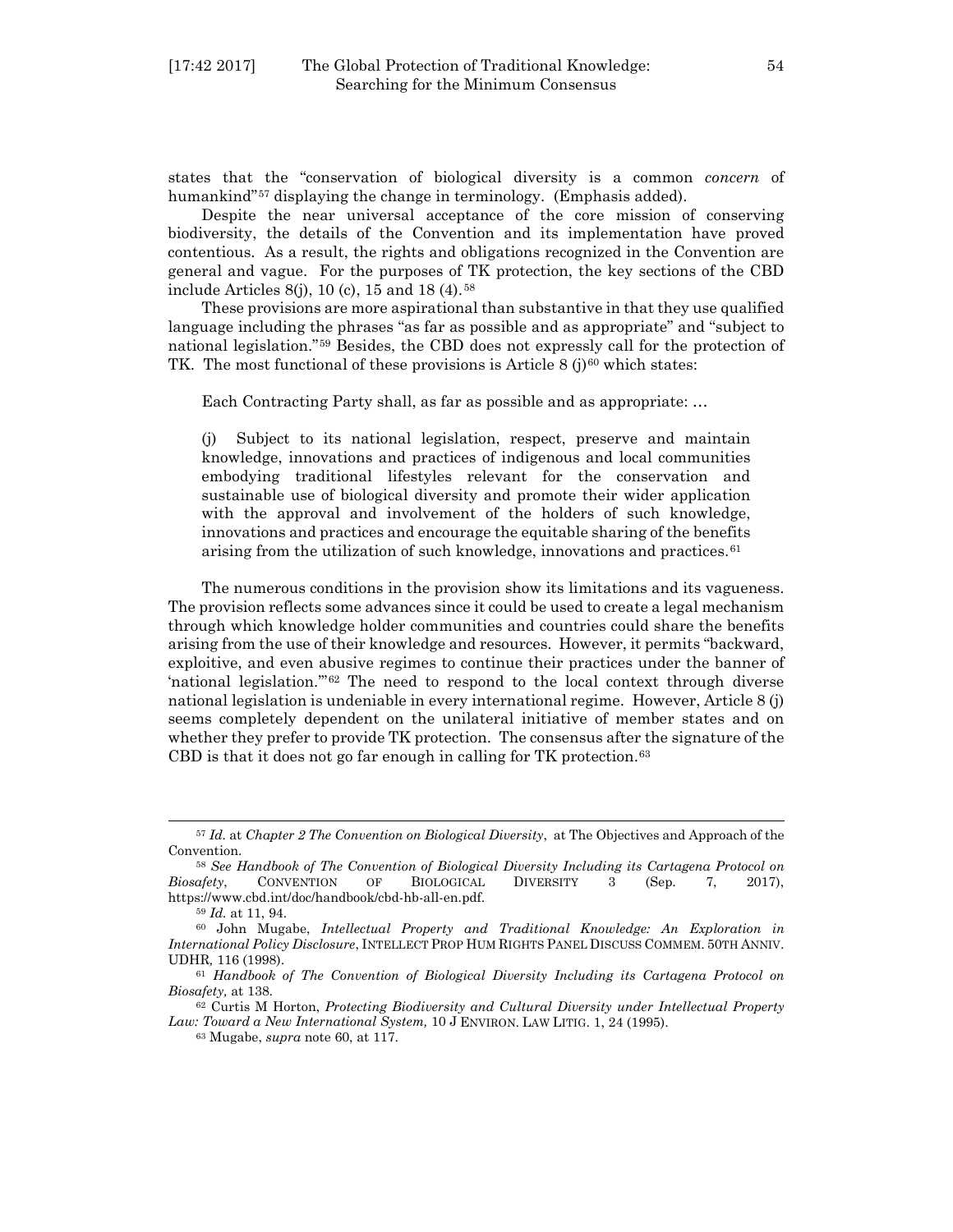The other relevant provisions, Articles 10 (c), 15 and 18 (4), are also highly qualified.[64](#page-14-0) A combined reading of the articles provides a general obligation for cooperation in the promotion and conservation of biodiversity and the ability of states to craft systems for the sharing of benefits arising from the use of such biodiversity resources and knowledge. All these vague and general obligations are subject to the existence of national legislation.

On the positive side, the Convention is only a first move towards international dialogue on the protection of biodiversity and TK protection. It functions as a framework instrument which requires additional documents to be implemented. As one of the steps in elaborating on the CBD, working groups and meetings of the Conference of the Parties (COP) managed to produce two instruments: The Bonn Guidelines  $(2002)^{65}$  $(2002)^{65}$  $(2002)^{65}$  and the Nagoya Protocol  $(2010)^{66}$  $(2010)^{66}$  $(2010)^{66}$ 

The Bonn Guidelines (on access to genetic resources and the fair and equitable sharing of the benefits arising from their utilization) are an important step in clarifying the CBD. It is a voluntary system intended to support member countries in developing legislation and contractual regimes for access to benefit sharing from the use of genetic resources and  $TK<sup>67</sup>$  $TK<sup>67</sup>$  $TK<sup>67</sup>$ . The Access and Benefit Sharing (ABS) mechanism proved to be useful under the Guidelines.<sup>[68](#page-14-4)</sup> Several member states, especially developing, and Least Developed Countries (LDCs), have used the system to establish national ABS mechanisms.[69](#page-14-5)

More importantly, for the purpose of this paper, the Guidelines fueled discussion on the requirement of disclosure of origin of source countries/communities in procedural and substantive patent law instruments. The disclosure of origin requirement applies if a patent applicant, directly or indirectly, used a genetic resource or TK in developing the invention being considered for a patent right.<sup>[70](#page-14-6)</sup> The applicant will be required to disclose the source country or community and it is hoped that this mechanism would allow countries/communities to set conditions on accessing such resources.[71](#page-14-7) Following the inclusion of such a standard in the Bonn Guidelines, the government of Switzerland led a successful movement to include the requirement in the (procedural) Patent Cooperation Treaty and the (substantive) Patent Law Treaty.[72](#page-14-8) The creative solution of requiring patent applicants to disclose relevant TK related information, while not a comprehensive solution, is a key development in the international dialogue on TK protection.

At the 2004 Conference of the Parties (COP) meeting of the CBD, the Ad Hoc Open-ended Working Group on Access and Benefit-sharing mandated member states to work on an instrument that would elaborate on Articles 8(j) on TK, and Article 15

<sup>64</sup> CONVENTION OF BIOLOGICAL DIVERSITY, *supra* note 56.

<sup>65</sup> CONVENTION OF BIOLOGICAL DIVERSITY, *The Bonn Guidelines, supra* note 56.

<span id="page-14-4"></span><span id="page-14-3"></span><span id="page-14-2"></span><span id="page-14-1"></span><span id="page-14-0"></span><sup>66</sup> *The Nagoya Protocol on Access and Benefit Sharing of the Convention on Biodiversity*, Introduction (Oct. 2014).

<sup>67</sup> *The Bonn Guidelines, supra* note 65.

<sup>68</sup> *Id.*

<sup>69</sup> *Id.*

<sup>70</sup> *Handbook of The Convention of Biological Diversity,* at 209.

<sup>71</sup> *Id.*

<span id="page-14-8"></span><span id="page-14-7"></span><span id="page-14-6"></span><span id="page-14-5"></span><sup>72</sup> Oguamanam, *supra* note 3, at 160. It should be noted that this is one of the few cases in which a developed country has taken the lead in advocating for TK protection in an international forum.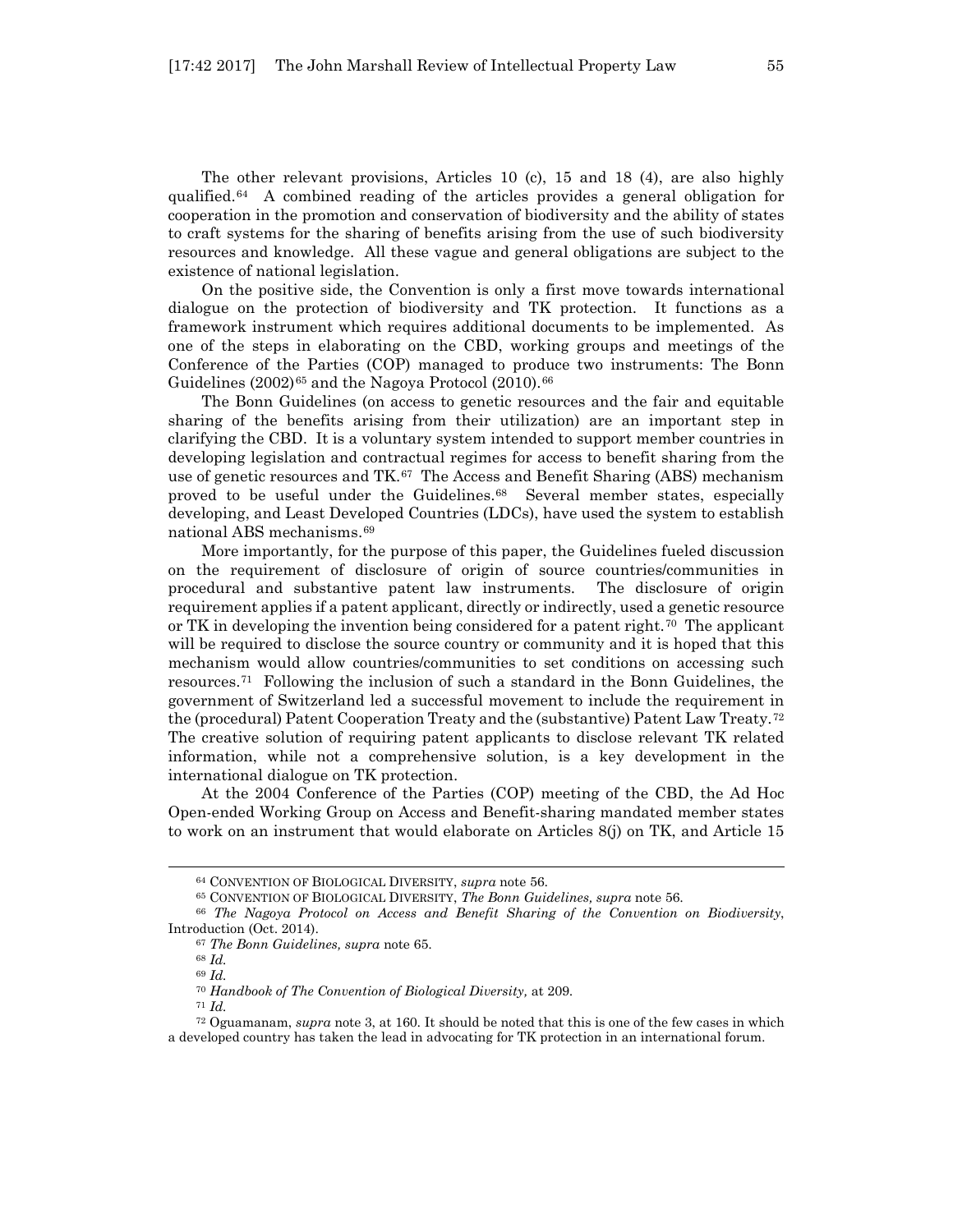on Access and Benefit-sharing.[73](#page-15-0) On October 29, 2010, the resulting document, the Nagoya Protocol, became adopted, following six years of intense deliberations and came into force on October 12, 2014.[74](#page-15-1) The purpose of the protocol is to provide legal certainty and clarity in implementing the CBD's third objective – access to genetic resources and the fair and equitable sharing of benefits arising from their utilization.[75](#page-15-2) To make the Access and Benefit Sharing obligation effective, the protocol requires that signatories ensure the establishment of checkpoints as compliance measures and the availability of domestic remedies.[76](#page-15-3)

Several parts of the protocol were controversial including the binding nature of the protocol and its implication for TK protection in general.[77](#page-15-4) The protocol will be binding on the states that have ratified it,<sup>[78](#page-15-5)</sup> and this is one of the key improvements that the protocol has brought about. Other highlights include Global Clearing-House and Multilateral Access and Benefit Sharing mechanisms.[79](#page-15-6) Although the protocols recognition of customary laws of indigenous people and local communities on biodiversity and TK is a step in the right direction, it subjects such laws to domestic laws of signatories.<sup>[80](#page-15-7)</sup> The protocol also defers from other international instruments and deliberations which might reduce its capacity to address issues related to access and benefit-sharing processes.[81](#page-15-8) However, the protocol has only been in force for two years.[82](#page-15-9) Thus, analysis of its impact will have to be made at a later point once there is sufficient time for implementation. As the latest in the international attempt to protect genetic resources and TK, the success of the protocol will have a considerable impact on the realization of the potential that TK holds. Since most of the user countries have not yet ratified the protocol, there is much to be done before the objectives of the protocol will be met.

TK protection as an independent issue is a contentious topic in Nagoya Protocol deliberations.[83](#page-15-10) Since the focus of the Convention and discussions has been the conservation of biodiversity resources, TK is discussed only in so far as it relates to this core objective. TK was not discussed as a standalone issue which seems to have been a result of the historical development of the CBD framework. The international discussion of TK protection as a standalone issue began at the WIPO, and the work of

<sup>73</sup> *The Nagoya Protocol* at 1.

<sup>74</sup> *Id.*

<sup>75</sup> *Nagoya Protocol, supra* note 66.

<sup>76</sup> *Id. see* art. 14, 17, 18.

<span id="page-15-4"></span><span id="page-15-3"></span><span id="page-15-2"></span><span id="page-15-1"></span><span id="page-15-0"></span><sup>77</sup> Linda Wallbott, Franziska Wolff & Justyna Pozarowska, *The Negotiations of the Nagoya Protocol: Issues, Coalitions and Process*, GLOB GOV GENET RESOUR ACCESS BENEFIT SHAR NAGOYA PROTOC, 33 (Great Britain: Routledge, 2014).

<span id="page-15-5"></span><sup>78</sup> There are currently 66 parties to the Protocol and 92 signatories. It is expected that all signatories will ratify the protocol. Secretariat of the Convention on Biological Diversity, *Parties to the Nagoya Protocol*, CONVENTION OF BIOLOGICAL DIVERSITY, https://www.cbd.int/abs/nagoyaprotocol/signatories/default.shtml.

<sup>79</sup> *See generally Nagoya Protocol* at 8-11.

<sup>80</sup> Oguamanam, *supra* note 3, at 163.

<span id="page-15-8"></span><span id="page-15-7"></span><span id="page-15-6"></span><sup>81</sup> *See* art. 4, *The Nagoya Protocol on Access and Benefit Sharing of the Convention on Biodiversity*, *supra* note 66; Oguamanam, *supra* note 3, at 163.

<span id="page-15-10"></span><span id="page-15-9"></span><sup>82</sup> The Nagoya Protocol entered into force on 12 October 2014, which is 90 days after the 50<sup>th</sup> member state deposited its ratification. *See* Secretariat of the Convention on Biological Diversity, *The Nagoya Protocol: About the Nagoya Protocol*, https://www.cbd.int/abs/about/default.shtml/.

<sup>83</sup> *Nagoya Protocol, supra* note 81.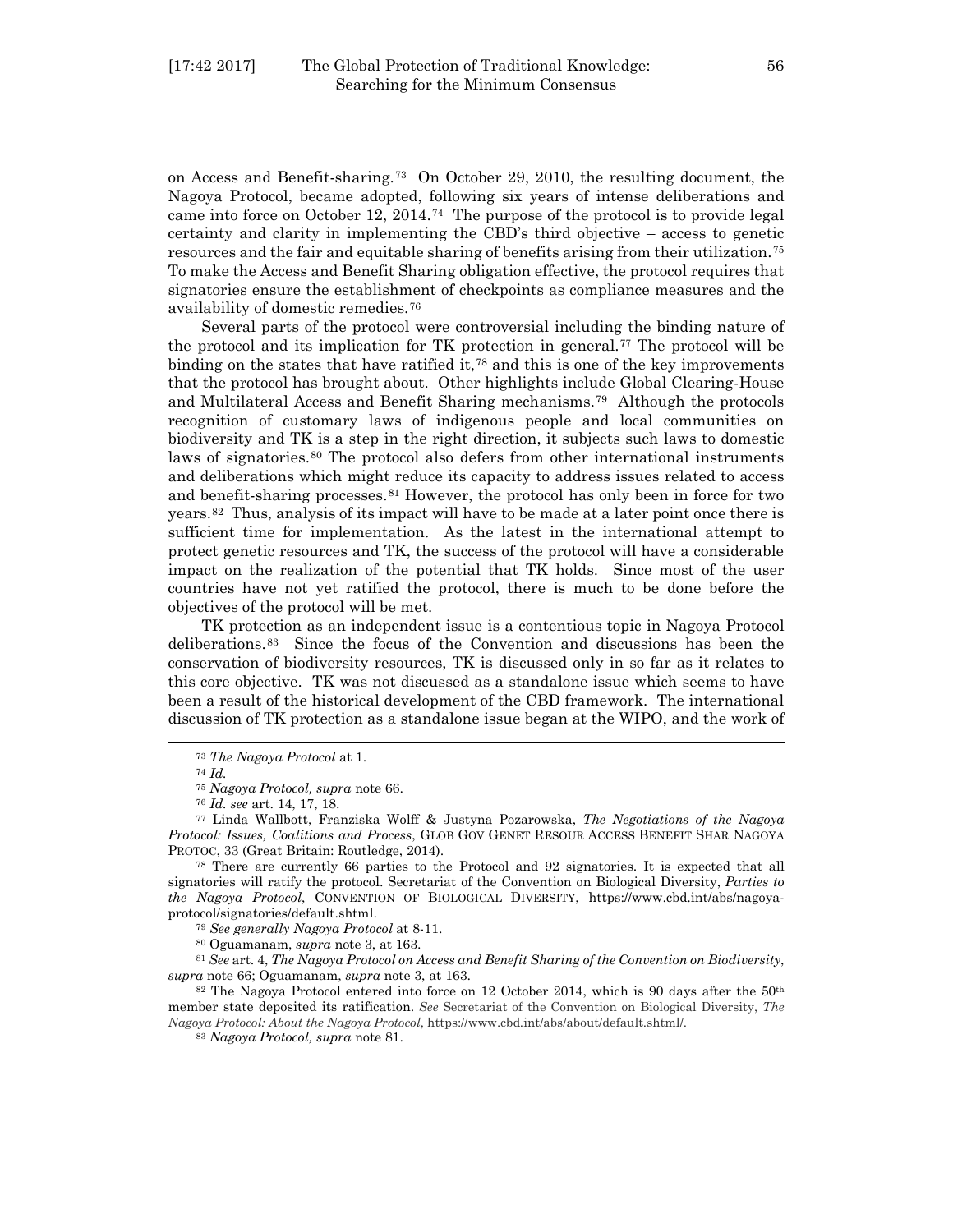the WIPO and other international forums seems to have influenced the Nagoya Protocol negotiation process in reinforcing the need to protect TK.[84](#page-16-0) The protocol requires the 'prior informed consent' (PIC) of knowledge providers before users access TK and a fair and equitable sharing of profits.[85](#page-16-1) Most TK is based on plant genetic resources.[86](#page-16-2) Given the broad scope of the phrase 'associated with genetic resources,' the Protocol covers most uses of  $TK<sup>87</sup>$  $TK<sup>87</sup>$  $TK<sup>87</sup>$  The protocol also requires the fair and equitable sharing of benefits with source communities.<sup>[88](#page-16-4)</sup>

The Nagoya Protocol is an essential instrument supporting domestic protection mechanisms. The fact that the Nagoya Protocol, as a mandatory instrument, outlines the principles of PIC and the fair and equitable benefit sharing, makes it an indispensable tool for the prospecting right framework, a mechanism which considers these two principles to be a core part of the framework. Jurisdictions adopting domestic protection should use the PIC and fair and equitable benefit-sharing provisions of the Nagoya Protocol when crafting domestic laws.

To sum up, while the CBD is a key instrument for the TK protection discussion, it is a general statement that requires more detailed instruments for implementation. The Nagoya Protocol met some expectations and failed to meet others. The core successes of the protocol includes its reiteration of the principles enshrined in the CBD and Bonn Guidelines; its inclusion of advances made in supporting the recognition of the rights of knowledge holders and, more concretely, its establishment of compliance measures such as checkpoints which are essential for enforceable access and benefit sharing mechanisms.<sup>[89](#page-16-5)</sup> The protocols shortcomings include its vagueness,<sup>[90](#page-16-6)</sup> the fact that it subjects recognition of customary laws to the laws of domestic jurisdictions, and its express deference to other international instruments.[91](#page-16-7) The Bonn Guidelines and the Nagoya Protocol are essential concepts and strategies to support domestic legal frameworks. These instruments provide for the disclosure of origin requirements, the principles of PIC, and the fair and equitable sharing of benefits.

An important and contentious issue that the Protocol failed to address is the interplay between the CBD framework and the global protection of intellectual property covered under the WTO Trade-Related Aspects of Intellectual Property Rights (TRIPs) Agreement.[92](#page-16-8) Before discussing this ambiguity it is appropriate to examine the approach of the WTO-governed TRIPs agreement to the protection of TK.

<sup>84</sup> Oguamanam, *supra* note 3, at 163.

<span id="page-16-3"></span><span id="page-16-2"></span><span id="page-16-1"></span><span id="page-16-0"></span><sup>85</sup> *The Nagoya Protocol on Access and Benefit Sharing of the Convention on Biodiversity*, *supra* note 66 at, art. 5 (5).

<sup>86</sup> *Id.* at 3.

<sup>87</sup> *Id.*

<sup>88</sup> *Id.* at art. 5, 6, 7.

<sup>89</sup> Oguamanam, *supra* note 3, at 163.

<span id="page-16-6"></span><span id="page-16-5"></span><span id="page-16-4"></span><sup>90</sup> The International Center for Trade and Sustainable Development called the Protocol "a Masterpiece of Ambiguity." *See* International Center for Trade and Sustainable Development, *CBD Clinches ABS Protocol in Nagoya*, ICTSD BIORES, http://www.ictsd.org/bridgesnews/biores/news/cbd-clinches-abs-protocol-in-nagoya.

<sup>91</sup> Oguamanam, *supra* note 3, at 163.

<span id="page-16-8"></span><span id="page-16-7"></span><sup>92</sup> Agreement on Trade-Related Aspects of Intellectual Property Rights, Apr. 15, 1994, Marrakesh Agreement Establishing the World Trade Organization, Annex 1C, 1869 U.N.T.S. 299, 33 I.L.M. 1197 (1994) [hereinafter TRIPS Agreement].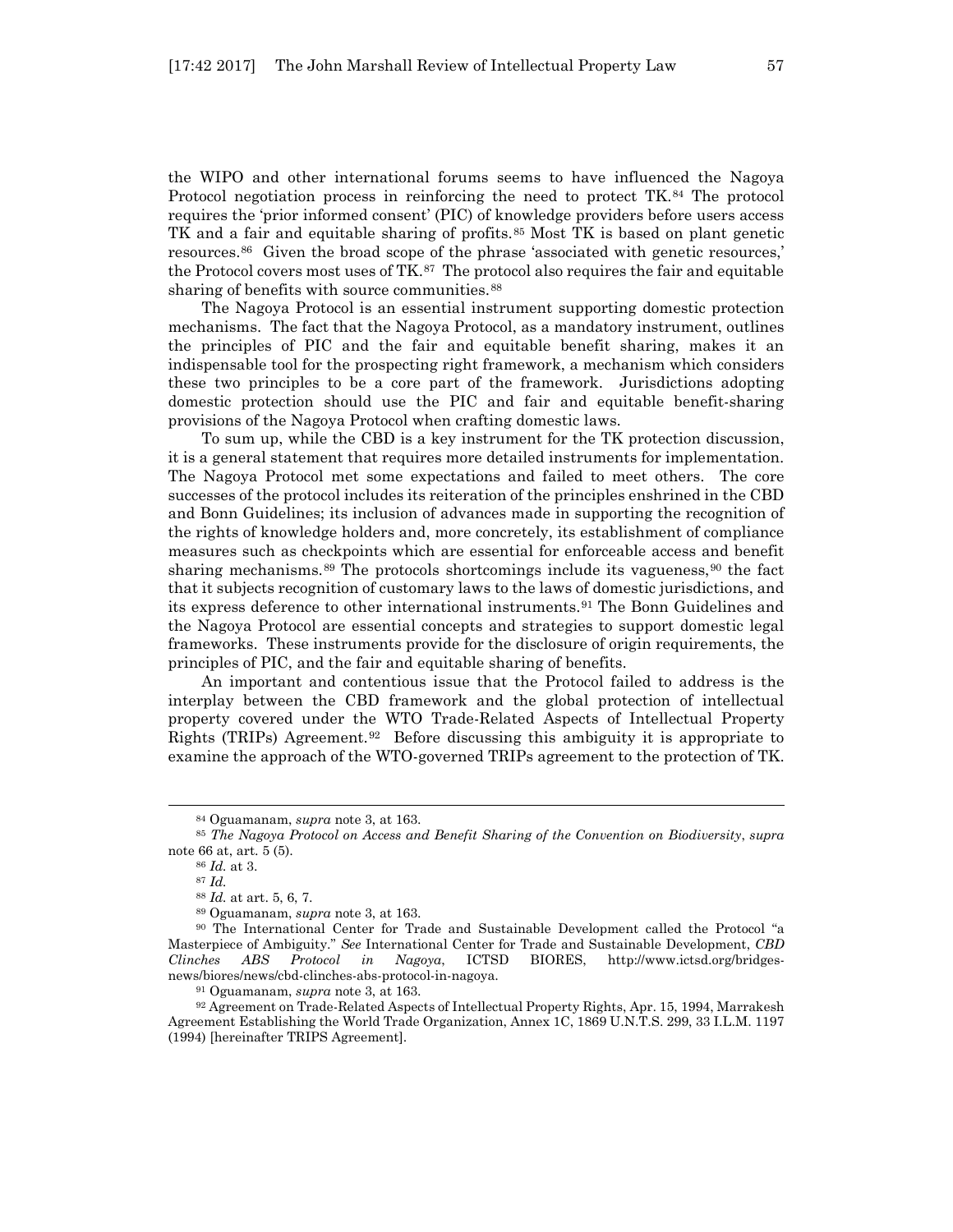The following section discusses TRIPs and how it relates to TK protection followed by a description of the tension between the CBD and the TRIPs regimes.

#### *C. Trade-Related Intellectual Property Rights (TRIPs)*

The Trade-Related Intellectual Property Rights (TRIPs) Agreement which forms part of the World Trade Organization (WTO) agreement is the instrument that outlines the intellectual property rights and obligations of member countries.[93](#page-17-0) It represents the first time that an international treaty provided a "floor for protection in all major areas of [intellectual property rights] and a ceiling for anti-intellectual property right measures."[94](#page-17-1) The TRIPs agreement may be the most controversial area of the WTO system. One of the points of criticism is that it is seen by many as serving the interests of the Global North (or, particularly, IP exporting states) and limiting the policy space for countries in the Global South to consider local contexts.[95](#page-17-2) This criticism is acutely evident in the global public health discussions and, more particularly, in the access to medicine debate.[96](#page-17-3)

TK, which is dominant in countries of the Global South, is not recognized under the TRIPs agreement. There is a "profound silence around the protection of indigenous and traditional knowledge" in the agreement.[97](#page-17-4) It is arguable that TK protection established by a member state in its domestic legal system would be TRIPs-Plus (i.e. a right granted in addition to the baseline protection under the agreement) or outside of TRIPs.[98](#page-17-5) If TK protection is TRIPs-Plus, member countries could establish protection under their domestic jurisdiction so long as such protection does not encroach on their TRIPs obligations. If, however, TK protection is outside the TRIPs agreement, then it does not need to be bound by some of the TRIPs terms such as national treatment.[99](#page-17-6) The expressed wish of countries from the Global South includes TK protection as an integral part of the obligation under the TRIPs Agreement or agreements of similar scope. In response, developed countries seem to have engaged in a 'regime-shifting' strategy by remitting TK protection discussions to the WIPO.[100](#page-17-7) If developing countries succeed in including TK protection under the TRIPs regime, the framework of protection would benefit from the strong WTO dispute settlement mechanism.

To this effect, some scholars have suggested ways in which the TRIPs agreement could be made to accommodate TK protection. For instance Silke von Lewinsky points

<sup>95</sup> *Id.*

<span id="page-17-0"></span>l

<sup>97</sup> Anderson, *supra* note 20, at 39.

<sup>99</sup> *Id.* at 134–135.

<span id="page-17-7"></span><span id="page-17-6"></span><sup>100</sup> GROTH, *supra* note 42, at 44; CHIDI OGUAMANAM, PRESSURING 'SUSPECT ORTHODOXY': TRADITIONAL KNOWLEDGE AND THE PATENT SYSTEM, 322 (Matthew Rimmer, ed, Edward Elgar Publishing 2016) (2016).

<sup>93</sup> TRIPS Agreement, art. 1.

<sup>94</sup> Horton, *supra* note 62, at 25.

<span id="page-17-3"></span><span id="page-17-2"></span><span id="page-17-1"></span><sup>96</sup> *See generally* C M Correa, *Health and intellectual property rights*, 79:5 Bull World Health Organ. 381 (2001).

<span id="page-17-5"></span><span id="page-17-4"></span><sup>98</sup> Susy Frankel, *Attempts to Protect Indigenous Culture through Free Trade Agreements*, Christoph B Garber, Karolina Kuprecht & Jessica C Lai, eds, INT TRADE INDIG CULT HERIT, 134 (2011).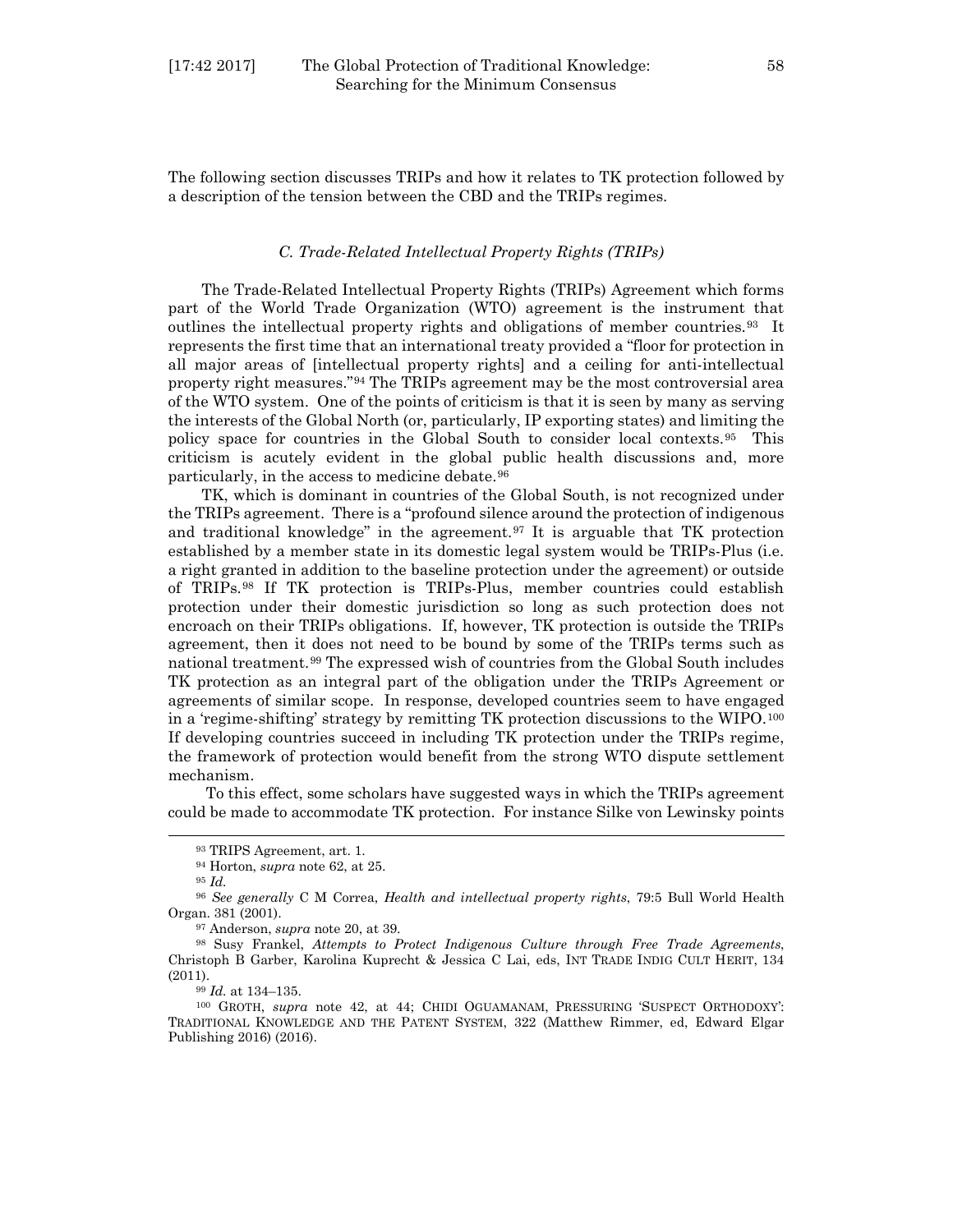to Article 39 on 'the protection of know-how' as the most promising area for considering TK protection under TRIPs.[101](#page-18-0) Jane Anderson points to the protection of Geographical Indications as a feasible, though limited, route for deliberation on TK protection under TRIPs.[102](#page-18-1) However, the protection available under both proposals will be limited to the protection of TK meeting the strict requirements of patent laws such as novelty (newness) and inventive step (non-obviousness).[103](#page-18-2) Most TK does not fulfill the core requirements of patent laws. Therefore, attempts to protect TK under TRIPs will require major reforms that would disrupt the IP system significantly.

In addition to scholarly attempts at interpreting the TRIPs agreement or reforming it, indigenous peoples and developing countries have been pushing for similar reform in diplomatic circles. For instance, a group of several indigenous peoples published the 'Seattle Declaration' at the 3rd WTO ministerial meeting in November, 1999 criticizing the TRIPs Agreement for, among other things, facilitating abuse of their knowledge and for failing to extend protection to TK.[104](#page-18-3) The declaration criticized the WTO for recognizing only 'western' knowledge systems and called on the organization to stop the unauthorized patenting of TK and explore alternative ways of protecting it.[105](#page-18-4) Despite these and many other attempts at interpreting the TRIPs agreement and calling for the inclusion of TK protection, the agreement as it stands does not provide TK protection.[106](#page-18-5)

Some member states of the WTO, mostly developing countries,[107](#page-18-6) have added their voices to the TK protection movement and pushed for the discussion of the issue in the TRIPs system. A key issue which emerged from these discussions was the unresolved tension between the TRIPs agreement and the CBD.[108](#page-18-7) While the CBD recognizes that some sort of TK protection is needed for conservation purposes, the TRIPs agreement is silent on the matter. At the face of it, there does not seem to be any conflict. The tension arises from the concern that TK protection could lead to a violation of the intellectual property rights protected under the TRIPs agreement.[109](#page-18-8) It is not clear which instrument would trump in cases of such potential conflict. Beyond this particular tension, the general relationship between the two instruments continues to be unresolved.

l

<sup>108</sup> Anderson, *supra* note 20, at 39.

<span id="page-18-8"></span><span id="page-18-7"></span><sup>109</sup> A frequently discussed instance in which such conflict between the CBD and TRIPS might occur – the disclosure of origin requirement – is discussed towards the end of this sub-section. *See* discussion on the 'disclosure of origin' requirement.

<span id="page-18-1"></span><span id="page-18-0"></span><sup>101</sup> SILKE VON LEWINSKI, INDIGENOUS HERITAGE AND INTELLECTUAL PROPERTY: GENETIC RESOURCES, TRADITIONAL KNOWLEDGE AND FOLKLORE, 37 (2008).

<sup>102</sup> Anderson, *supra* note 20, at 39.

<sup>103</sup> *See* 35 U.S.C. § 102; *See also* 35 U.S.C. § 103 (2017).

<span id="page-18-3"></span><span id="page-18-2"></span><sup>104</sup> Indigenous Environmental Network, *Indigenous People's Seattle Declaration*, http://www.ienearth.org/indigenous-peoples-seattle-declaration/.

<sup>105</sup> *See* recommendation regarding TRIPs (3, c,d and f), *id*.

<sup>106</sup> Quinn, *supra* note 22, at 300.

<span id="page-18-6"></span><span id="page-18-5"></span><span id="page-18-4"></span><sup>&</sup>lt;sup>107</sup> Most of the submissions made at the meetings of the Council for TRIPs were from developing countries and the Africa Group which tend to hold most of the world's TK and genetic resources. For a list of submissions made by member countries, *see* the annex list B. Council for TRIPs, *The Protection of Traditional Knowledge and Folklore - Summary of Issues Raised and Points Made* (IP/C/W/370/Rev.1) (World Trade Organization, 2006).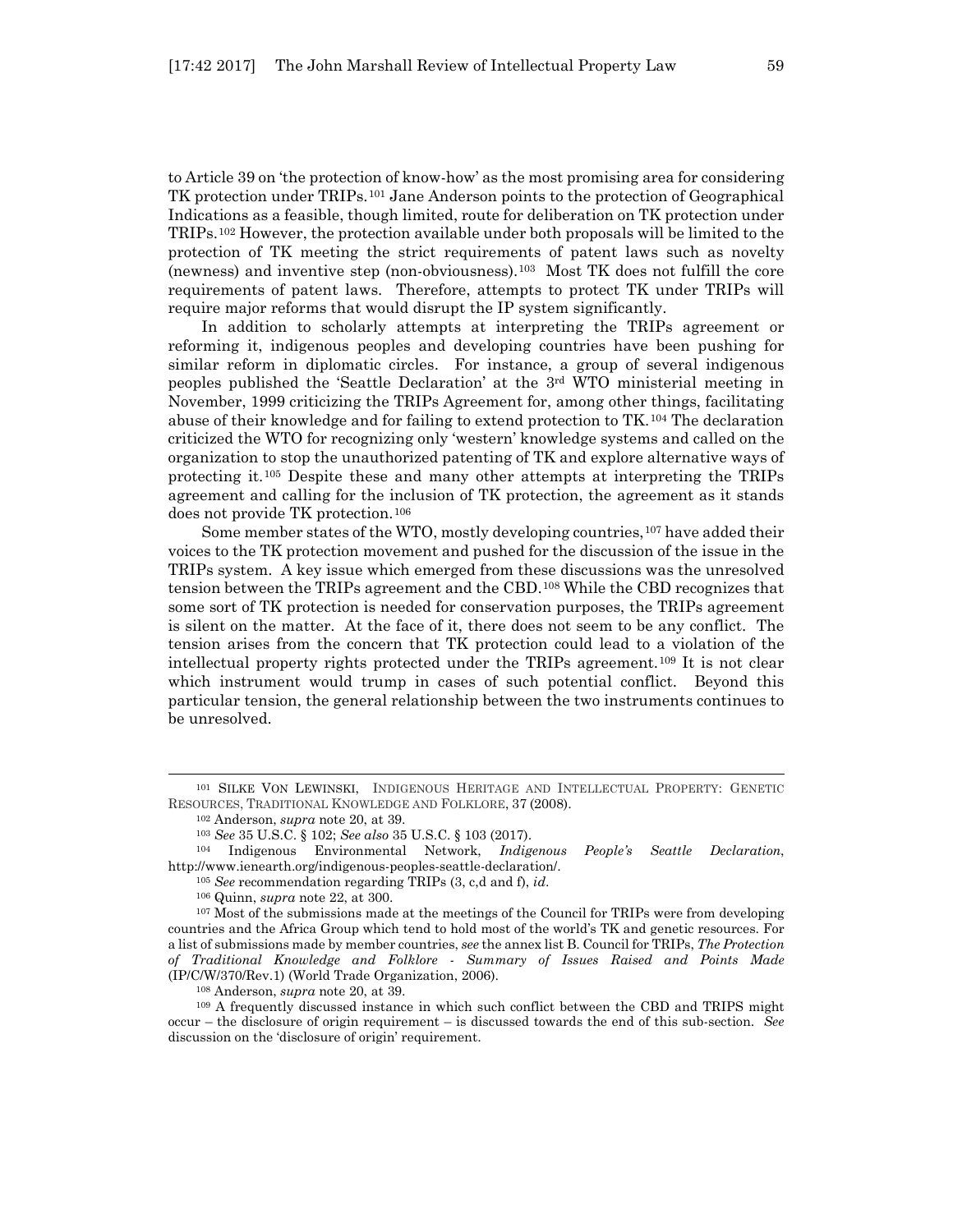An important development regarding the relationship between the two instruments is the Doha ministerial meeting held in November, 2001.[110](#page-19-0) The Committee on Trade and Environment held the first discussions on TK protection within the WTO framework in the context of reviewing TRIPs Article 27 (3) (b), which provides for the patentability of some life forms, and the relationship between the WTO and the CBD.[111](#page-19-1) The declaration that emerged from the meeting (the Doha Declaration) called on the Council for TRIPs to "examine, inter alia, the relationship between the TRIPS Agreement and the Convention on Biological Diversity, the protection of traditional knowledge and folklore."[112](#page-19-2) The Doha Declaration also mandated the Committee on Trade and Environment (CTE) to discuss the relationship between TRIPs and the CBD. Both the Council and the Committee took up the matter and served as forums for deliberation on TK protection, among other issues. Generally, member countries of the WTO, most of which are also members of the CBD, agree to the two key principles under the latter: the prior informed consent,[113](#page-19-3) and access and benefit sharing[114](#page-19-4) principles. The high frequency with which these principles are used in international instruments arguably signals the fact that they may have achieved a status as a basic principle in international TK protection. However, members are in disagreement as to the means of attaining the objectives sought under such principles.[115](#page-19-5) 

There are diverse issues that may spark conflicts between the CBD and TRIPs when it comes to implementation. One core method of implementing the principles and objectives of the CBD is the requirement for patent applicants to disclose the origins of TK or genetic resources if the applicant used these resources in developing the invention being considered for a patent. However, the necessity and efficacy of this 'disclosure of origin' requirement is a subject of vigorous debate among member

<span id="page-19-0"></span><sup>110</sup> *See generally Doha WTO Ministerial Declaration (WT/MIN(01)/DEC/1),*  https://www.wto.org/english/thewto\_e/minist\_e/min01\_e/mindecl\_e.htm (2001).

<sup>111</sup> LEWINSKI, *supra* note 101, at 38.

<sup>112</sup> *See* paragraph 19, *Doha WTO Ministerial Declaration (WT/MIN(01)/DEC/1)* (2001).

<span id="page-19-3"></span><span id="page-19-2"></span><span id="page-19-1"></span><sup>113</sup> The WIPO provides the following explanation for the term Prior Informed Consent (PIC) which is at times referred to as Free and Prior Informed Consent (FPIC): "The purpose of the use of the adjective 'free' is to ensure that no coercion or manipulation is used in the course of negotiations, while inclusion of 'prior' acknowledges the importance of allowing time to indigenous [peoples] to fully review proposals respecting the time required for achieving consensus. It also anticipates the reality that decisions, especially those relating to major investments in development, are often taken in advance with indigenous peoples. The notion of 'informed' consent reflects the growing acceptance that environment and social impact assessment are a pre-requisite for any negotiation process and allow all parties to make balanced decisions." *See* "Prior Informed Consent" in World Intellectual Property Organization, http://www.wipo.int/tk/en/resources/glossary.html#38 (follow Glossary: Key terms related to intellectual property and genetic resources, traditional knowledge and traditional cultural expressions").

<span id="page-19-4"></span><sup>114</sup> Access and Benefit Sharing (ABS) is generally understood to mean access by users of genetic resources and traditional knowledge with the expectation of benefit sharing arising out of their utilization. 115 *See* paragraph 18 and the following, Pascal Lamy, *Issues Related to the Extention of the* 

<span id="page-19-5"></span>*Protection of Geographical Indications Provided for in Article 23 of the TRIPS Agreement to Products other than Wines and Spirits and those Related to the Relationship between the TRIPS Agreement and the Convention on Biological Diversity,* (WT/GC/W/633 TN/C/W/61) (2011).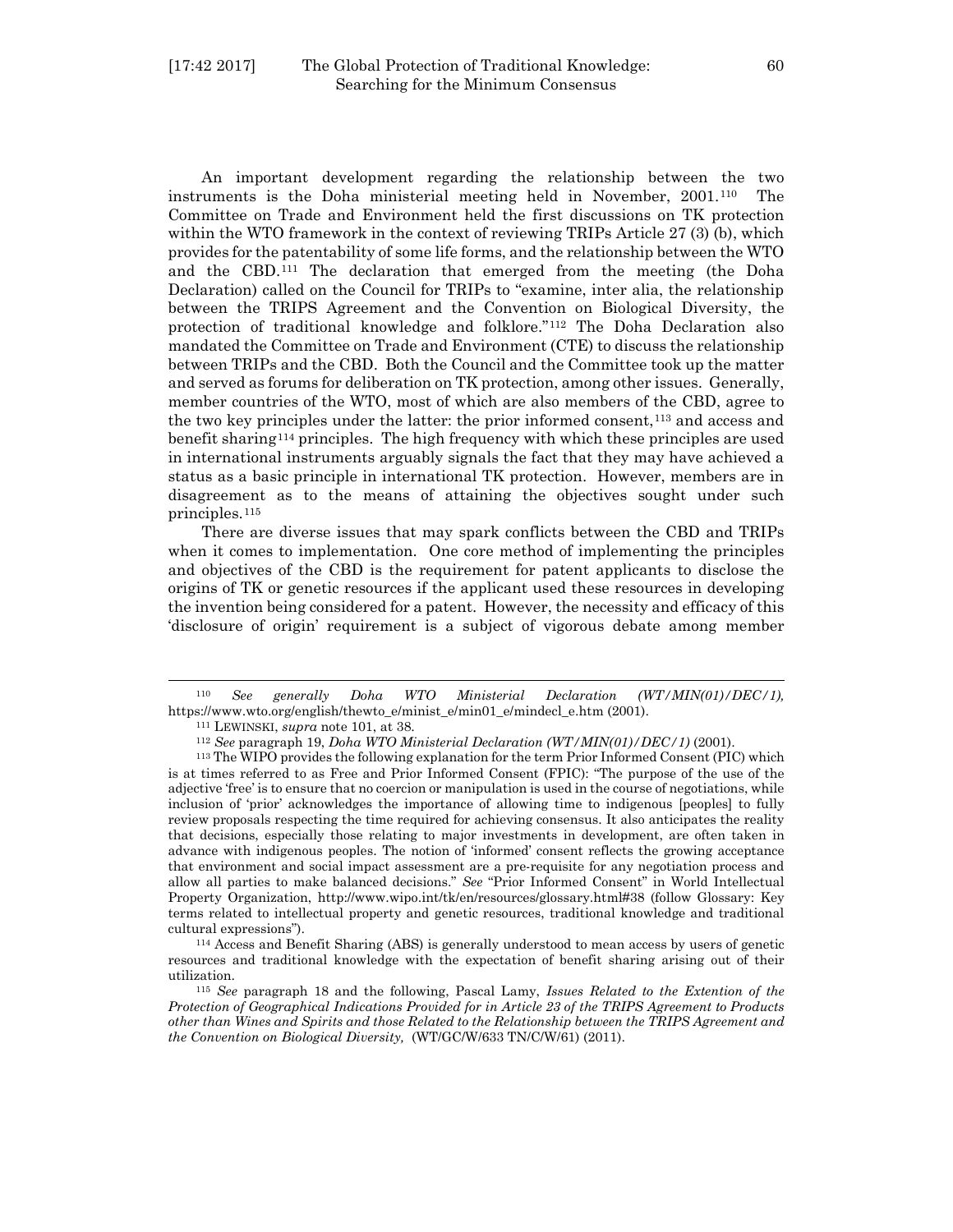countries.[116](#page-20-0) A common objection to the adoption of the requirement is that it may hinder innovation because the process of disclosing all the origins of knowledge used in the inventive process may prove to be too cumbersome and may make such process more costly.

Mega diverse countries such as Brazil and India call for the amendment of the TRIPs Agreement to include a mandatory 'disclosure of origin' requirement for member states.[117](#page-20-1) Most developed countries have not been keen on amending the TRIPs agreement. For instance, the US as the most influential member of the WTO, objects to the TRIPs council's jurisdiction over TK protection[.118](#page-20-2) The US, rather than making amendments to the TRIPs Agreement, prefers national legislative measures and allowing interested parties to enter into contractual relations on a case by case basis without additional legal regulation.<sup>[119](#page-20-3)</sup> Japan suggests the deliberation of such issues at the WIPO instead of the TRIPs forum.[120](#page-20-4) There are outliers, however, as developed countries such as Norway<sup>[121](#page-20-5)</sup> and Switzerland<sup>[122](#page-20-6)</sup> have called for the establishment of the 'disclosure of origin' requirement within the TRIPs.[123](#page-20-7) Although the position of countries on the establishment of the 'disclosure of origin' requirement does not rigidly correlate to their level of economic development, the general division on positions does reflect a North-South divide. However, a limited disclosure of origin requirement, the violations of which do not have severe implications for patent holders, seems to enjoy popular support.[124](#page-21-0) Despite these vigorous deliberations in the past, the Doha round

<sup>118</sup> Frankel, at 237.

l

<span id="page-20-2"></span><sup>119</sup> Council for TRIPs, *Article 27.3(b), Relationship between the TRIPS Agreement and the CBD, and the Protection of Traditional Knowledge and Folklore - Communication by the United States,* at 3.

<span id="page-20-3"></span><sup>120</sup> *See generally* Council for TRIPs, *The Patent System and Genetic Resources - Communication from Japan* (IP/C/W/472) (2006).

<span id="page-20-5"></span><span id="page-20-4"></span><sup>121</sup> *See generally* Council for TRIPs, *The Relationship between the TRIPS Agreement, The Convention on Biological Diversity and the Protection of Traditional Knowledge - Amending the TRIPS Agreement to Introduce an Obligation to Disclose the Origin of Genetic Resources and Traditional Knowledge in Patent Applications - Communication from Norway* (WT/GC/W/566, TN/C/W/42*,*  IP/C/W/473) (2006).

<span id="page-20-6"></span><sup>122</sup> *See generally* Council for TRIPs, *The Relationship between the TRIPS Agreement, The Convention on Biological Diversity (CBD) and the Protection of Traditional Knowledge and Folklore and the Review of Implementation of the TRIPS Agreement under Article 71.1 - Communication from Switzerland (IP/C/W/446)* (2005).

<span id="page-20-7"></span><sup>123</sup> Marion Panizzon & Thomas Cottier, *Traditional Knowledge and Geographical Indications: Foundations, Interests and Negotiating Positions*, in *Dev Ctries Doha Round WTO Decis-Mak Proced WTO Negot Trade Agric Goods Serv*, NCCR TRADE REGULATION WORKING PAPER NO 2005/01, 247 (2006).

<sup>124</sup> WTO Committee on Trade and Environment, *Environment: Issues - Intellectual property and the environment*, https://www.wto.org/english/tratop\_e/envir\_e/trips\_e.html.

<sup>116</sup> World Trade Organization, *Article 27.3b, Traditional Knowledge, Biodiversity*, TRIPS: ISSUES, https://www.wto.org/english/tratop\_e/trips\_e/art27\_3b\_e.htm at 27; Lamy, *supra* note 115, Paragraph 18 and the following.

<span id="page-20-1"></span><span id="page-20-0"></span><sup>117</sup> *See generally* Council for TRIPs, *Doha Work Program – Relationship Between the TRIPs Agreement and the Convention on Biological Diversity - Appropriate action to be taken/decided by the General Council on TRIPS & CBD - Communication from Brazil, China, Colombia, Cuba, Dominican Republic, Ecuador, India, Indonesia, Pakistan, Paraguay, Peru, South Africa, Tanzania, Thailand, Venezuela,* LDC GROUP AND ACP GROUP (WT/GC/W/590, TN/C/W/49) (2008); *See also id*.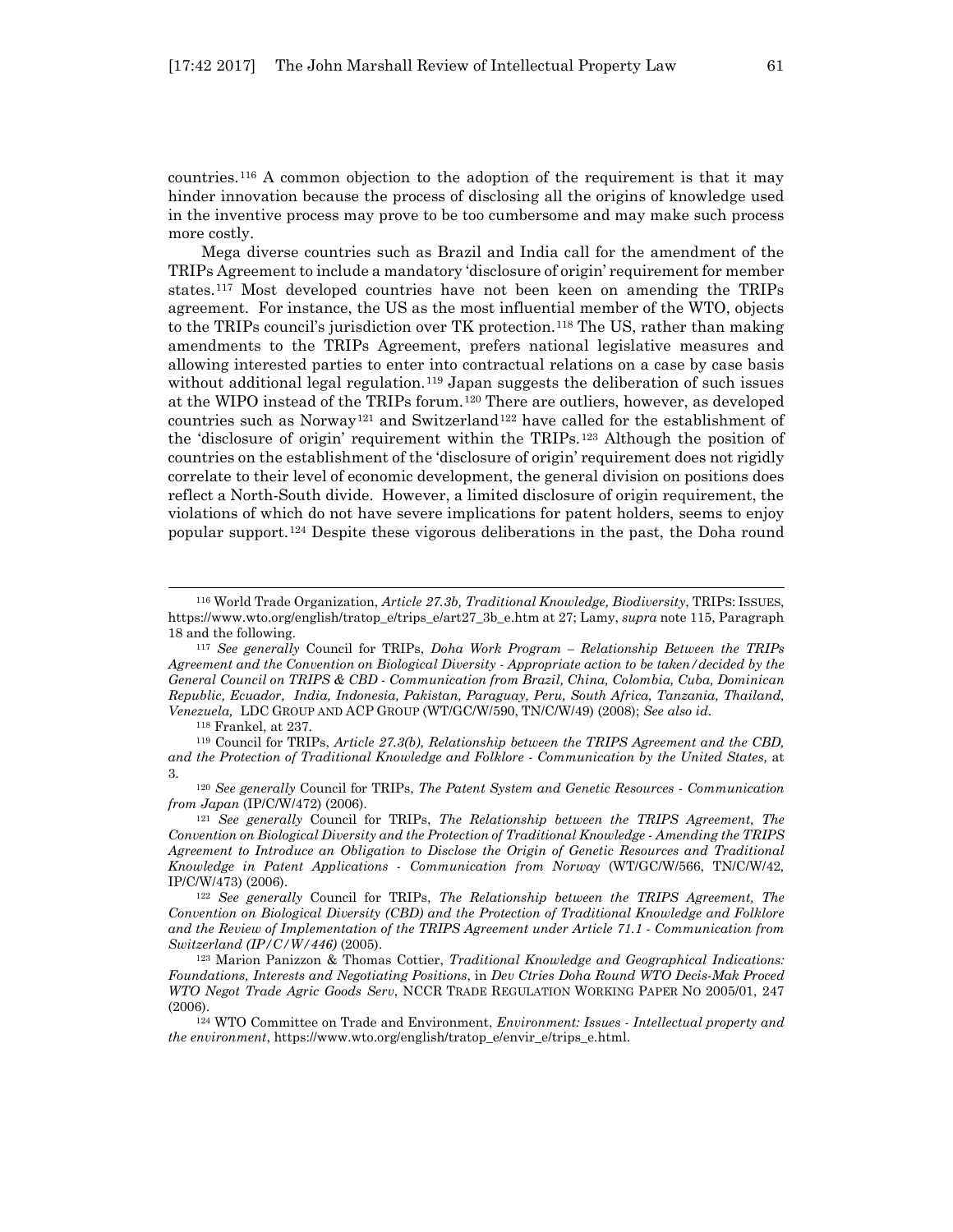of deliberations on development issues, including TK protection, seems to have stalled.[125](#page-21-1)

To sum up the discussions on TK protection under TRIPs, even though the issue has been debated for well over a decade, a concrete outcome has yet to be achieved. The debate is between mega diverse countries who call for TK protection through amendments to the TRIPs Agreement, and some member countries (mostly developed countries) who object to such amendments and prefer either no amendments or less intrusive alternative measures. The current trend seems to be to discuss intellectual property issues related to TK protection under the WIPO framework. The TRIPs agreement as it stands does not extend protection to TK. As a result, proponents of TK protection might have missed a key opportunity to benefit from the effective implementation and enforcement mechanism of the WTO.

#### *D. Other Forums*

In contrast to the specific deliberations at the WTO, states have been more willing to include references to TK protection in other forums.[126](#page-21-2) However, the common feature of these instruments is that they tend to be aspirational or general rather than providing rights and obligations that could be enforced. Many instruments have directly or indirectly called for TK protection.<sup>[127](#page-21-3)</sup> Several United Nations agencies<sup>[128](#page-21-4)</sup> and other international entities work on TK protection from the perspective of their core mandate. Most of these institutions collaborate on some aspect of their work with other entities working on TK protection.[129](#page-21-5) As stated earlier, because of TK's relevance to biodiversity, biotechnology, food, agriculture and indigenous rights issues, many of the instruments that govern such issues internationally also touch on TK protection. Because of the diversity and high number of such initiatives, a detailed analysis of the TK protection within these forums is beyond the scope of this paper. However, a brief discussion of the work of the main international institutions and instruments which have implications for TK protection is provided below.

The Food and Agricultural Organization (FAO) is a key forum in which genetic resources and traditional agricultural knowledge have been discussed. The FAO administers the International Treaty on Plant Genetic Resources for Food and Agriculture (IT PGRFA)<sup>[130](#page-21-6)</sup> became adopted at the organization's  $31<sup>st</sup>$  session in November, 2001.<sup>[131](#page-21-7)</sup> The main success of the treaty is in establishing an innovative

<sup>125</sup> Oguamanam, *supra* note 3, at 322.

<span id="page-21-2"></span><span id="page-21-1"></span><span id="page-21-0"></span><sup>126</sup> *See* discussion in this section regarding the UN forums such as the Food and Agreicultural Organization, and the World Health Organization. 127 *See* discussion in this section regarding UN instruments including the examination of the

<span id="page-21-3"></span>International Treaty on Plant Genetic Resources for Food and Agriculture (IT PGRFA). 128 For a list of the various UN agencies and projects on TK protection, *see* United Nations

<span id="page-21-4"></span>University - Institute for the Advanced Study of Sustainability, *Traditional Knowledge & the UN*, http://www.unutki.org/default.php?doc\_id=23.

<sup>129</sup> *Id.*

<span id="page-21-7"></span><span id="page-21-6"></span><span id="page-21-5"></span><sup>130</sup> *The International Treaty on Plant Genetic Resources for Food and Agriculture*, UNFAO (3 November 2001).

<sup>131</sup> *Id.*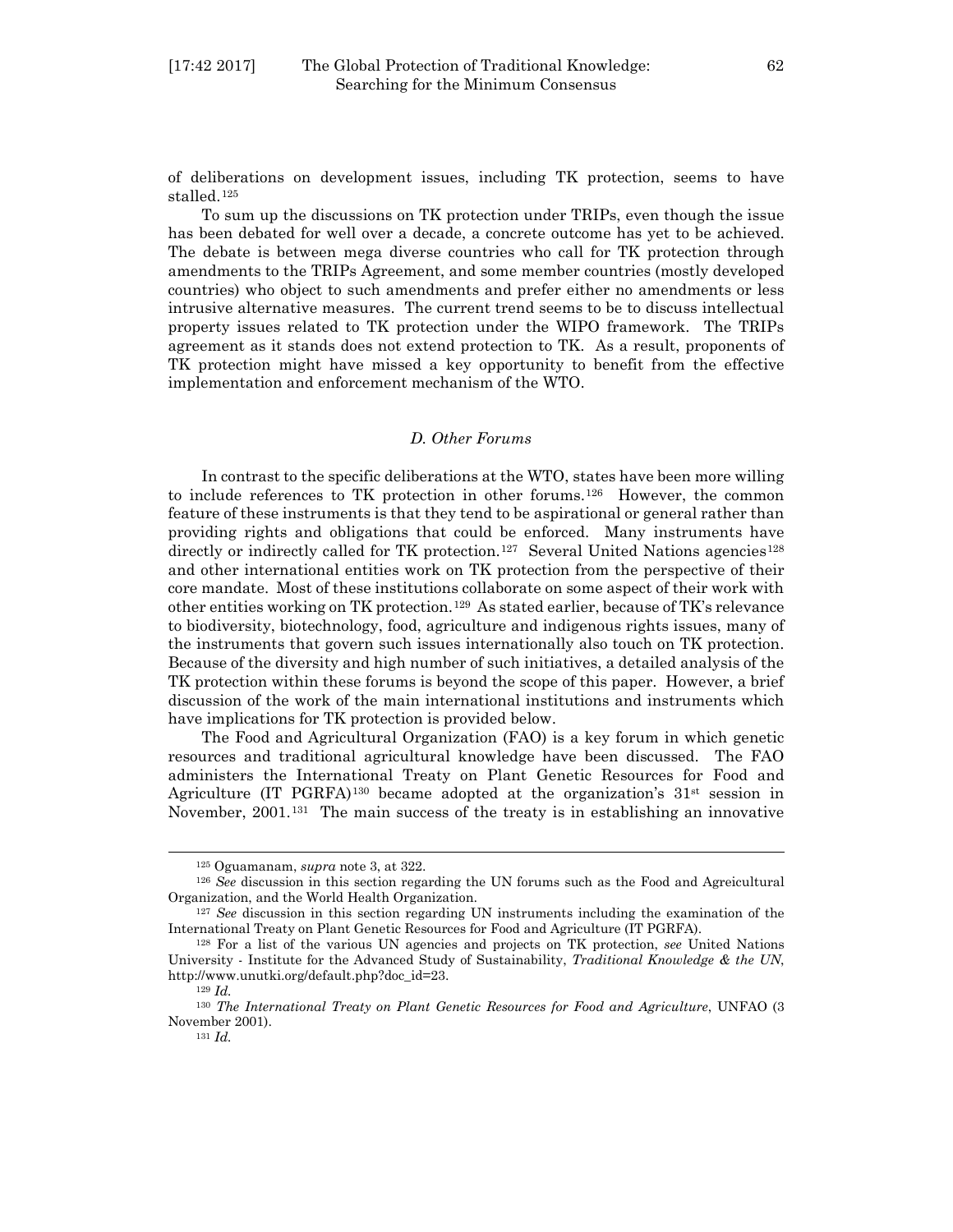Multilateral System of Access and Benefit Sharing<sup>[132](#page-22-0)</sup> which adopts a common pool framework that covers 64 of the most important crops for humankind (representing 80% of human consumption).[133](#page-22-1) The system allows citizens of signatory countries to use the resources provided on the conditions that they use them for non-commercial purposes and that they do not acquire IP rights over such resources.[134](#page-22-2) However, the IT PGRFA, similar to the CBD, has highly qualified language and frequently defers to national legislation.[135](#page-22-3) As such, the progress on TK protection through these instruments is limited.

A more relevant UN agency for the purposes of traditional medicinal knowledge is the World Health Organization (WHO).[136](#page-22-4) In December 2000, the organization discussed TK and IP issues at an Inter-Regional Workshop on Intellectual Property Rights in the Context of Traditional Medicine.[137](#page-22-5) Member states made 11 core recommendations, the most important of which included the protection of TK (including through customary and *sui generis* means), the documentation of public domain traditional knowledge, the establishment and strengthening of national and regional approaches, and the creation of benefit sharing schemes.[138](#page-22-6) Because of the space limitations, this paper will not discuss all international discussions on TK protection. However, it is worth mentioning that many other UN agencies have discussed TK protection in one form or another.

The cross-cutting nature of TK has resulted in the issue being discussed in many international forums where each has a particular area of focus. Such an approach, where each forum brings to bear its own expertise, may offer considerable advantages, especially when these forums collaborate with each other to avoid overlap. However, without a lead institution with clear authority, there is risk of a piecemeal approach to TK protection that fails to yield a comprehensive solution to the problems.[139](#page-22-7) The WIPO seems to be assuming a lead role. The negotiations taking place at the WIPO-IGC focus on TK protection in an independent and holistic manner rather than focusing on any particular aspect of it.<sup>[140](#page-22-8)</sup> Many states hope the draft articles being negotiated at the WIPO-IGC will result in an effective global mechanism that provides clear solutions unlike previous attempts at TK protection. The following section is devoted to examining the key features of the draft articles instrument.

<sup>132</sup> *See* Part IV, Article 10 and the following, *id*.

<sup>133</sup> *See* Annex 1 of *id*.

<sup>134</sup> *See* CBD, Article 12.3.

<sup>135</sup> *The International Treaty* (2001).

<span id="page-22-4"></span><span id="page-22-3"></span><span id="page-22-2"></span><span id="page-22-1"></span><span id="page-22-0"></span><sup>136</sup> *See generally* WORLD HEALTH ORGANIZATION, http://www.who.int/en/ (last visited Sep. 7, 2017).

<span id="page-22-5"></span><sup>137</sup> *Report of the Inter-regional Workshop on Intellectual Property Rights in the Context of Traditional Medicine*, Workshop report (New Delhi and Geneva: World Health Organization, 2001). <sup>138</sup> *See id.* at 34-35.

<span id="page-22-8"></span><span id="page-22-7"></span><span id="page-22-6"></span><sup>139</sup> Sophia Twarog, *Preserving, Protecting and Promoting Traditional Knowledge: National Actions and International Dimentions*, Sophia Twarog & Promila Kapoor, eds, (2004) at 61.

<sup>140</sup> ROBINSON ET. AL., *supra* note 44, at 3.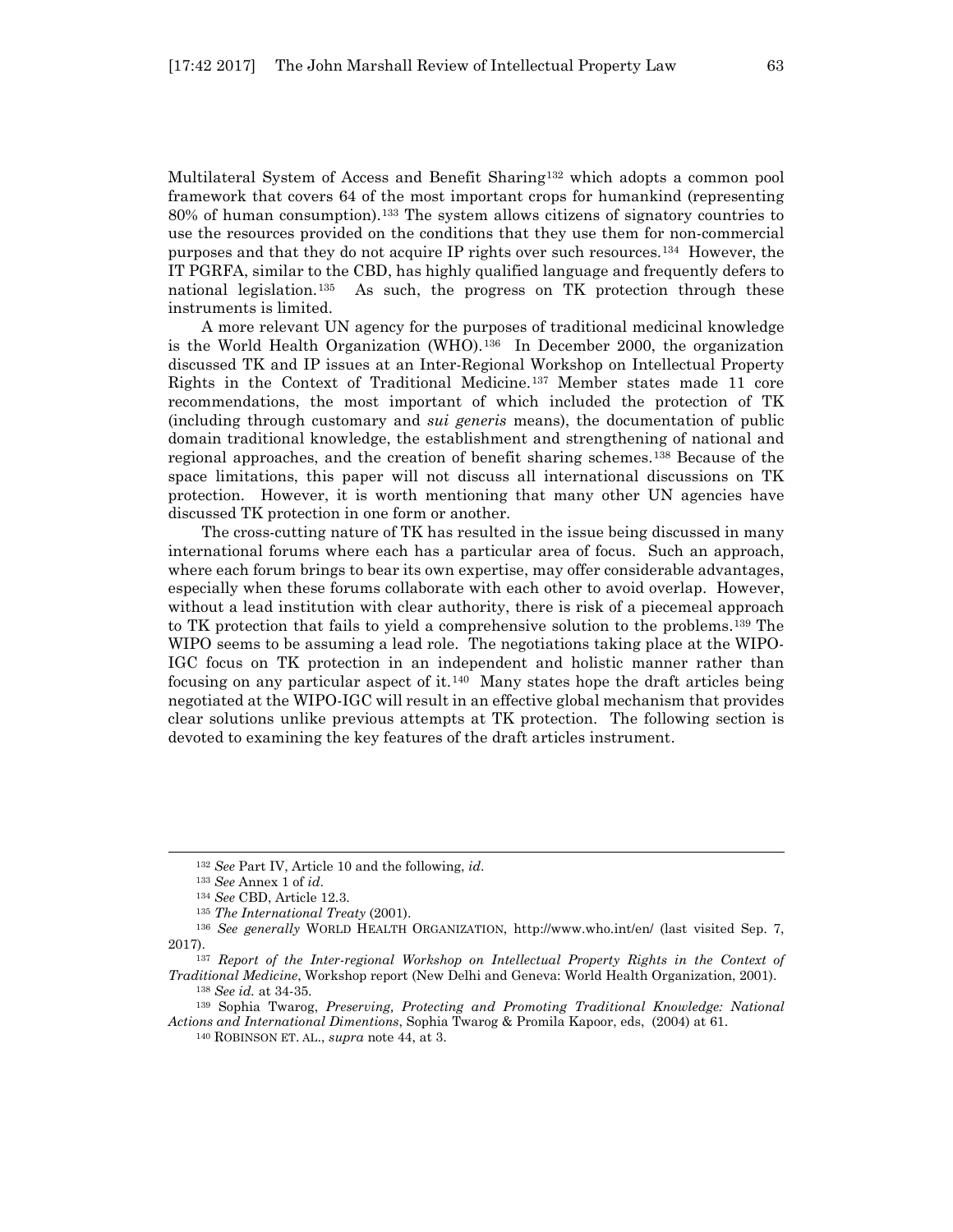#### [17:42 2017] The Global Protection of Traditional Knowledge: 64 Searching for the Minimum Consensus

#### IV. THE WIPO DRAFT ARTICLES AND THE 'INCENTIVE TO CODIFY'

The 'Protection of Traditional Knowledge: Draft Articles'[141](#page-23-0) - an instrument that WIPO IGC has been working on for a decade - is a highly contentious instrument. The contentions relate to both the general nature and purpose of the document and the details of almost all twelve provisions within it.[142](#page-23-1) The nature of the document will substantially change depending on which alternative wording or option is ultimately accepted under each provision.[143](#page-23-2) Because of the tentative nature of most of the provisions, detailed analysis of the rights and obligations proposed in it is infeasible. Instead, what is provided below is a general discussion of key features of the instrument that creates fault lines in the deliberations at the WIPO IGC. Such discussions will focus on how these issues affect the codification and disclosure of traditional knowledge as developed.

The Draft Articles have three parts: The preamble/introduction, the policy objective, and the substantive and procedural provisions. A brief discussion of each section is provided below. An analysis of the key features that seem to create an unbridged gap will follow thereafter.

The preamble/introduction contains nine distinct but interrelated statements on TK protection listing the goals of the Draft Articles.[144](#page-23-3) The section includes paragraphs on the recognition of the value of TK, the need to promote awareness of, and respect for, TK, the promotion of preservation of TK, the relationship between the Draft Articles and other international agreements and processes, the promotion of access to knowledge and safeguarding of the public domain, the documentation and conservation of TK, the promotion of innovation, the creation of new rules and principles, and the relationship of the framework with customary use.[145](#page-23-4) Paragraph six of this section is particularly important for the purposes of this paper because it highlights the need for the documentation, conservation, and disclosure of TK. The paragraph states:

Document and conserve traditional knowledge

(vi) contribute to the **documentation and conservation** of traditional knowledge, encouraging traditional knowledge to be **disclosed**, learned and used in accordance with relevant customary practices, norms, laws, and/or understandings of traditional knowledge holders, including those customary

<span id="page-23-0"></span><sup>141</sup> World Intellectual Property Organization, Intergovernmental Committee on Intellectual Property and Genetic Resources, Traditional Knowledge and Folklore, *The Protection of Traditional Knowledge: Draft Articles*, WIPO (2014) [hereafter Draft Articles] The latest version at the time of the writing of this paper was published on March 28, 2014 and thus the analysis discussed in this paper will be based on such version.

<sup>142</sup> *See generally id.*

<span id="page-23-4"></span><span id="page-23-3"></span><span id="page-23-2"></span><span id="page-23-1"></span><sup>143</sup> For a more detailed discussion of the key elements of an earlier version of the Draft Articles *see* TOBIAS KIENE, THE LEGAL PROTECTION OF TRADITIONAL KNOWLEDGE IN THE PHARMACEUTICAL FIELD: AN INTERCULTURAL PROBLEM ON THE INTERNATIONAL AGENDA (Münster; New York, NY; München; Berlin: Waxmann Verlag GmbH, Germany, 2011).

<sup>144</sup> *See The Protection of Traditional Knowledge: Draft Articles*, WIPO (2013). <sup>145</sup> *See id.*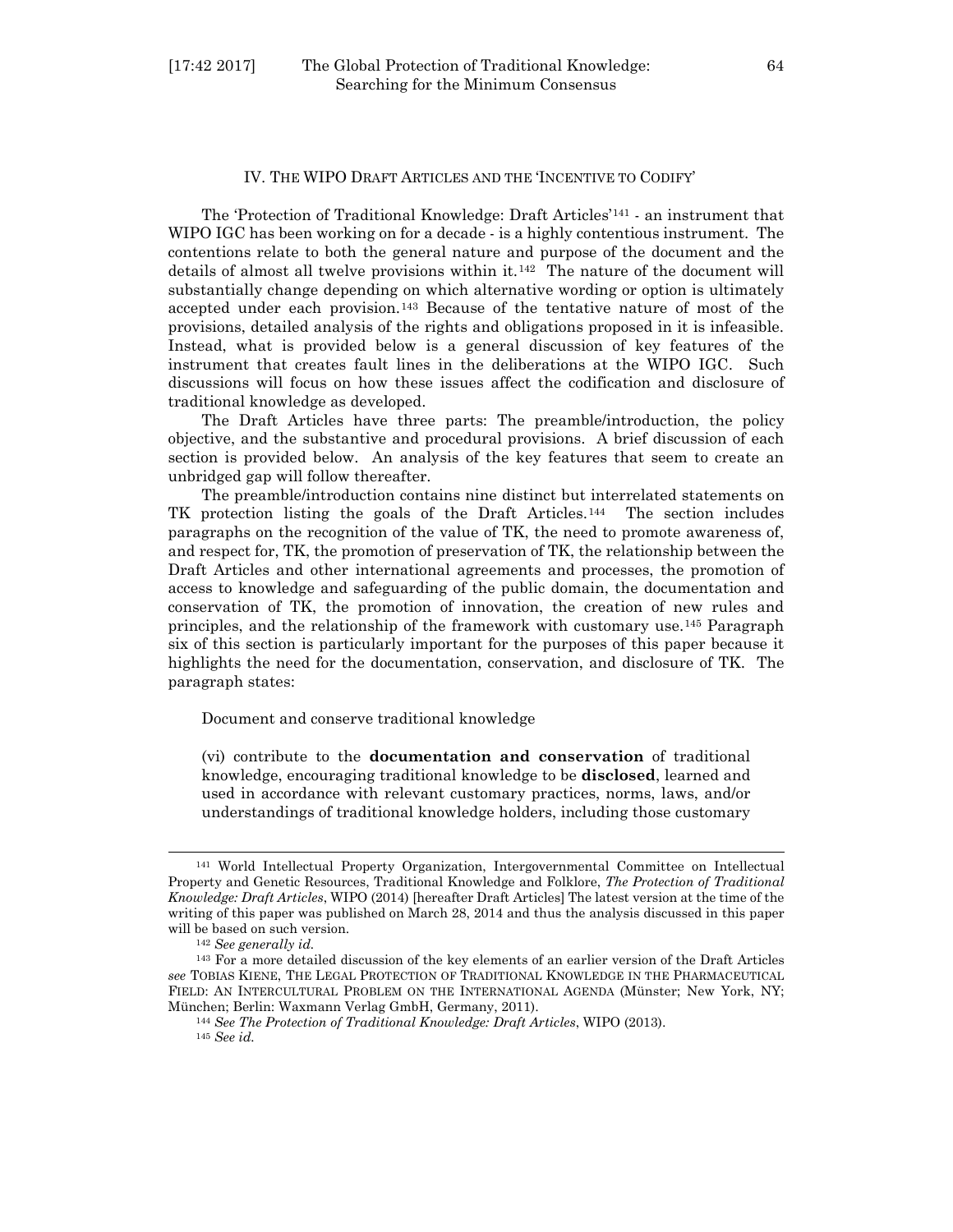practices, norms, laws and/or understandings that require **prior informed consent** or **approval and involvement** and **mutually agreed terms** before the traditional knowledge can be disclosed, learned or used by others;[146\(](#page-24-0)Emphasis added).

Given that this is the only paragraph which does not have brackets, it seems that all members of the WIPO IGC agree with the need to document, conserve and disclose TK. It should be noted that the paragraph recognizes the basic standards of 'prior informed consent,' 'approval and involvement,' and 'mutually agreed terms.'[147](#page-24-1) Although these principles are being debated with regard to their specific application, their inclusion in many of the international instruments dealing with TK suggest that they have achieved a certain stature as accepted principles in the international deliberation of TK protection. It should be noted here that the documentation of TK is a new addition as a core goal of the Draft Articles. Previous versions of the Draft Articles do not mention the need to document or codify TK. As such, it could be thought of as a new consensus for advancing the goal of international TK protection.

The title of this first part – preamble/introduction – seems to be where we see our first sign of contention in the instrument. Since preambles are customary sections in documents of a strong legal nature, it seems that some members of the committee prefer to use the term 'introduction' which implies that the document provides little legal force behind it.[148](#page-24-2) The contention does not stop with the title. Complete wording of three of the nine preamble/introductory statements is contested.[149](#page-24-3) The paragraphs on the promotion of access to knowledge and the safeguarding of the public domain, and those on the provision of new rules and disciplines have been put in brackets to show that some prefer to delete the entire statement deleted from the instrument.[150](#page-24-4) Some members have provided an alternative paragraph to the statement on the promotion of awareness and respect for TK.[151](#page-24-5) 

Additionally, key features of almost all paragraphs in this preamble/introductory section are also put in brackets because of disagreements on wordings.[152](#page-24-6) For instance, the first paragraph focusing on the recognition of the value of TK lists the several values that TK might have for society including intellectual, spiritual and social values.[153](#page-24-7) However, it seems that members could not agree on the recognition of the economic/commercial values of TK as these terms have been put in brackets.

In contrast to the nine statements under the preamble/introduction, the policy objectives focus on two main issues: the granting of certain rights to knowledge holding communities and the prevention of the granting of erroneous patent rights over TK.[154](#page-24-8) Despite their focus on these two issues, the statements in the policy objectives section are also filled with alternative statements.

<span id="page-24-0"></span><sup>146</sup> *Id.* at 2.

<sup>147</sup> *Id.*

<span id="page-24-1"></span><sup>148</sup> *Id.* at 2.

<span id="page-24-5"></span><span id="page-24-4"></span><span id="page-24-3"></span><span id="page-24-2"></span><sup>149</sup> *Id*.

<sup>150</sup> *See generally Draft Articles*, WIPO (2013).

<span id="page-24-6"></span><sup>151</sup> *Id.*

<sup>152</sup> *Id.*

<sup>153</sup> *Id.* at 2.

<span id="page-24-8"></span><span id="page-24-7"></span><sup>154</sup> *Id.* at 3-7.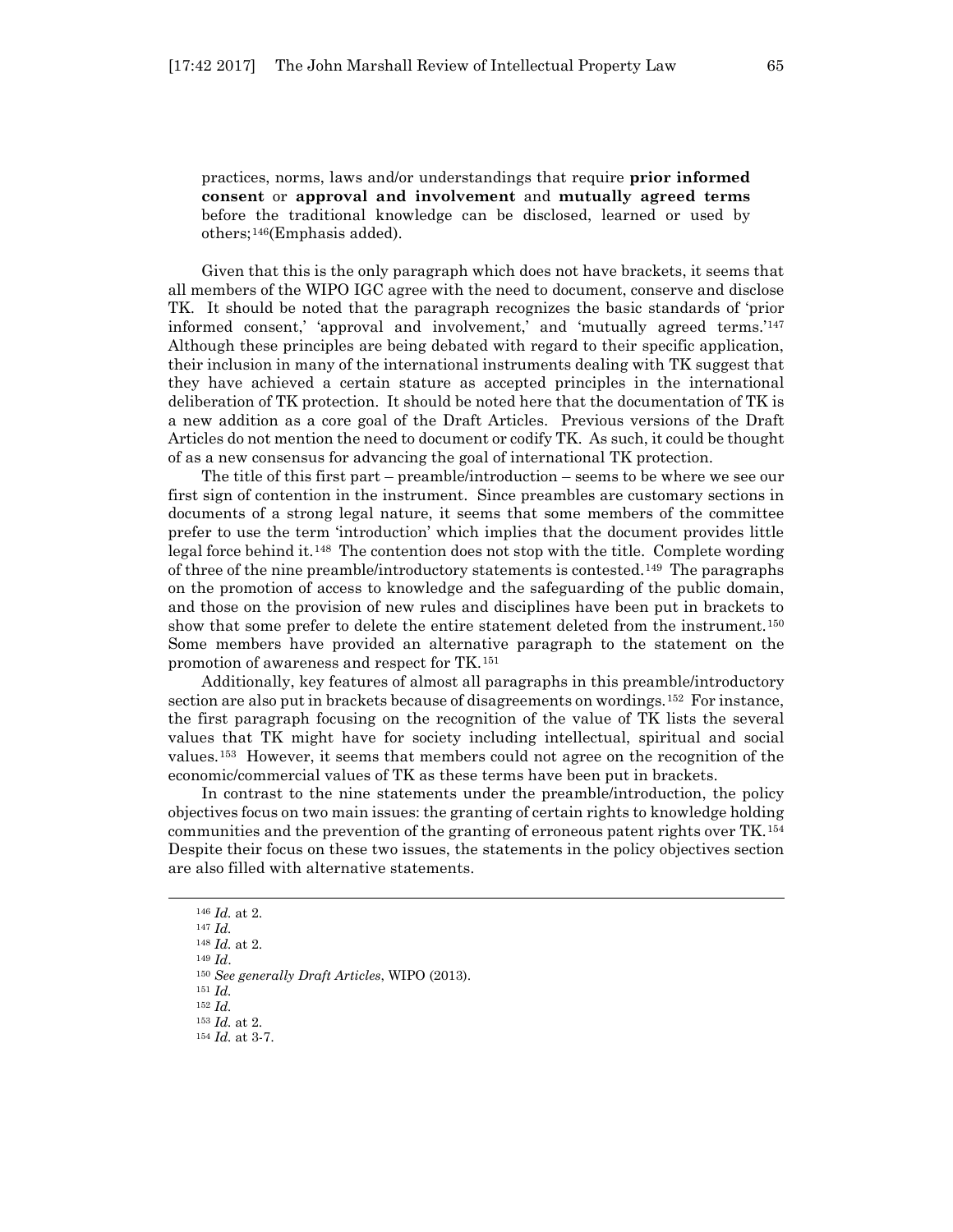The above section briefly discusses the first two sections of the Draft Articles: the preamble/introduction and the policy objectives. The following section will discuss the key issues that have created gaps between the negotiating positions of member countries, which in some instances have resulted in the creation of groupings of likeminded states. As stated above, while a detailed discussion of each article in the instrument is not feasible, an examination of the core issues that have stalled the Draft Articles deliberation seems useful at this point. It is the hope that such discussion will shed some light on the contents of the third section of the Draft Articles – the substantive and procedural provisions.<sup>[155](#page-25-0)</sup>

#### *A. Key Issues of Contention*

The key issues that have given rise to tension between the negotiating blocks may generally be grouped into four topics. These include: 1) the definition of TK, especially on whether it should be expanded to include traditional cultural expression or limited to traditional knowledge; 2) the legal nature of the Draft Articles (i.e. whether they should be a binding international instrument or some version of a soft law or guideline); 3) the recurring tension between inserting flexibilities in the instrument and attempting to make it effective and enforceable; and 4) the interaction between TK systems of protection and existing intellectual property laws; that is which should prevail in case of irreconcilable conflict.[156](#page-25-1) These core issues, discussed in further detail below, have divided member countries of the WIPO IGC ever since details of the instrument began being discussed in this forum. While these issues have implications for many areas of the Draft Articles and TK protection, the analysis in this section focuses mainly on the effect of the issues on the encouragement of TK codification.

A rough grouping of the member countries on all sides of the debate shows divisions along levels of economic development. Developing countries which hold most TK generally tend to advocate stronger protection of TK while developed countries, in which most multinational corporations that use TK reside, tend to resist strong protection of TK.[157](#page-25-2) This can be seen in the deliberations of the IGC and the positions that member countries take.[158](#page-25-3) However, there are some outlier developed countries that defy such categorizations by taking a mid-way position. New Zealand, Australia, Norway and Switzerland seem to be members that tend to take such positions on some occasions.[159](#page-25-4) Additionally, as explained earlier in Section III C., the divide in the IGC debate is more complex than just a simple grouping of countries divided based on their

<sup>155</sup> *See Draft Articles*, WIPO (2013) at 8-9

<sup>156</sup> *See* Center for International Environmental Law, *Infra* note 161.

<sup>157</sup> *See generally* Wallbot, s*upra* note 77.

<sup>158</sup> *Id.*

<span id="page-25-4"></span><span id="page-25-3"></span><span id="page-25-2"></span><span id="page-25-1"></span><span id="page-25-0"></span><sup>159</sup> *For instance,* see comments made by delegations from New Zealand, Australia, Norway and Switzerland. *Circulation of Comments Received on Documents WIPO/GRTKF/IC/9/4 AND WIPO/GRTKF/IC/9/4* (WIPO/GRTKF/IC//10/INF/2) WORLD INTELLECTUAL PROPERTY OFFICE (2006); *The Protection of Traditional Knowledge: Addendum to Collation of Written Comments on the List of Issues* (WIPO/GRTKF/IC/11/5(a) Add.) WORLD INTELLECTUAL PROPERTY OFFICE, 3 Annex (2007). As highlighted earlier Norway and Switzerland have been leaders in the amendment of the Patent Cooperation Treaty and the International Patent Classification to include TK.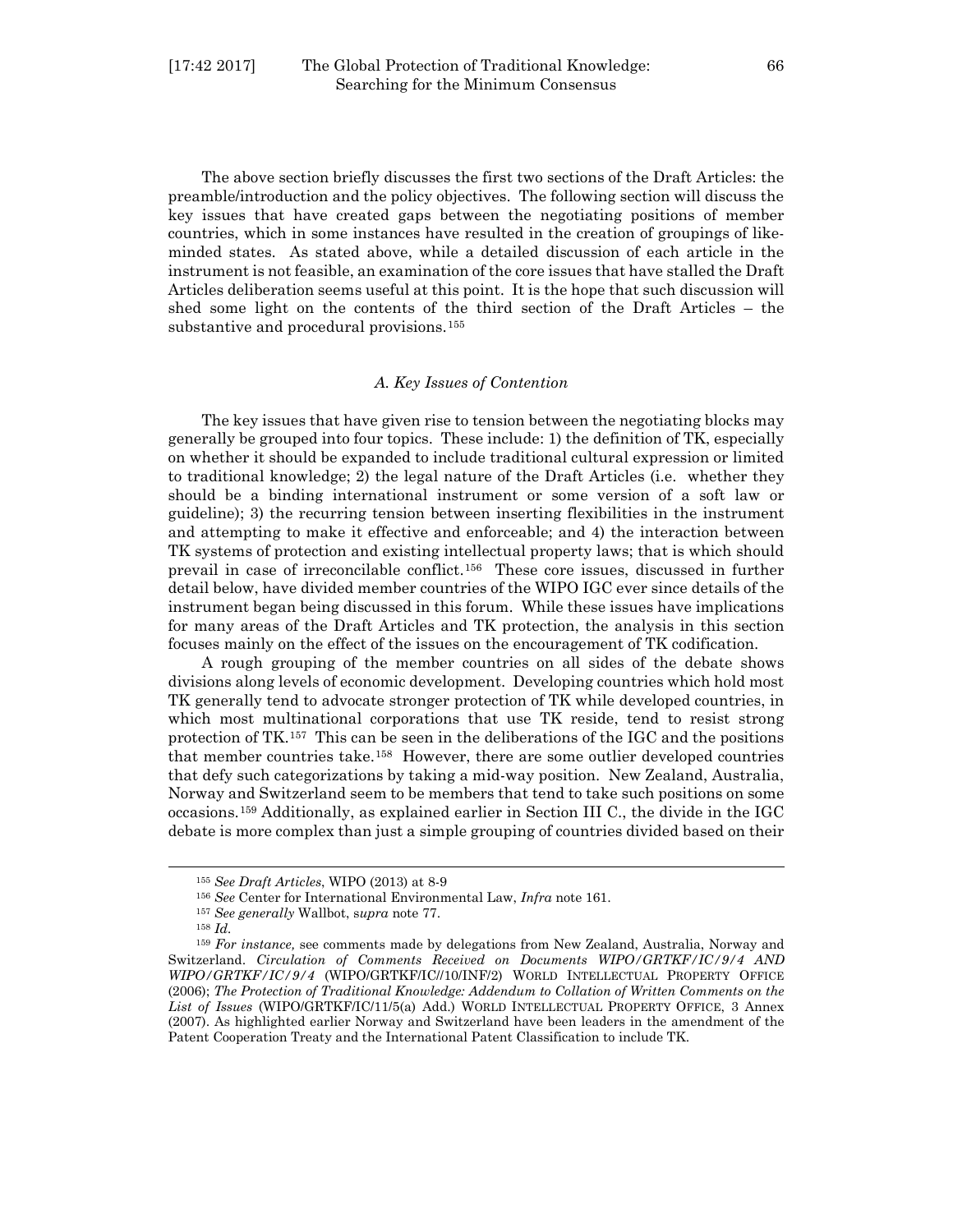level of economic development.[160](#page-26-0) It involves like-minded countries which have diverse interests within a broader agenda, and positions which are adopted as part of a broad political strategy that spans issues and international forums of deliberation.

#### *1. Tensions in Defining TK*

Most indigenous peoples and local communities see TK as an integral part of their culture and identity. Representatives of indigenous groups who have attended the WIPO IGC process have noted this fact on several occasions.<sup>[161](#page-26-1)</sup> Their call is for TK protection to be discussed together with traditional cultural expressions and genetic resources.[162](#page-26-2) WIPO also recognizes the interconnectedness of these issues, and these issues were dealt with together at the beginning of the IGC process.[163](#page-26-3) However, as deliberations progressed at the IGC, the committee began dealing with TK separate from traditional cultural expressions and genetic resources, while still recognizing their interconnected and holistic nature.[164](#page-26-4) Currently, there are separate workshops, negotiations, and instruments for TK, traditional cultural expressions,  $165$  and genetic resources.[166](#page-26-6) 

The Draft Articles document reflects this tension in defining TK. The 'use of terms' section of the Draft Articles, which provides definitions for key legal terms used in the instrument, adopts the following definition of TK:

**Traditional knowledge** [refers to]/[includes]/[means], for the purposes of this instrument, know-how, skills, innovations, practices, teachings and learnings of [indigenous [peoples] and [local communities]]/[or a state or states].

[Traditional knowledge may be associated, in particular, with fields such as agriculture, the environment, healthcare and indigenous and traditional medical knowledge, biodiversity, traditional lifestyles and natural resources and genetic resources, and know-how of traditional architecture and construction technologies.][167](#page-26-7)

The first paragraph of this definition adopts a narrow scope and limits the definition to what is defined in this paper as TK. The second paragraph situates TK

<sup>160</sup> *See generally* Section III C., *infra*.

<span id="page-26-2"></span><span id="page-26-1"></span><span id="page-26-0"></span><sup>161</sup> Center for International Environmental Law, *The Gap Between Indigenous People's Demands and WIPO's Framework on Traditional Knowledge* (2007) at 3.

<sup>162</sup> *Id.* at 1-8.

<sup>163</sup> *Id.* at 12.

<sup>164</sup> KIENE, *supra* note 143, at 215.

<span id="page-26-5"></span><span id="page-26-4"></span><span id="page-26-3"></span><sup>165</sup> *WIPO: Traditional Cultural Expressions*, WORLD INTELLECT PROP ORGAN - INTERGOV. COMM. INTELLECT PROP GENET RESOUR. TRADIT. KNOWL. TRADIT. CUTURAL. EXPR., http://www.wipo.int/tk/en/folklore/..

<span id="page-26-7"></span><span id="page-26-6"></span><sup>166</sup> *WIPO: Genetic Resources*, WORLD INTELLECT PROP ORGAN - INTERGOV. COMM. INTELL. PROP. GENET. RESOUR. TRADI.T KNOWL. TRADIT. CUTURAL. EXPR., http://www.wipo.int/tk/en/genetic/.

<sup>167</sup> *Draft Articles*, WIPO (2013) at 10.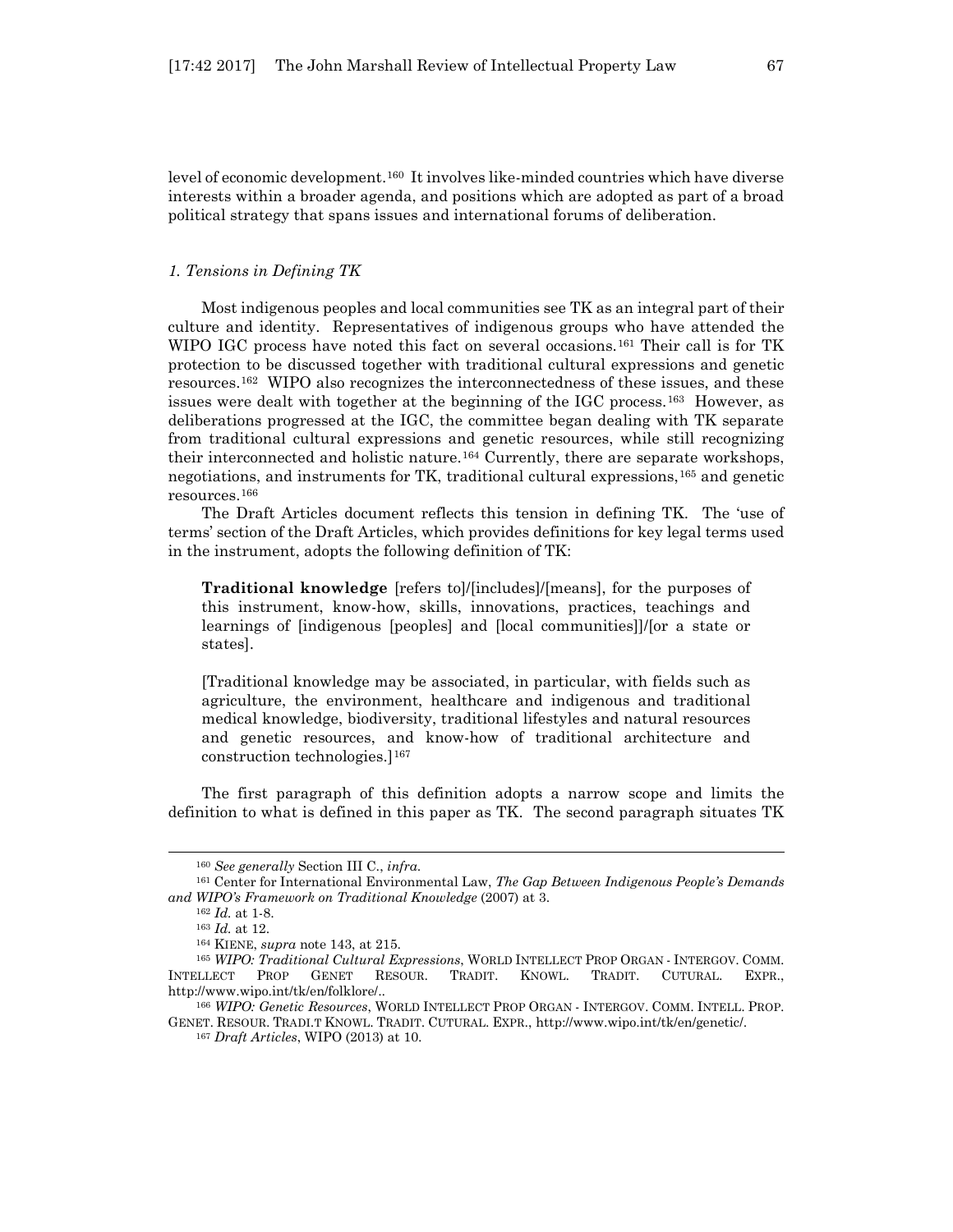in a holistic manner as a concept interconnected with "traditional lifestyles" and "genetic resources".[168](#page-27-0) However, the second paragraph is fully placed in brackets which means member countries did not all agree that the second paragraph should be part of the definition of TK.[169](#page-27-1) The link between TK and cultural expressions is also mentioned in Article 1.3 of the Draft Articles.[170](#page-27-2) In outlining the subject matter of protection the Draft Articles acknowledge that TK is somehow linked to "the cultural [and/[or] social identity and cultural heritage of indigenous [peoples] and local communities …"[171](#page-27-3) While these disagreements may seem to be minor technicalities, the debate about the scope of TK remains as one of the key issues stalling the deliberation of the Draft Articles.

The tension over defining TK is related to the underlying differences in the world view of 'modern societies,' on the one hand, and indigenous peoples and local communities on the other. The tendency to divide TK from traditional cultural expressions seems to stem from two factors - existing practice and pragmatism. The preference for following existing practices in conventional intellectual property literature and legislation may be the first root cause. While traditional know-how relates to the subject matters of protection under patent law, traditional cultural expressions are more closely associated with literary and artistic expressions protected under copyright law. Consequently, members of the IGC may have chosen to be pragmatic and simply cluster the issues into a 'western' categorization of intellectual property.[172](#page-27-4)

Following the pragmatic route, the definition adopted in this paper is a narrow one and refers to the know-how, skills, practices and innovations of indigenous peoples and local communities. However, TK codification should be as holistic as possible. Holistic documentation covering the cultural context in which the TK was developed is more valuable to users because it can provide more informative ways of developing successful products. Holistic documentation may also serve to satisfy historical and anthropological interests in the TK and the surrounding cultural environment. This is not to argue that rights in TK should extend to the expressive elements of the codification. Even if TK is documented in a holistic manner within its cultural context, the features that would give rise to rights and responsibilities would be limited to the know-how that is used by outsiders. Therefore, while a narrow definition that refers to know-how, rather than cultural expressions, is preferred in this thesis, the actual codification does not need to exclude the cultural context in which TK is found.

#### *2. The Legal Nature of the Draft Articles*

The most contentious issue at the IGC seems to be the legal nature of the Draft Articles.[173](#page-27-5) Member countries have been consistently divided on the question of

#### <sup>168</sup> *Id.*

<span id="page-27-5"></span><span id="page-27-4"></span><span id="page-27-3"></span><span id="page-27-2"></span><span id="page-27-1"></span><span id="page-27-0"></span>l

<sup>171</sup> *Id*.

<sup>169</sup> *Id.* <sup>170</sup> *Id.*

<sup>172</sup> KIENE, *supra* note 143, at 240.

<sup>173</sup> *Id.* at 234–235.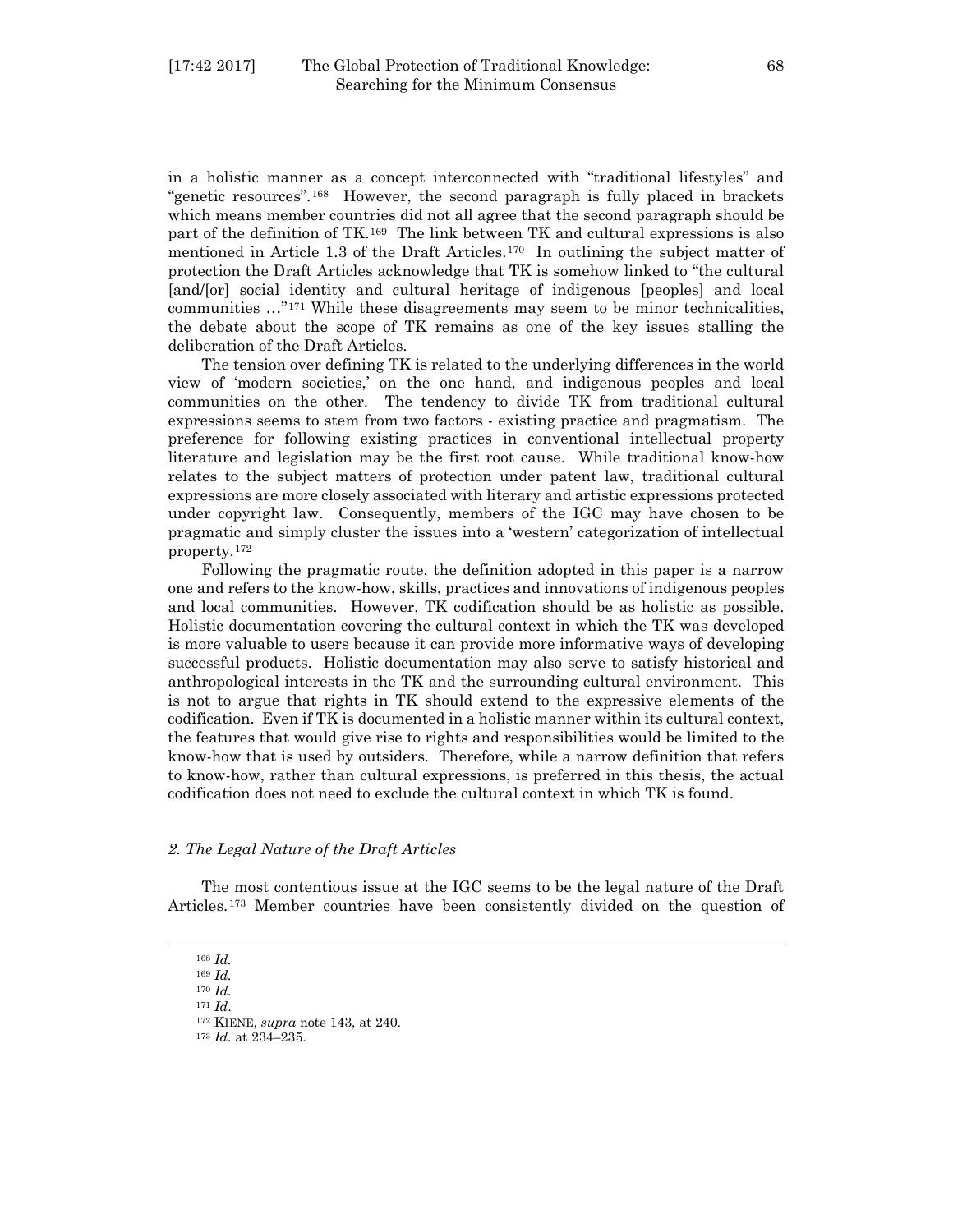whether the process should focus on establishing a legally binding international instrument or a non-binding document. The implication of this disagreement seems to be the major issue stalling the progress of deliberations at the IGC. The interests of member states with regard to what form the Draft Articles should take are widely diverse. For example, the United States consistently voices its objection to the establishment of a binding legal instrument preferring to leave the instrument as a suggestive document, while the European Union prefers to leave the option open for future decision making.[174](#page-28-0) The delegations of Australia and New Zealand have proposed the adoption of guidelines that the latter calls a "menu of options approach."[175](#page-28-1) Developing countries such as India, Turkey, and Brazil, among others, and the African Group, argue that TK protection will not be effective without a binding international instrument.[176](#page-28-2) Because member countries have yet to agree on what legal form the Draft Articles should take, the most recent version of the instrument does not reflect much progress since its earlier versions.

Several international instruments adopt general statements on the need to protect TK. The problem is not a lack of international documents providing aspirational statements and general principles. Rather, the lack of a clear and binding legal instrument seems to be what is missing. The gap in the positions of states and the resulting frustration with the lack of progress may be one of the causes of the protectionist trend that megadiverse countries are adopting. Thus, although limited in scope, some form of binding international instrument will be necessary if the global use of TK in modern industries is to achieve its full potential. The preamble/introductory statements and policy objectives are general areas where there is considerable consensus. Some form of minimum protection could be developed out of such provisions. Therefore, what is needed is a point of minimum consensus that would garner the support of the highest number of jurisdictions and still be able to provide enough protection to facilitate the codification and disclosure of TK.

As mentioned earlier, the need to document and conserve TK is one of the few uncontested preamble/introductory statements in the Draft Articles. As such, the need to incentivize the codification of TK could be used as an organizing principle for establishing minimum binding protection. The binding nature of TK protection could have significant implications for its effectiveness which, in turn, may be expected to impact the framework's ability to create a sustainable system of codification and disclosure.

#### *3. Flexibilities vs. Effectiveness/Enforceability*

l

The other major point of contention evident in many documents of the IGC negotiations is the tension between flexibility and effectiveness. On the one hand,

<span id="page-28-0"></span><sup>174</sup> *See generally* statements made by the EU and USA *The Protection of Traditional Knowledge: Factual Extraction,* WORLD INTELLECTUAL PROPERTY OFFICE at 8–10.

<span id="page-28-2"></span><span id="page-28-1"></span><sup>175</sup> KIENE, *supra* note 143, at 235; It seems that the existence of a considerable and vocal indigenous peoples in Australia and New Zealand has succeeded in influencing the position of these governments at the IGC.

<sup>176</sup> *See generally* comments made by India, Brazil and the African Group *supra* note 107, at 84.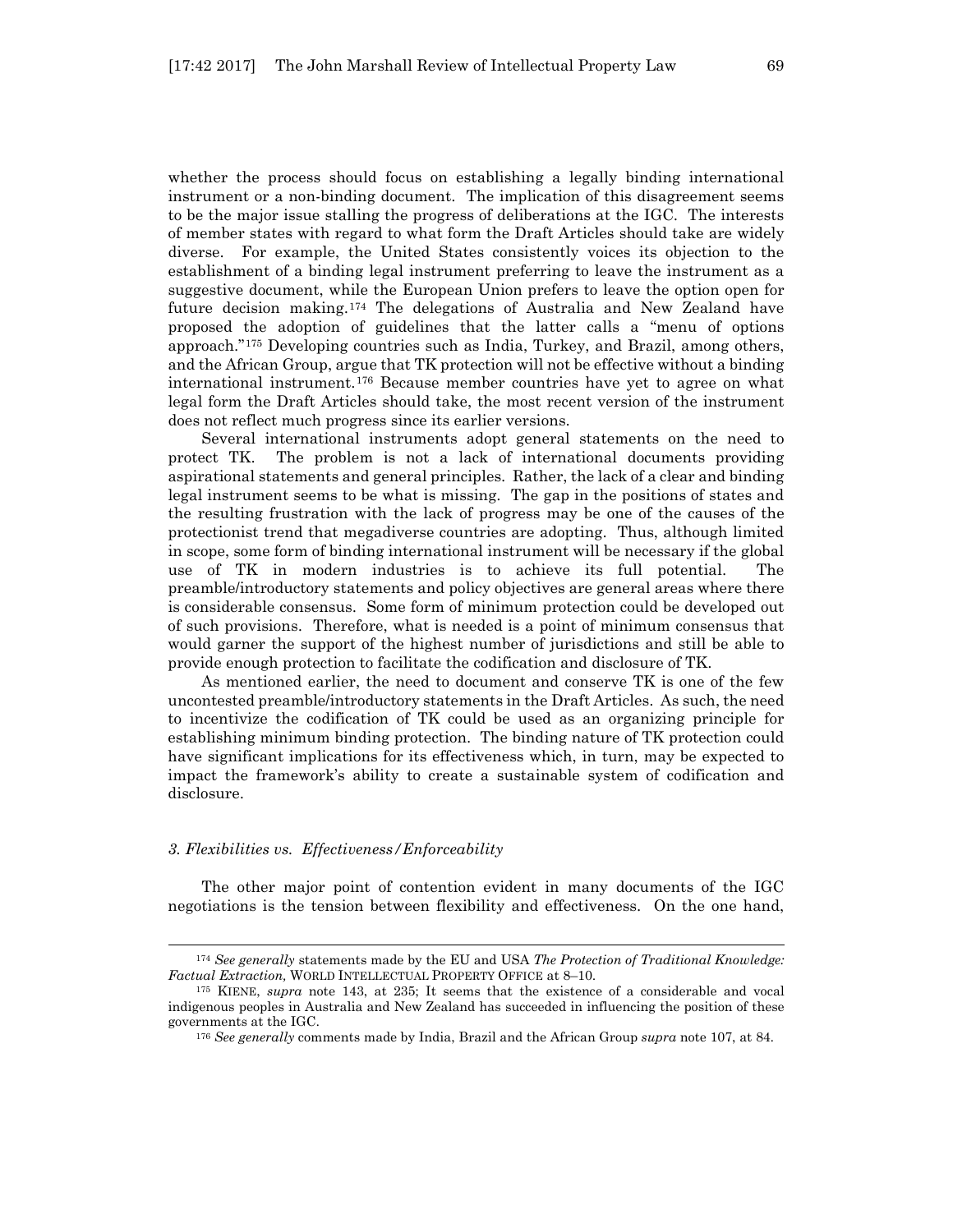groups made up of developing states and indigenous peoples, and local communities are pushing for the establishment of some sort of clear and enforceable legal documents while, on the other hand, a group of developed countries advocates the need to preserve flexibilities.[177](#page-29-0) The call for flexibilities includes arguments for the need to leave policy space for member countries to establish TK protection systems that respond to the unique features of their jurisdictions, national interests, and the socio-political climate. Actors calling for flexibilities also point to the scope of protected TK as an area requiring flexibility.

A close observer of the politics of international IP law<sup>[178](#page-29-1)</sup> may find some irony in such statements as most of the countries that push for the establishment of flexibilities in international TK protection systems are the same actors who lead international efforts for the harmonization of stronger international IP laws. For instance, the United States is a leader in the international harmonization of intellectual property laws through both multilateral and bilateral agreements. However, the US delegation at the WIPO IGC consistently focuses on respect for "the important concepts of freedom of choice and flexibility for Member States addressing these issues and concerns."[179](#page-29-2) Similarly, the Canadian delegation commented that IGC's work "would have to allow for maximum flexibility to take into account the diverse nature of Committee members' present and future efforts …"[180](#page-29-3) This can be contrasted to the position of these countries on other international treaties in which international obligations limiting domestic policy space are accepted with much more enthusiasm.

This is not to say that calls for flexibilities are illegitimate. There is a genuine need to provide policy space for member countries to establish an appropriate TK protection system for their own jurisdictions based on their socio-political and economic realities. Given the diversity of stakeholders involved in the conservation and use of TK, and the different interests in this regard, it may be impossible, or at least premature, to establish a globally harmonized TK protection system. However, as is done in other areas of international law, in general, and international IP instruments in particular, the goal should be to balance flexibility with legal certainty and enforceability. In this sense, some level of protection that reflects the minimum consensus at the international level seems justifiable. This is especially necessary given the failure of general and vague statements in existing international instruments to address the problem of TK loss and ensure its sustained use.

If the goal is to make some progress at the international stage, the focus should be on addressing the common problem of the alarming rate of TK loss and the inefficiencies associated with using TK. In this regard, there is a general agreement on the need to halt the 'misappropriation' of TK and to stop the granting of non-

<sup>177</sup> *See generally* Wallbot, s*upra* note 77.

<span id="page-29-1"></span><span id="page-29-0"></span><sup>178</sup> It should be noted that there is no single and organized body of 'international intellectual property law.' The term 'international intellectual property law' is used loosely and for the sake of convenience to refer to the body of laws that have direct implications for the regulation of the creation, use and distribution of inventions, and literary and artistic creations. 179 *Draft Report (Second Draft) WIPO/GRTKF/IC/9/14 Prov 2.*, SECRETARIAT OF THE WORLD

<span id="page-29-3"></span><span id="page-29-2"></span>INTELLECTUAL PROPERTY OFFICE, ¶ 204 (2016).

<sup>180</sup> *Id*. ¶ 224.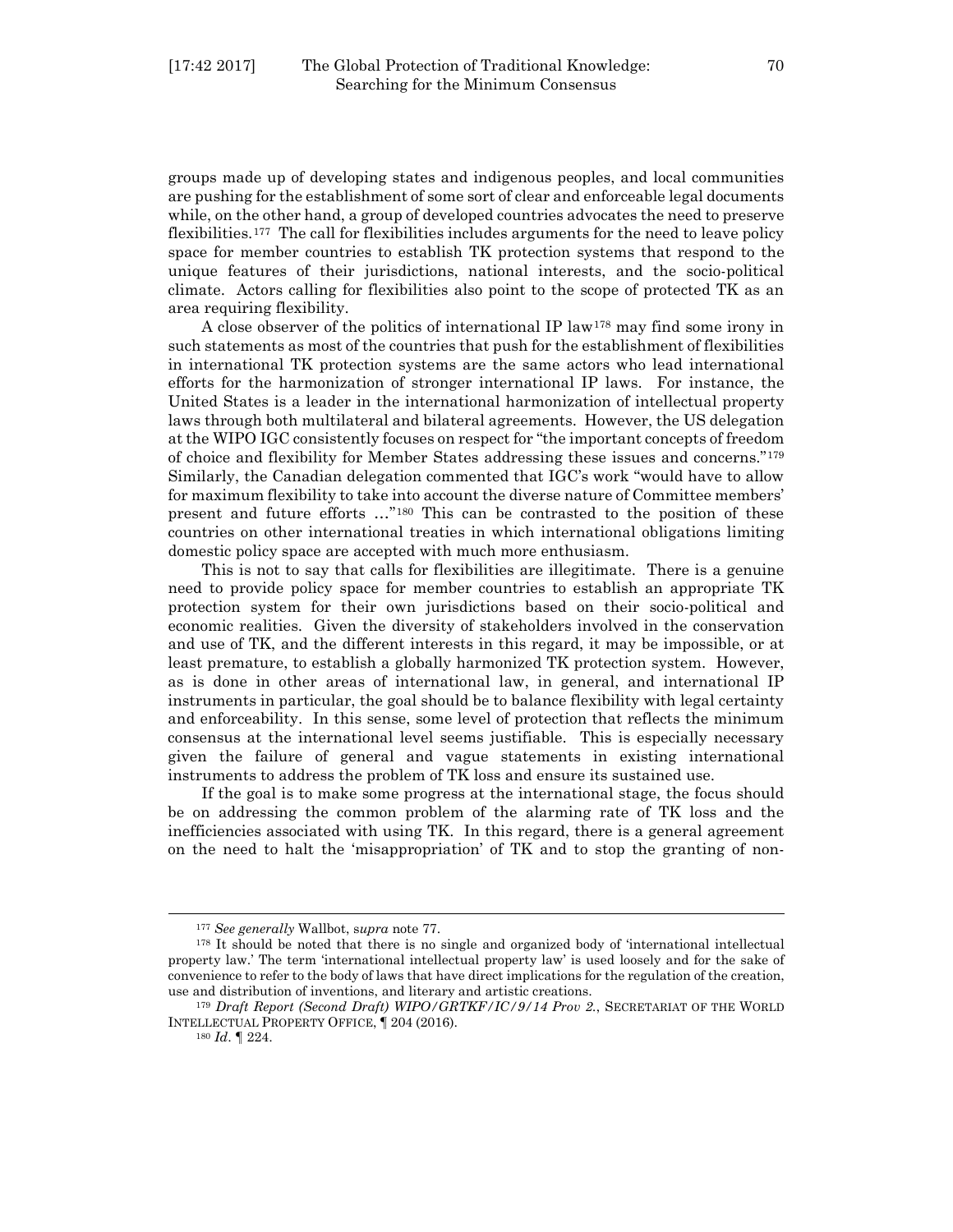innovative patents.[181](#page-30-0) A balance should be struck between providing flexibility for member countries to establish differing domestic laws, and the provision of some baseline protection ensuring legal certainty and enforceability. The uncertainty related to TK protection creates major transaction costs that discourage users from using TK in their research and development.<sup>[182](#page-30-1)</sup> If an international legal regime could provide some level of certainty and consistency, the incentivizing effect of legal intervention for the codification and disclosure of TK could be expected to increase.

#### *4. The Interactions Between TK Protection and Existing IP Law*

The relationship between the Draft Articles and existing international instruments, including IP laws, has been another issue upon which members of the IGC have not agreed. While some members of the IGC, including the European Union, push to make the Draft Articles consistent with existing international IP laws, other members, (mostly developing countries such as Brazil and India) and the African Group, argue that this would unfairly subordinate TK protection systems to existing systems of IP protection.[183](#page-30-2) The Indian delegation noted that "the genesis of the [IGC] could be traced back to the shared understanding that the IP system should be supportive of the protection of TK and not run contrary to its objectives and principles."[184](#page-30-3) The Brazilian delegation added that existing IP rules are part of the problem as acts of bio-piracy use weaknesses in existing patent laws to misappropriate TK.[185](#page-30-4) This gap in views has persisted to date and can be seen in the Draft Articles.[186](#page-30-5)

The fourth preamble/introductory provision in the most recent version of the Draft Articles states that the instrument should "take account of, and operate consistently with, other international and regional instruments and processes, in particular regimes that relate to intellectual property and access to and benefit sharing of genetic resources which are associated with that traditional knowledge."[187](#page-30-6) This paragraph is one of the two uncontested preamble/introductory statements. If the instrument is approved with such wording, the proposed system of TK protection may have to comply with existing IP laws inclusive of features that may undercut its core purpose. On the face of it, the last part of the provision calling for consistency with existing systems of "access to and benefit sharing of genetic resources" may seem to have some potential

<span id="page-30-0"></span><sup>181</sup> *Compilation of Comments Received On the Second Draft of an Examination of Issues Relating to the Interrelation of Access to Genetic Resources and Disclosure Requirements in Intellectual Property Rights Applications Subsequent to an Ad hoc Intergovernmental Meeting on Genetic Resources and Disclosure Requirements (WIPO/IP/GR/05/INF/5)*, WORLD INTELLECTUAL PROPERTY OFFICE, 13 Annex (2005).

<span id="page-30-1"></span><sup>182</sup> KIENE, *supra* note 143, at 242; Nuno Pires de Carvalho, *From the Shaman's Hut to the Patent Office: A Road Under Construction*, BIODIVERS LAW INTELLECT PROP BIOTECHNOL TRADIT KNOWL, 246 (2007).

<span id="page-30-6"></span><span id="page-30-5"></span><span id="page-30-4"></span><span id="page-30-3"></span><span id="page-30-2"></span><sup>183</sup> *Intergovernmental Committee on Intellectual Property and Genetic Resources, Traditional Knowledge and Folklore: Seventh Session - Report (WIPO/GRTKF/IC/7/15)*, SECRETARIAT OF THE WORLD INTELLECTUAL PROPERTY OFFICE, ¶¶ 11, 15, 110, 120, 126 (2005).

<sup>184</sup> *Id*. ¶ 106.

<sup>185</sup> *Id*. ¶ 110.

<sup>186</sup> *See generally Draft Articles*, WIPO (2013).

<sup>187</sup> *Id.* at 2.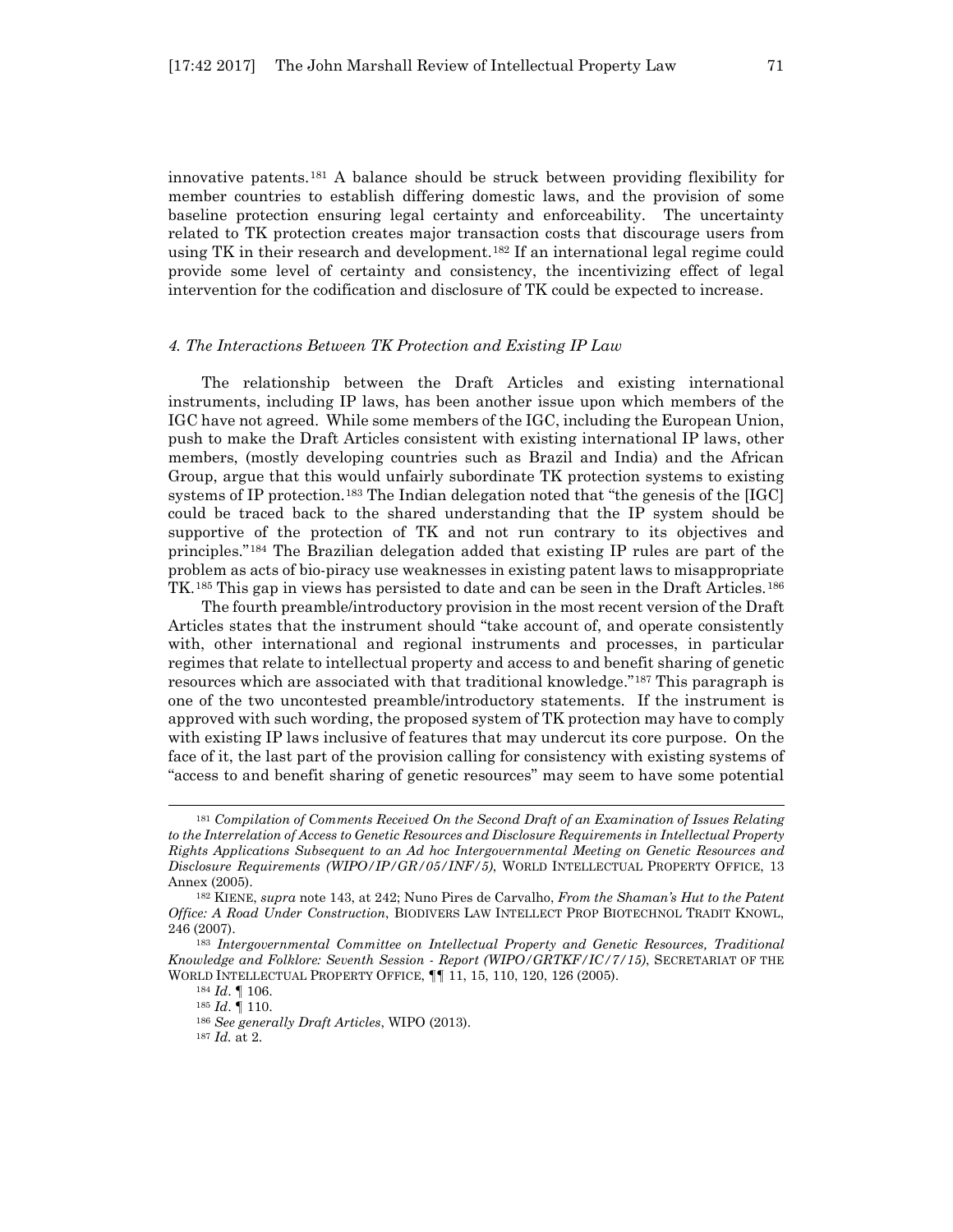to save the Draft Articles from becoming subordinate to existing IP laws.<sup>[188](#page-31-0)</sup> This is so because the phrase 'access and benefit sharing' mechanism seems to be a reference to the system established under the Convention on Biodiversity.[189](#page-31-1) However, the CBD framework is limited in its ability to protect TK since the wording adopted in the framework is highly general and mostly aspirational. As a result, the preamble/introductory statement calling for consistency with existing laws will mainly refer to the strong IP rights that fail to protect TK. Consequently, this might further limit the potential of the Draft Articles to bring about effective TK protection framework by making them subordinate to existing laws.

The more substantive provision on the matter, Article 10 states: "[t]his instrument [should]/[shall] establish a *mutually supportive relationship* [between [intellectual property [patent] rights [directly based on] [involving] [the utilization of] traditional knowledge and with relevant [existing] international agreements and treaties.]"[190](#page-31-2) (Emphasis added). The term 'mutually supportive' is unclear. It does not seem to make the Draft Articles subordinate to other instruments, but it also does not state that the instrument should trump other instruments in cases of conflict. In an international arena where most other relevant instruments, including the TRIPs Agreement, prohibit signatories from agreeing to conflicting obligations in other instruments, the neutrality of the Draft Articles may ultimately result in their subordination to other instruments.

The relationship of the Draft Articles to other instruments may affect the incentive of knowledge holding communities to codify and disclose their TK. This is because existing IP laws could be used against the interest of knowledge holding communities. For instance, there is no binding international patent instrument requiring the disclosure of TK used in the process of an invention. Users may obtain a patent on an invention based on TK. Thus, knowledge holder communities may hesitate to codify and disclose their knowledge if documentation means easy access to outsiders who may receive exclusive rights over such knowledge.

To summarize the points made in this section, the Draft Articles are replete with contentious alternative wordings that make detailed analysis of the provisions contained in it infeasible at this time. The nature of the Draft Articles will change drastically depending upon which wordings are accepted in its final version. Instead of a detailed analysis of the instrument, the above section examined the key issues of contention followed by an investigation of the implications for the codification and disclosure of TK. The section argued that a legally binding international instrument with a considerable level of certainty is needed in order to encourage the codification and disclosure of TK. Such an instrument will be capable of building confidence among knowledge-holder communities in that they will have a say in what happens to their knowledge once it is codified and disclosed.

Now that the Draft Articles and their implications for codification and disclosure of TK have been analyzed, the following section will proceed to use the need to encourage TK codification and disclosure as an organizing principle (a minimum consensus) to investigate the concepts and approaches that need to be adopted to provide sufficient international protection for TK. The section will also comment on

<sup>188</sup> *Id.*

<span id="page-31-2"></span><span id="page-31-1"></span><span id="page-31-0"></span><sup>189</sup> *Id.*

<sup>190</sup> *Id*. at 25.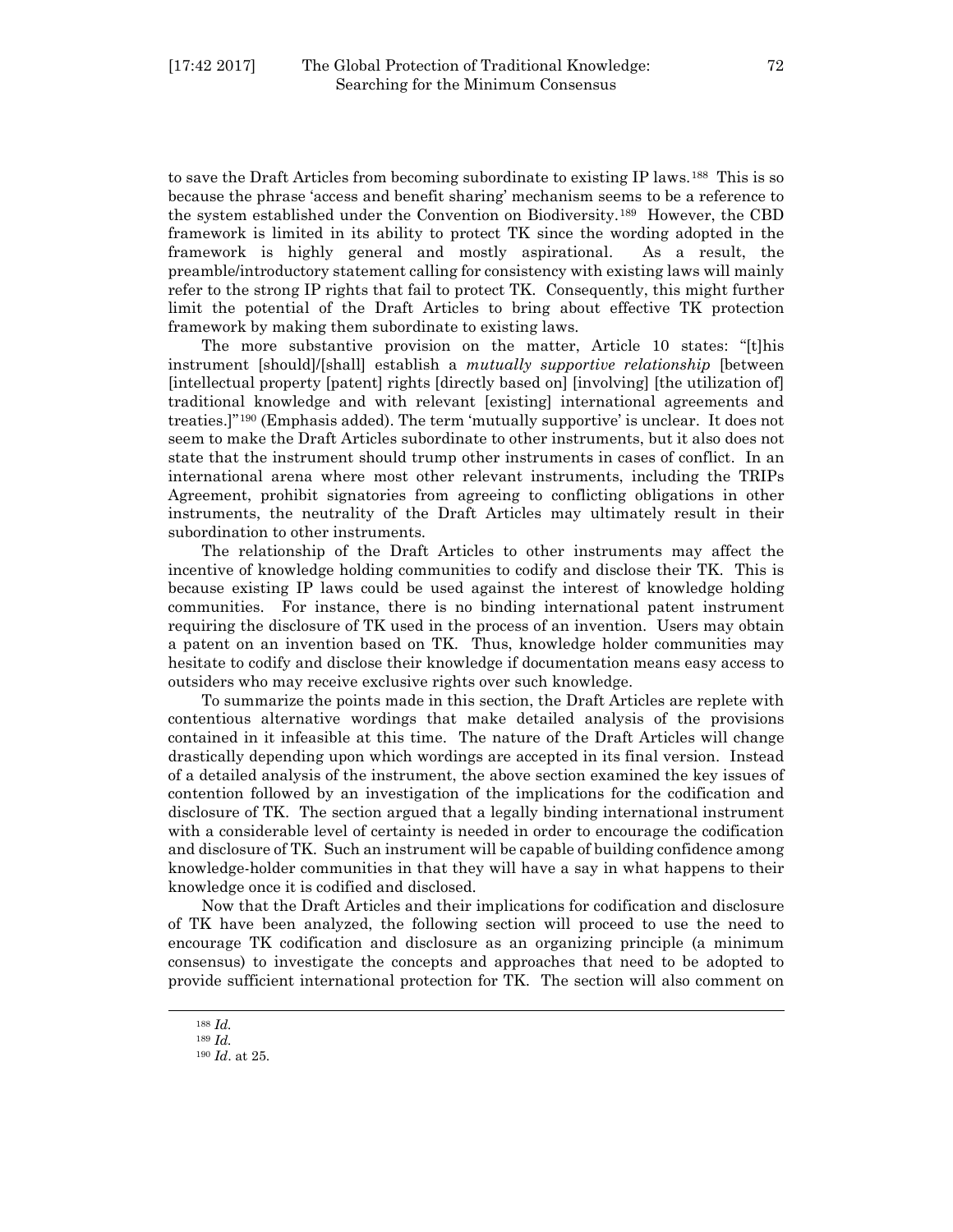attempts by developing countries to establish TK protection through Free Trade Agreements (FTAs).

#### V. TRENDS AND SCENARIOS: A MINIMUM INTERNATIONAL CONSENSUS

The above sections have shown the diverse levels of interests in protecting TK and the varied methods that stakeholders have adopted to achieve such goal. Thus, the purpose of this section is to examine what concepts could garner a sufficient level of consensus needed to provide an effective protection of TK that would encourage its codification and disclosure. As such, the discussion will focus on a few of the many innovative approaches and tools proposed by scholars.

This paper began by addressing the problem of extra-territorial free-riding that may arise from the territoriality of domestic rights in TK. The risk identified became that some countries which are net importers of TK might decline to establish any kind of TK protection system, domestically, in order to make use of TK disclosed as a result of protection provided in another jurisdiction. While there may be domestic measures, such as confidentiality and deferred disclosure, which can increase the effectiveness of the proposed system, the full potential of the proposed framework will only be realized if there is some form of international framework that can facilitate the use of TK in modern industries. The sub-sections below analyze some of the approaches that states might take at the international level to establish an effective framework.

#### *A. Minimum Substantive Protection*

As the key issues of contention at the WIPO IGC discussed in the previous sections have shown, a major fault line in the deliberations is the question of which issues to address through international mechanisms and which to leave for domestic legal systems. The significant gap between the positions of groups of member states implies that the IGC process is far from creating a substantive international treaty. The potential solution seems to lie in an approach balanced between providing sufficient flexibilities to national legal systems to define what form TK protection will take within their jurisdictions, and reducing the negative effects of the territoriality of such systems.

Consequently, the core question to respond to in terms of international protection would be, what sort of international protection could garner sufficient support among countries while also encouraging the documentation and disclosure of TK? In order to respond to this question, one may need to look to the development of a similar legal framework under international law – patent laws. The history of international patent law goes back more than a century and begins with the signing of the Paris Convention for the Protection of Industrial Property (the Paris Convention) in 1883.[191](#page-32-0)

Until the enactment of the TRIPs agreement under the framework of the General Agreement on Tariffs and Trade (GATT), international IP law provided substantial

<span id="page-32-0"></span><sup>191</sup> Paris Convention for the Protection of Industrial Property, (Mar. 1883) (1979) [Paris Convention].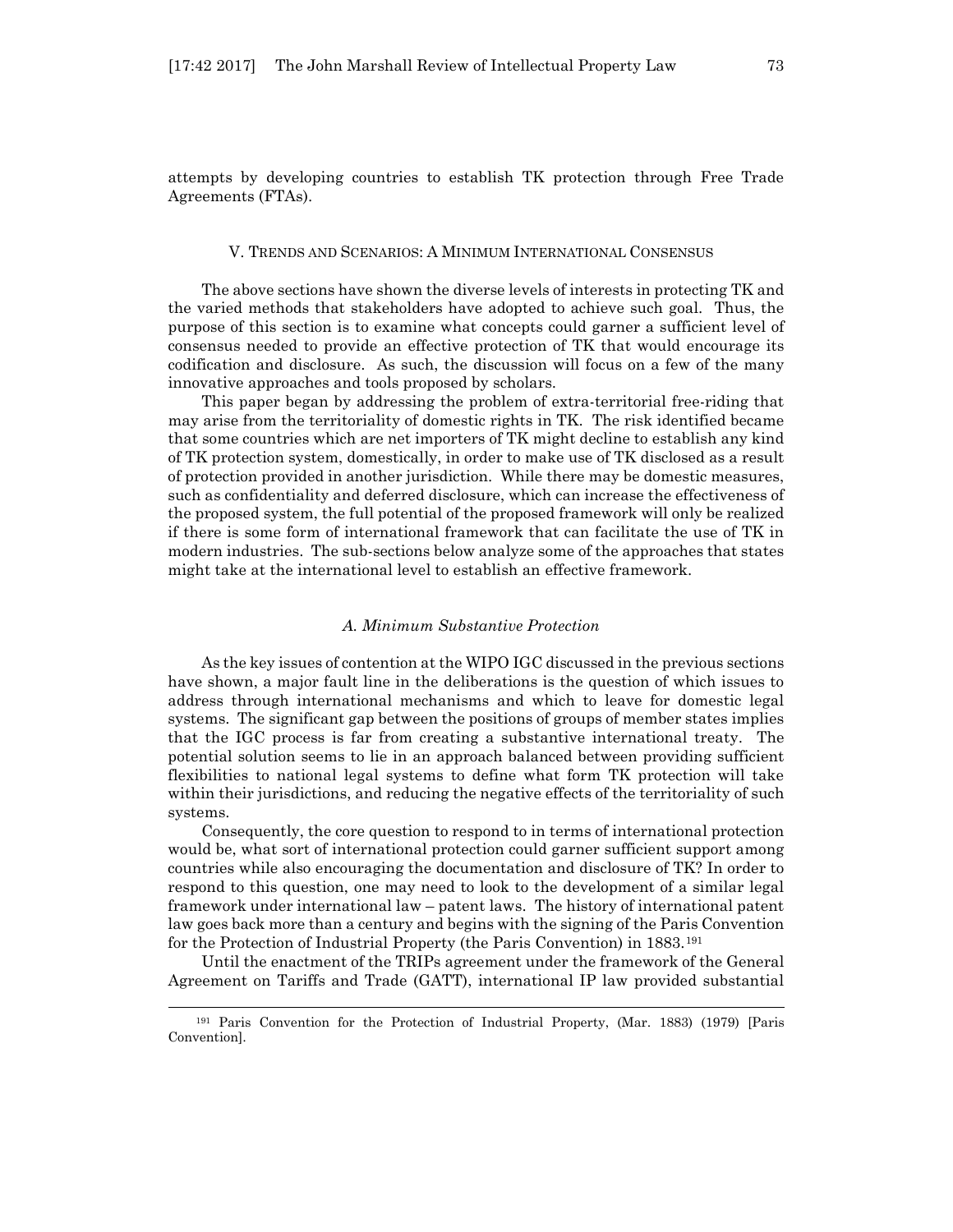flexibilities for domestic legal systems to enact domestic IP laws that would meet international standards.[192](#page-33-0) The Paris Convention focused on two core elements: 1) the establishment of substantive minima – minimum features of domestic legislations that member countries were required to enact, and 2) a requirement to provide the same type of protection to citizens and foreign national – national treatment.<sup>[193](#page-33-1)</sup> The detailed definition and scope of protection were left to the domestic legal systems of member countries.[194](#page-33-2) Under such a system, signatories were prohibited from discriminating against foreign rights holders based on their nationality.[195](#page-33-3) However, they were required to provide IP protection to foreigners only if they provide the same rights to their citizens.[196](#page-33-4)

The TRIPs Agreement shifted this century old practice. Article 1 (3) of the TRIPs Agreement states that "Members shall accord the treatment provided for in this Agreement to the nationals of other Members."[197](#page-33-5) Thus, signatories are required to provide protection to nationals of other countries even if the member country did not provide such protection under its domestic law.[198](#page-33-6) This is a drastic change to the international IP law framework. It is seen as the first major step towards the harmonization of IP laws at the international level.<sup>[199](#page-33-7)</sup> Additionally, the TRIPs Agreement also requires compliance with most favored nation treatment (MFN).[200](#page-33-8) The MFN principle requires member states to give the same treatment it provides to nationals of its 'most favored nation' to all members of the WTO.[201](#page-33-9) In the current international IP system, the requirements of national treatment and most favored nation treatment have been accepted as basic principles.<sup>202</sup>

Given this brief history of the evolution of international IP law, the development of international TK protection should also begin with basic principles on which most member states have reached consensus, instead of attempting to establish a globally harmonized substantive level of protection. The TRIPs Agreement came about through intense pressure from developed countries including, most notably, the United States.[203](#page-33-11) An international TK framework has not garnered the same type of support from influential states. In fact most developed countries are opposed to a binding substantive international treaty on TK.[204](#page-33-12) Current advocates of international TK protection may not be able to influence international fora without the support of more

l

<sup>196</sup> *Id.*

<sup>202</sup> Reichman, *supra* note 198, at 347.

<span id="page-33-0"></span><sup>192</sup> Charles McManis, *Intellectual Property and International Mergers and Acquisitions*, 66 UNIVERSITY OF CINCINNATI LAW REVIEW 1283, 1286 (1998).

<span id="page-33-2"></span><span id="page-33-1"></span><sup>193</sup> Graeme B Dinwoodie, *The Architecture of the International Intellectual Property System*, 77 CHIC-KENT LAW REV. 993, 994–995 (2001).

<sup>194</sup> *Id.*

<sup>195</sup> Paris Convention, art. 2 (1).

<span id="page-33-5"></span><span id="page-33-4"></span><span id="page-33-3"></span><sup>197</sup> *Agreement on Trade-Related Aspects of Intellectual Property Rights of the General Agreement on Tariffs and Trade*, TRIPS (15 April 1994).

<span id="page-33-11"></span><span id="page-33-10"></span><span id="page-33-9"></span><span id="page-33-8"></span><span id="page-33-7"></span><span id="page-33-6"></span><sup>198</sup> Jerome H Reichman, *Universal Minimum Standards of Intellectual Property Protection Under the TRIPS Component of the WTO Agreement*, 29 INT. LAWYER 345, 351 (1995).

<sup>199</sup> *Id.* at 383.

<sup>200</sup> *Id.* at 348.

<sup>201</sup> TRIPS, *supra* note 197, at 322.

<sup>203</sup> Reichman, at 355.

<span id="page-33-12"></span><sup>204</sup> *See generally* Wallbot, s*upra* note 77.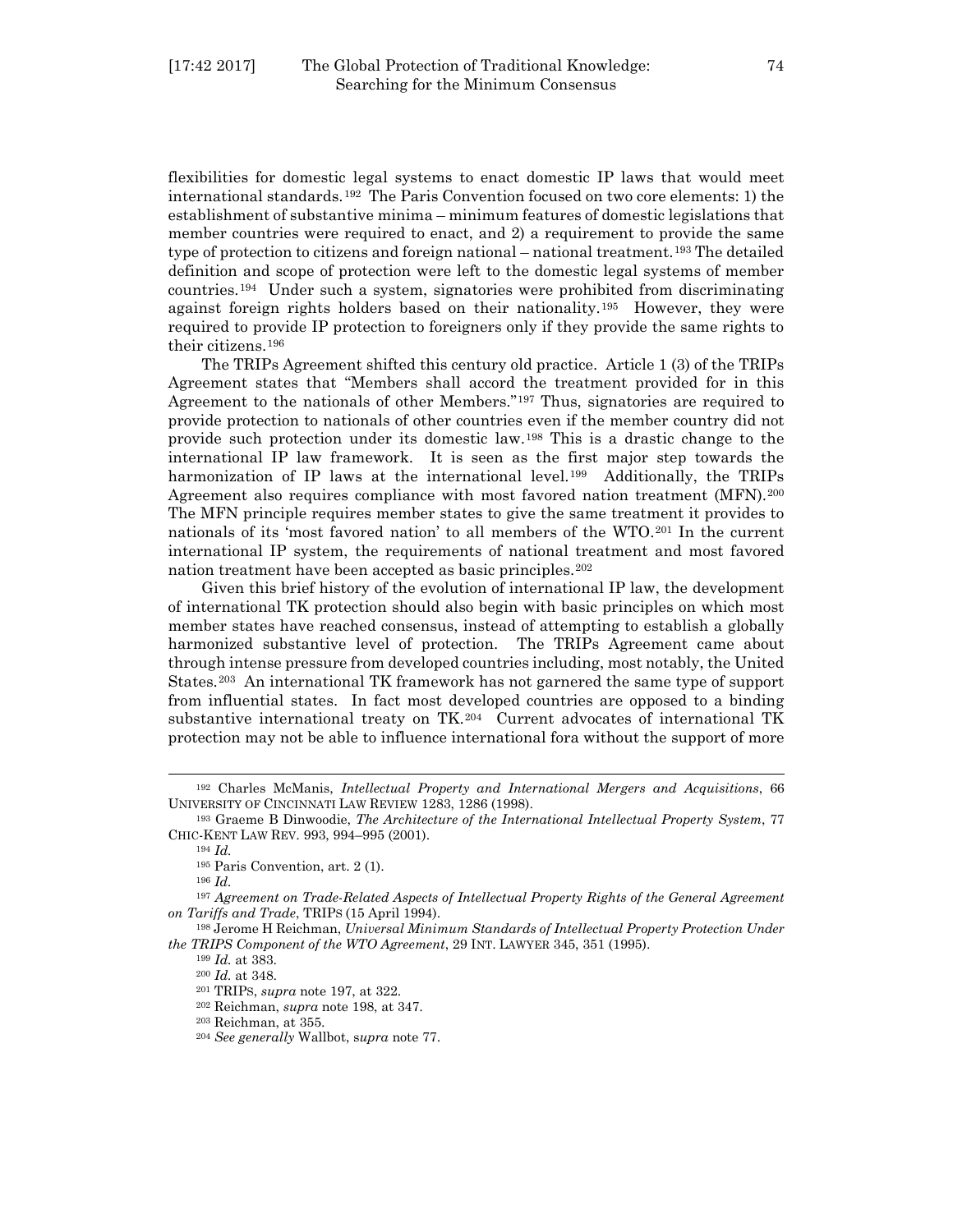developed countries. Thus, the most feasible path forward for the TK protection seems to be to begin from the minimum international consensus and to garner sufficient support from like-minded jurisdictions.

Since the basic principles of the national treatment and most favored nation treatment have become ubiquitous in international IP law, the use of such principles seems the logical starting point for the creation of an international TK protection framework. In fact, Article 11 of the Draft Articles requires national treatment.[205](#page-34-0) Surprisingly, Article 11 is also highly contested, with three different versions of the provision proposed.[206](#page-34-1) While two of the alternate provisions correspond to the basic principle of national treatment, the other is a clear statement allowing member states to provide "more extensive protection for their nationals" than to nationals of other member countries.<sup>[207](#page-34-2)</sup> It is not evident from the Draft Articles document how many countries are against the basic principle of national treatment. Therefore, it might be the case that most members agree to national treatment, but a few states objected to it, giving rise to a separate version. Despite the fact that the national treatment provision in the Draft Articles is contested, it seems to be one of the few provisions with the potential to be accepted by most member countries.

Given the diversity in interest among negotiators, a feasible path forward is for the Draft Articles to create a mandatory baseline protection made up of a few core provisions and principles based on the minimum consensus available within the IGC forum and to leave the details of the framework for domestic jurisdictions to address based on the socio-political and economic situations of the country. The preamble/introductory statements in the Draft Articles are a good place to start in creating consensus.[208](#page-34-3) As mentioned in the earlier section, the need to document and conserve TK is one of the few uncontested statements in the Draft Articles. As such, the international effort to set up an international treaty should focus on the need to encourage the codification and disclosure of TK as an organizing principle for the establishment of a framework. It is possible that most user countries might not agree to some of the principles and the scope of protection. In such a scenario, user countries could build pressure by establishing a united front of like-minded mega diverse states that proposes organized and strategic policies and negotiating positions.[209](#page-34-4)

 In terms of substantive provisions, the Draft Articles should include a few provisions that could encourage countries to provide effective TK protection within their jurisdictions. Given the purpose of these provisions, they will have to be

<sup>205</sup> *Draft Articles*, at 26.

<sup>206</sup> *See id.*

<sup>207</sup> *Id.*

<sup>208</sup> *See Draft Articles*, *supra* note 141, at 2.

<span id="page-34-4"></span><span id="page-34-3"></span><span id="page-34-2"></span><span id="page-34-1"></span><span id="page-34-0"></span><sup>&</sup>lt;sup>209</sup> Field and Fisher suggest that source countries of genetic resources and TK show a united front against user firms to avoid a "race to the bottom" scenario. The proposal made in this section is similar to Field and Fisher's proposal but it is proposed in terms of the global politics and negotiation between source countries and user countries. MARTHA A FIELD & WILLIAM W FISHER, LEGAL REFORM IN CENTRAL AMERICA : DISPUTE RESOLUTION AND PROPERTY SYSTEMS 255 (Cambridge, Mass.: Distributed by Harvard University Press, 2001); A proposal for the need to create a biodiversity cartel was made by Vogel. This later proposal is similar to the one made in this section as it relates to global politics of using TK. *See generally* Joseph H Vogel, *From 'the Tragedy of the Commons' to the 'Tragedy of the Common Place': Analysis and Synthesis Through the Lens of Economic Theory*, BIODIVERS LAW INTELLECT PROP BIOTECHNOL TRADIT KNOWL (Charles McManis, ed,) (2007).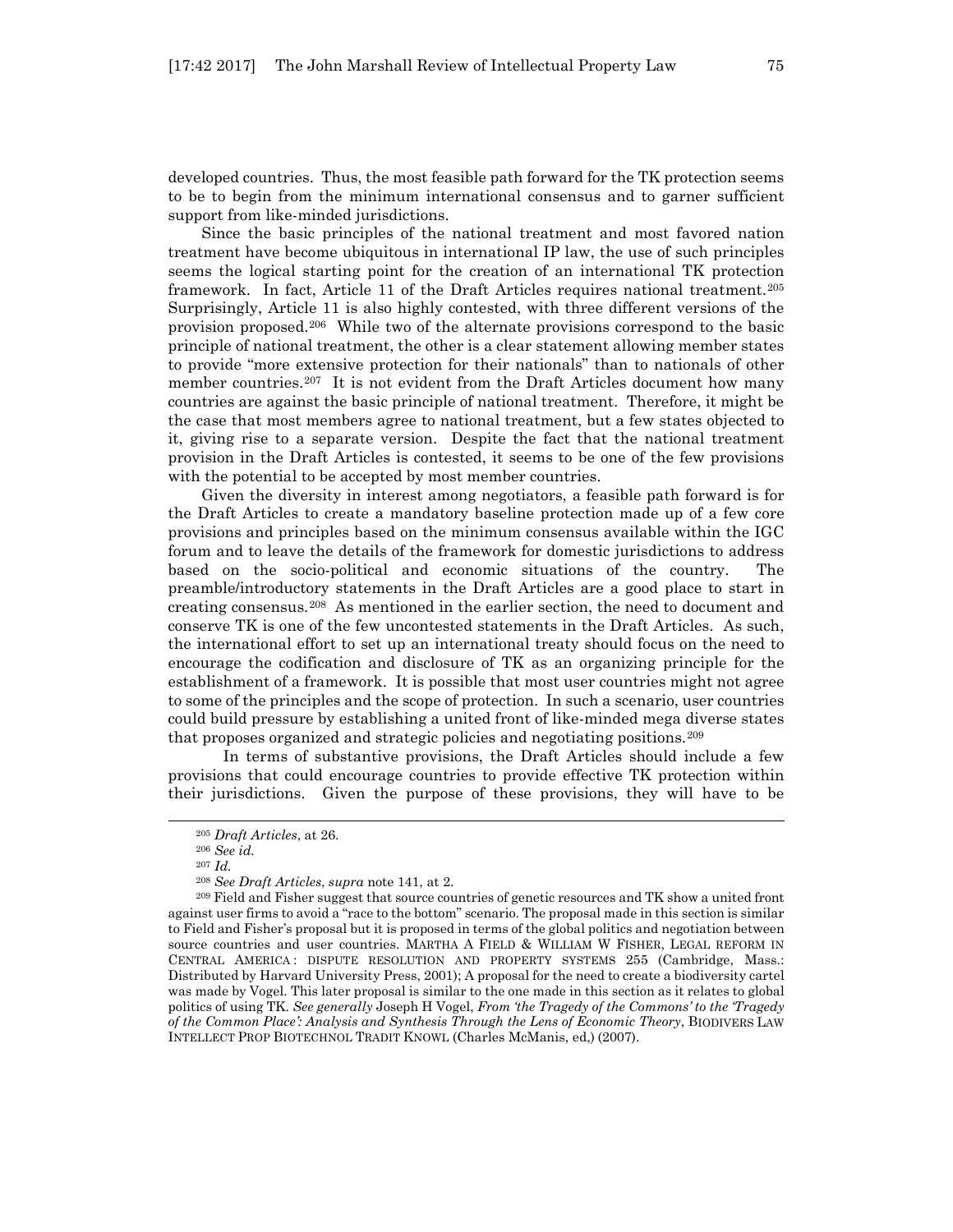somewhat general. It is proposed that the Draft Articles include five provisions on the following issues: A provision defining TK and the general subject matter that should be subject to protection (currently included in Article 1 of the Draft Articles);<sup>[210](#page-35-0)</sup> a new article requiring the establishment of domestic frameworks that would encourage the codification and disclosure of TK through databases/registries; an article setting out enforcement measures (Article  $4$ );<sup>[211](#page-35-1)</sup> provisions on national treatment and MFN treatment (Article 11);[212](#page-35-2) and a provision on the relationship of the instrument to other international agreements (Article 10).<sup>[213](#page-35-3)</sup>

The instrument needs to define the subject matter of protection. This will be necessary if signatories are to be accountable for whether or not they have set up systems that would address the issue. Although most of the parties in the IGC negotiation agree that TK should include traditional know-how (as defined in this paper), there is debate about whether the definition should be broad and include concepts such as cultural expression.[214](#page-35-4) The definition provided does not have to be a detailed and rigid one. A non-exhaustive list of subjects that should be included in the definition of TK may suffice. In addition to defining TK, the purpose of TK protection will have to be set out in the instrument. This paper argues that the purpose of TK protection should include the codification and disclosure of TK. The Draft Articles already have such a statement but expressed only as an aspirational/preamble term.[215](#page-35-5) Given the need to craft guidance to domestic legal systems, the core purpose of protection may need to be explicitly stated in the body of the instrument.

The instrument will also have to require that there be some sort of effective enforcement measure that is not burdensome for knowledge holder communities or users. The details of the methods of enforcement to be adopted should be left for member countries to determine. There is a recent trend in which infringement of IP laws has been increasingly criminalized.<sup>[216](#page-35-6)</sup> However, this trend is criticized because of the negative effect it might have on innovation and creativity.<sup>[217](#page-35-7)</sup> Given the uncertainties involved in using TK in 'modern life,' the provision of criminal sanctions does not seem warranted.<sup>[218](#page-35-8)</sup> The instrument could generally require that there be civil sanctions and provide policy space for countries to choose what measures to adopt in their domestic legal systems. These civil measures could include exclusive property rights requiring consent before access; a right of compensation; injunctive relief.

As discussed earlier, the principles of national treatment, and most favored national treatment, are basic principles in international IP law. These are also issues that can only be dealt with in an international forum.<sup>[219](#page-35-9)</sup> Thus, they should be included

<span id="page-35-0"></span>l

<sup>214</sup> *See generally* Wallbot, s*upra* note 77.

<span id="page-35-7"></span><span id="page-35-6"></span><span id="page-35-5"></span><span id="page-35-4"></span><sup>216</sup> *See, e.g.,* Irina D Manta, *The Puzzle of Criminal Sanctions for Intellectual Property Infringement*, 24:2 HARV. J LAW TECHNOL. 469 (2011).

<sup>217</sup> *Id.*

<sup>210</sup> *See generally Draft Articles*, at 10.

<sup>211</sup> *Id.* at 15-16.

<sup>212</sup> *Id.* at 26.

<span id="page-35-3"></span><span id="page-35-2"></span><span id="page-35-1"></span><sup>213</sup> *Id.* at 25; Carvalho proposes the establishment of only two provisions in an international TK instrument one that defines TK and another one that sets out enforcement mechanisms. Carvalho, *supra* note 182, at 265–266.

<sup>215</sup> *Draft Articles*, at 2.

<sup>218</sup> Carvalho, at 266.

<span id="page-35-9"></span><span id="page-35-8"></span><sup>219</sup> PAUL GOLDSTEIN AND MARKETA TRIMBLE, INTERNATIONAL INTELLECTUAL PROPERTY LAW: CASES AND MATERIALS, (4th ed. 2016).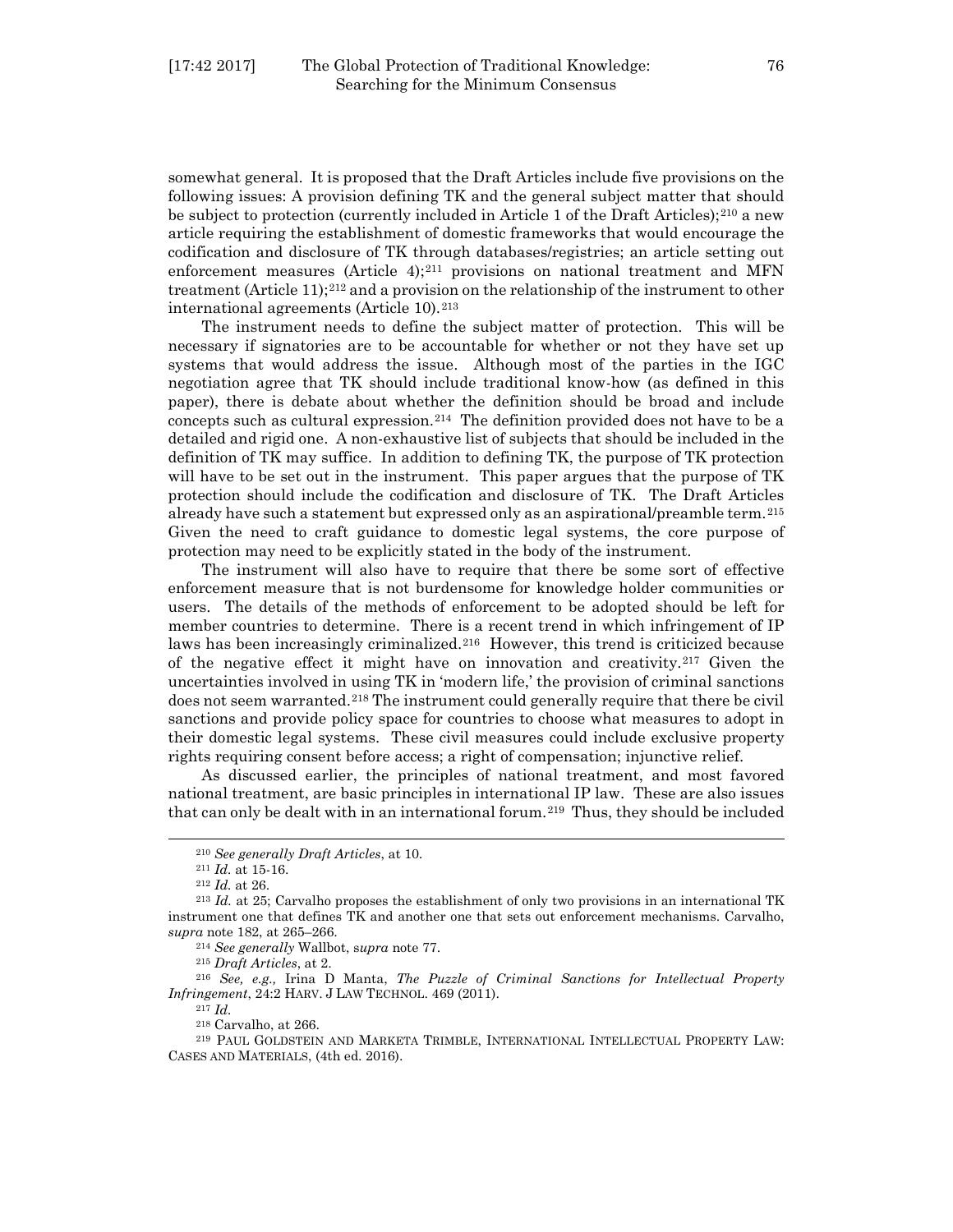in any international framework for TK protection. The instrument will also need to address what its relationship to existing and future international agreements should be. As highlighted earlier, this issue becomes contentious, and reaching a consensus might not be easy. However, it is an issue that needs to be addressed, and it has to be addressed in an international forum. A potential mid-way solution is for the instrument to take precedence in cases directly affecting TK protection and to defer to other instruments for issues that fall within that instruments core mandate. Potential conflicts between an international TK protection framework and other international instruments should not be overstated, however. Many potential conflicts could be resolved by interpreting instruments in light of the spirit of each legal framework. As a complementary measure, a dispute settlement mechanism could be established for the interpretation of conflicting provisions to address cases in which there are clear and unresolved conflicts.

#### *B. The 'Disclosure of Origin' Requirement*

After first being mentioned in the Andean Community Decisions no. 391 (1996) and 486 (2000), the 'disclosure of origin' requirement took center stage in the international deliberations on TK protection.[220](#page-36-0) The requirement began in discussions relating to genetic resources, but it has currently become one of the key topics discussed at the WIPO – IGC discussions in TK protection as well.<sup>[221](#page-36-1)</sup> As stated earlier in this paper, the disclosure of origin requirement refers to the obligation that would be imposed on patent applicants to disclose the country of origin, or source of TK, or genetic resources used in the creating the invention.[222](#page-36-2) In some jurisdictions, the requirement includes an obligation to produce evidence showing that the applicant has complied with the laws of countries of origin or source relating to access to TK and genetic resources.[223](#page-36-3) Advocates believe the disclosure of origin requirement will provide an efficient system to regulate the relationship between TK holders and users.[224](#page-36-4)

The requirement has been adopted in many developing countries and some developed countries.<sup>[225](#page-36-5)</sup> Notably, the 1998 European Union Biotechnology Directive includes a voluntary system of disclosure of origin, in which patent applicants are encouraged, but not required, to disclose the origins of TK used in developing their invention.[226](#page-36-6) Furthermore, jurisdictions such as Belgium, Denmark, Germany,

l

<sup>224</sup> *Id.*

<span id="page-36-0"></span><sup>220</sup> *The Andean Pact, Decision 391 - Common Regime on Access to Genetic Resources*, (2 July 1996); *Andean Community, Decision No. 486 - Establishing the Common Industrial Property Regime*, (14 September 2000).

<sup>221</sup> *Id.*

<span id="page-36-2"></span><span id="page-36-1"></span><sup>222</sup> Jorge Cabrera Medaglia, *The Disclosure of Origin Requirement in Central America: Legal Texts, Practical Experience and Implementation Challenges*, Issue Paper No. 3, INTERNATIONAL CENTER FOR TRADE AND SUSTAINABLE DEVELOPMENT (ICTSD), 16 (2010).

<sup>223</sup> *Id.* at 4-8.

<span id="page-36-5"></span><span id="page-36-4"></span><span id="page-36-3"></span><sup>225</sup> World Intellectual Property Organization, Disclosure Requirements Table, Available at http://www.wipo.int/export/sites/www/tk/en/documents/pdf/genetic\_resources\_disclosure.pdf (2016).

<span id="page-36-6"></span><sup>226</sup> Recital 27 of the directive states "Whereas if an invention is based on biological material of plant or animal origin or if it uses such material, the patent application should, where appropriate,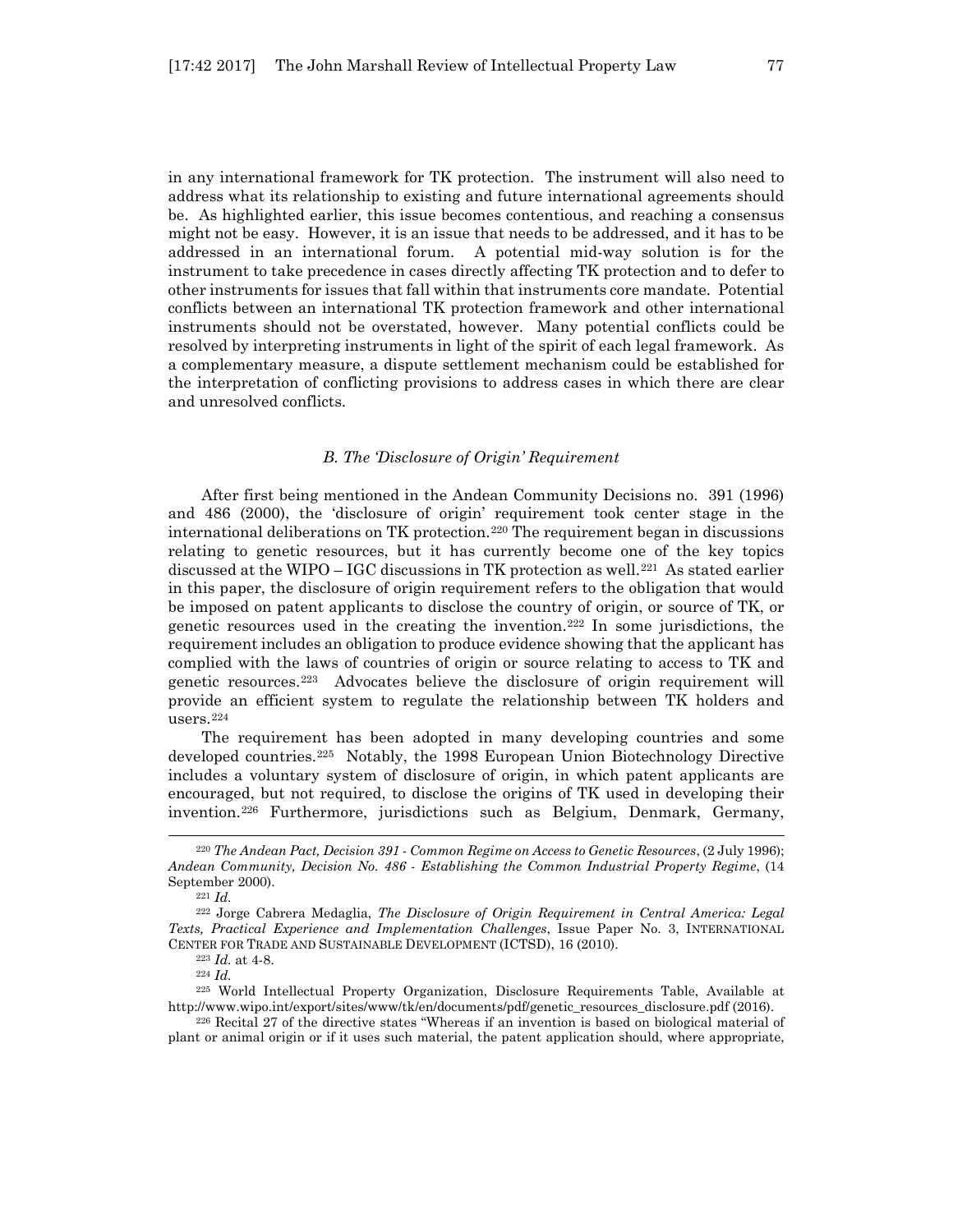Sweden and Switzerland have adopted requirements for the disclosure of origin, while Norway has added the requirement of showing that Prior Informed Consent (PIC) under the law of the country of origin has been met.<sup>[227](#page-37-0)</sup> More recently, the EU has advocated the adoption of a mandatory disclosure of origin requirement.[228](#page-37-1) The Bonn Guidelines, discussed earlier, calls on countries to "take measures to encourage the disclosure of origin of genetic resources and of the origins of traditional knowledge."[229](#page-37-2) Despite the popularity of the requirement among many countries, it remains contentious. Critics of the requirement cite several reasons for their objection including: the considerable burden that inventors will be required to bear, the risk that adding new conditions for patent rights may reduce the incentivizing effect of patent rights, and the lack of expertise of patent examiners and other issues related to feasibility.[230](#page-37-3) Proponents of the disclosure of origin requirement consider it to be part of a larger movement to make patent laws more responsive to the interests of developing countries and marginalized communities.<sup>[231](#page-37-4)</sup>

The 'disclosure of origin' discussions take place in many forums and particularly at the WIPO – IGC, CBD, and WTO meetings.[232](#page-37-5) However, delegates have yet to agree on core questions, which include: Should the requirement be mandatory or voluntary? Should disclosure be limited to information on sources? Or should it include a requirement to prove Prior Informed Consent (PIC) and benefit sharing agreements? How should association between TK, genetic resources and the invention be determined? What should be the penalty for non-compliance?<sup>[233](#page-37-6)</sup> A mandatory disclosure requirement that includes the obligation to disclose PIC and benefit sharing agreements is advocated in this paper. A mandatory disclosure requirement is necessary because if patent applicants are allowed to disclose voluntarily the origin of TK, users that engage in intentional acts of bio piracy will not come forward and reveal their source of TK. A voluntary disclosure requirement, therefore, will have little effect in encouraging TK holders to invest in codification. Furthermore, a requirement that includes disclosure of PIC and benefit sharing will empower source countries and communities by giving them a much-needed bargaining power in their relationship with users. TK holders require some form of control over their codified TK. A

include information on the geographical origin of such material, if known; whereas this is without prejudice to the processing of patent applications or the validity of rights arising from granted patents;" *Directive 98/44/EC of the European Parliament and of the Council of 6 July 1998 on the Legal Protection of Biotechnological Inventions*, EU BIOTECHNOLOGY DIRECTIVE (30 July 1998).

<sup>227</sup> Medaglia, *supra* note 222, at 3.

<span id="page-37-1"></span><span id="page-37-0"></span><sup>228</sup> *Disclosure of Origin or Source of Genetic Resources and Associated Traditional Knowledge in Patent Applications,* at 6 Annex.

<sup>229</sup> Secretariat of the Convention on Biological Diversity, *supra* note 52, at art. 16 (d, ii), 53 (b).

<span id="page-37-3"></span><span id="page-37-2"></span><sup>230</sup> Alison L Hoare & Richard G Tarasofsky, *Asking and Telling: Can 'Disclosure of Origin' Requirements in Patent Applications Make a Difference?*, 10:2 J WORLD INTELLECT PROP 149, 148 & 151 (2007).

<sup>231</sup> *Id.* at 148.

<span id="page-37-6"></span><span id="page-37-5"></span><span id="page-37-4"></span><sup>232</sup> Margo Bagley, *Of disclosure 'straws' and IP system 'camels': Patents, innovation, and the disclosure of origin requirements*, in Daniel F. Robinson, Ahmed Abdel-Latif and Pedro Roffe, PROTECTING TRADITIONAL KNOWLEDGE: THE WIPO INTERGOVERNMENTAL COMMITTEE OF INTELLECTUAL PROPERTY AND GENETIC RESOURCES, TRADITIONAL KNOWLEDGE AND FOLKLORE, at 87 (2017).

<sup>233</sup> Medaglia, *supra* note 222, at 3.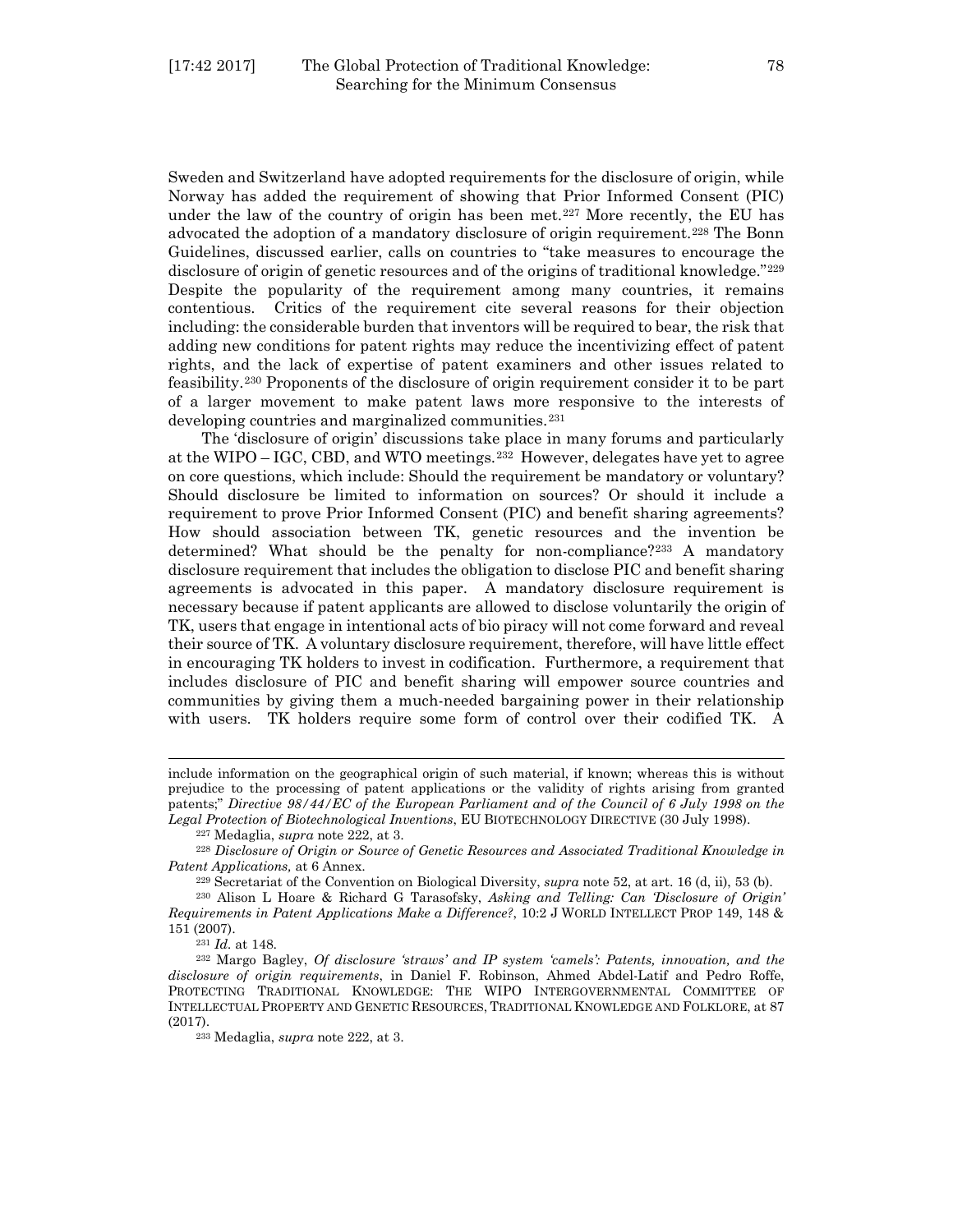disclosure requirement that includes evidence of PIC and benefit sharing would enable TK holders to assert such control.

In a research report on behalf of the United Nations Conference on Trade and Development (UNCTAD), Joshua Sarnoff and Carlos Correa provide a helpful commentary on what issues should trigger the obligation under the disclosure of origin requirement.[234](#page-38-0) They suggest the adoption of a broad substantive trigger which considers the "many types of inputs into the process of discovery of and application for the subject matter."[235](#page-38-1) However, deciding which types of uses should trigger the disclosure of origin requirement is no easy task. A single invention could, and usually does, benefit from numerous pieces of information and it could rely on such information to varying degrees, which creates challenges for the enforcement of the disclosure of origin requirement. The EU's position is that disclosure of TK should be required only when the patent applicant relied directly on such TK to develop the invention in question.[236](#page-38-2) However, excluding situations in which inventors rely on TK indirectly from the disclosure requirement, may discourage TK holders from investing in codification by excluding a considerable portion of the relationship between TK holders and users. A more robust tool may be the 'substantial reliance' test adopted by William Fisher, in which patent applicants will be required to disclose the origin of TK if they relied, to a substantial degree, on such resource in the inventive process.[237](#page-38-3) 'Substantial reliance' is, however, a vague term in itself and, as Fisher himself acknowledges, will have to be interpreted by courts through litigation.[238](#page-38-4) 

Sarnoff and Correa also provide some options for measures that could be adopted to incentivize compliance. These measures could be mixed to meet the policy objective of a particular jurisdiction. They include

- (a) Curable or incurable, temporary or permanent bars to the processing of applications;
- (b) Administrative fines, civil liability or criminal penalties;
- (c) Termination, or full or partial transfer of entitlements to apply for or own intellectual property;
- (d) Curable or incurable, temporary or permanent, full or partial unenforceability, revocation, narrowing of the subject matter, or invalidation of granted intellectual property;
- (e) Return or transfer of benefits received from intellectual property; and
- (f) Enforcement of existing or new obligations that provide for equitable benefit-sharing.<sup>[239](#page-38-5)</sup>

The particular measure that should be adopted to encourage compliance should generally be left to countries to decide. Since remedies depend highly on the type of

<span id="page-38-0"></span><sup>234</sup> Joshua D Sarnoff & Carlos M Correa, *Analysis of Options for Implementing Disclosure of Origin Requirements in Intellectual Property Applications*, New York and Geneva: United Nations Conference on Trade and Development, ix–xi (2006).

<sup>235</sup> *Id.* at ix.

<span id="page-38-2"></span><span id="page-38-1"></span><sup>236</sup> *Disclosure of Origin or Source of Genetic Resources and Associated Traditional Knowledge in Patent Applications supra* note 228, at 6 Annex.

<span id="page-38-5"></span><span id="page-38-4"></span><span id="page-38-3"></span><sup>237</sup> William Fisher, *Two Thoughts About Traditional Knowledge*, 70 LAW CONTEMP. PROBL. 131, (2007).

<sup>238</sup> *Id*. at 133.

<sup>239</sup> Sarnoff & Correa, *supra* note 234, at xi.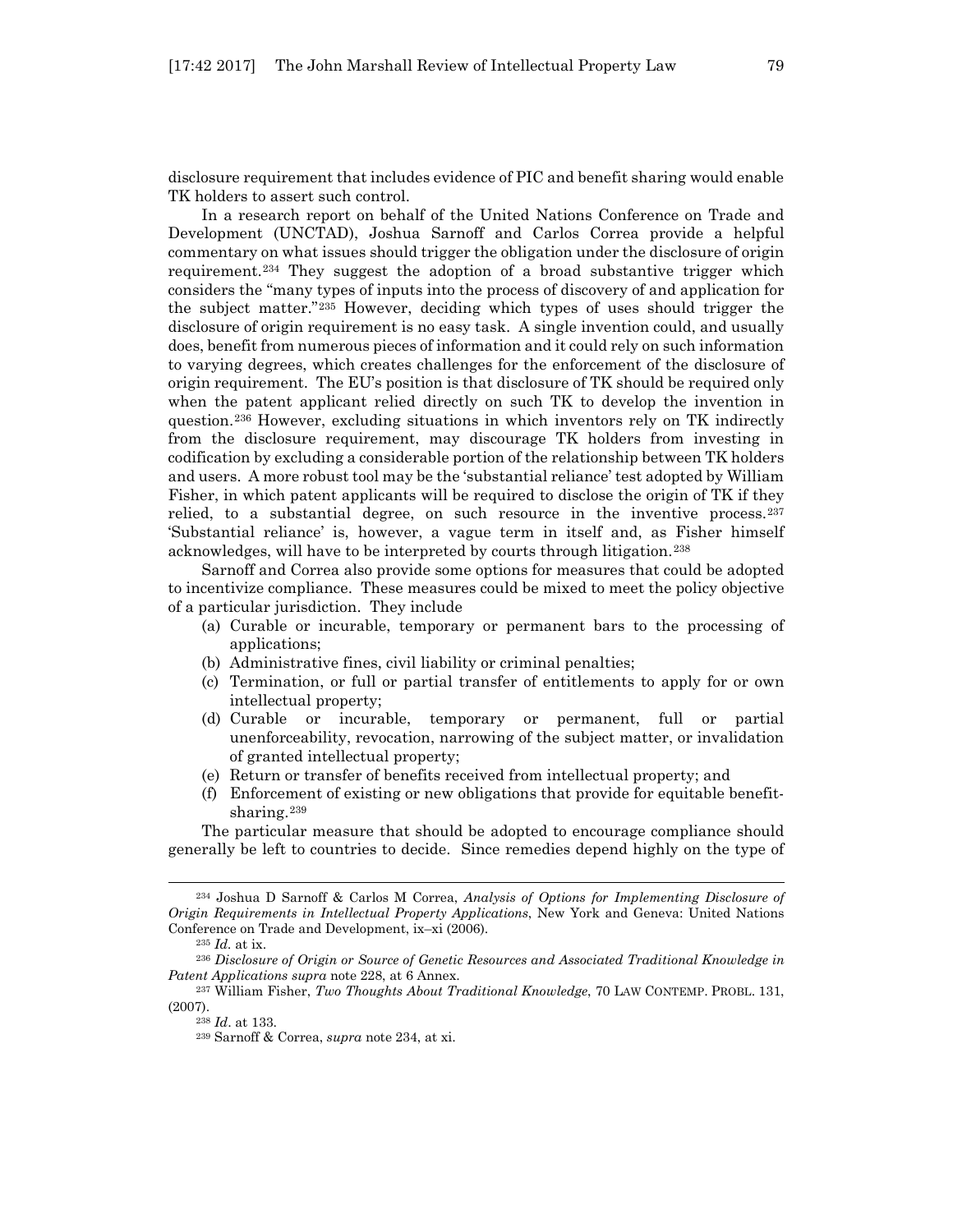legal system and the overall legal environment in each jurisdiction, this is an issue better left to be addressed by each country. However, it may be helpful to provide some minimum requirements so that TK holders will have some remedy to leverage, which could encourage investment in TK codification and disclosure. This may be 'facultative' measures that could respond to the actions of the patent applicant and could include temporary suspension for simple violations to patent revocation for the most egregious violations.[240](#page-39-0) Given the comprehensive nature and effectiveness of the TRIPs Agreement, amendment of the instrument to include a mandatory disclosure of origin requirement would be the best tool to establish an effective international system of TK protection.[241](#page-39-1)

The disclosure of origin requirements fits well with the thesis that TK protection should focus on codification and disclosure. One of the key challenges in the disclosure of origin requirement is the costs associated with such obligation and the burden that it will create for both administrative agencies and patent applicants.[242](#page-39-2) Codified and accessible TK can be expected to reduce such costs involved in disclosure given the systematic documentation of TK and the ease of access enabled by domestic legal protection. Furthermore, investments from the private sector are essential to complement other means of support for TK codification and disclosure. If the disclosure of origin requirement is adopted, private actors such as biopharmaceutical firms that anticipate using TK from a certain region would be incentivized to support TK codification and disclosure efforts. A mandatory disclosure requirement that includes a requirement providing that PIC and benefit sharing requirements have been met, will strongly encourage TK holders to invest in TK codification and disclosure. TK holders will have the confidence that they will be able to share in the profits that may result from use of their codified TK by outsiders.

In addition to the 'disclosure of origin' requirement, there has been a proposal to have international instruments recognize national laws of source countries in relation to TK.[243](#page-39-3) Because of the originality of the proposal, a detailed discussion of such proposal seems necessary. Although the proposal has not been included in the Draft Articles, if it is accepted into an international treaty, it has the potential to provide an effective solution to the challenges created by the territoriality of TK protection mechanisms, without disrupting the international IP system. The proposal is discussed further below.

#### *C. International Recognition of National Laws*

As highlighted in the previous sections, one of the core disputes on the international protection of TK is determining which issues to address through an international treaty and which to leave for domestic jurisdictions to address. William Fisher argues that an international regime is not the answer.<sup>[244](#page-39-4)</sup> He instead proposes

<sup>240</sup> *Id*.

<span id="page-39-1"></span><span id="page-39-0"></span><sup>241</sup> Field & Fisher, *supra* note 209, at 256; Sarnoff & Correa, *supra* note 234, at v.

<sup>242</sup> Sarnoff & Correa, *supra* note 234, at xiii.

<span id="page-39-3"></span><span id="page-39-2"></span><sup>243</sup> Fisher, *supra* note 237.

<span id="page-39-4"></span><sup>244</sup> *See generally* Fisher, *supra* note 237.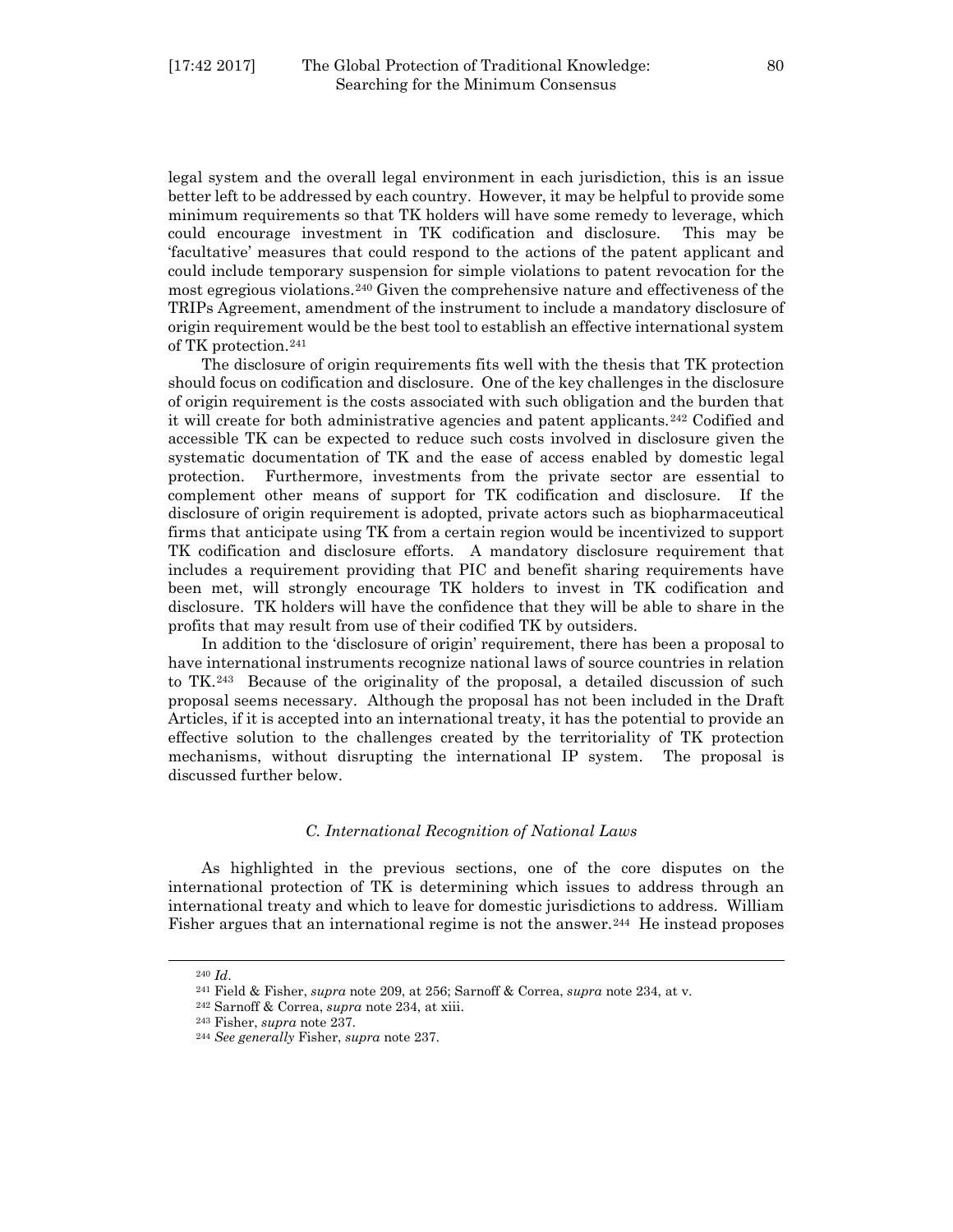the insertion of a simple but potentially effective provision to the TRIPs Agreement that would protect TK at the international level.<sup>[245](#page-40-0)</sup> Fisher proposes the insertion of the following provision to the TRIPs Agreement:

It shall be a defense to a claim of patent infringement that the inventor(s), in developing the protected product or process, relied substantially upon materials or knowledge taken from a member country in violation of that country's laws.[246](#page-40-1)

The brilliance of such an insertion is in its effect of giving back the power of regulating the use of TK to the source country. Since most mega diverse countries (and those that are net exporters of TK) have either already created systems of protection for  $TK<sub>1</sub><sup>247</sup>$  $TK<sub>1</sub><sup>247</sup>$  $TK<sub>1</sub><sup>247</sup>$  or are in the process of doing so, the insertion of such a provision in the TRIPs agreement would cover most of the TK available globally. A common feature of these domestic laws in source countries is the requirement of the prior informed consent of a local government agency or knowledge holding community.[248](#page-40-3) Most of these laws also have requirements for benefit-sharing with source communities.[249](#page-40-4) Therefore, if the above provision is successfully inserted into the TRIPs agreement (or any other relevant agreement), it has the potential for addressing TK protection at the international level without the need for an independent agreement.

The other effective feature of this provision is that it would "give the local laws teeth, not by penalizing violations directly, but by exposing violators to the economically devastating sanction of the forfeiture of their own intellectual-property rights."[250](#page-40-5) Under such a system, a patent right will not be invalidated for violating the domestic law of a country from the source of TK. The effect of the provision arises when a patent holder brings a patent infringement lawsuit against a defendant.<sup>[251](#page-40-6)</sup> The defendant can show, as an affirmative defense, the patentee violated the domestic law of the country from which the patentee received TK, which directly or indirectly helped in the making of the invention.[252](#page-40-7) The framework will use the considerable power of private incentives of defendants to make such a tool work effectively.

Fisher's proposal for amendment of the TRIPs agreement by inserting provisions that recognize domestic laws of source countries can be effective for TK protection. The risk of extra-territorial free-riding will be greatly reduced if domestic legal protection exists in source countries while such framework is recognized under an effective

<sup>245</sup> *Id*.; Field & Fisher, *supra* note 209, at 256.

<sup>246</sup> Fisher, *supra* note 237, at 132.

<span id="page-40-2"></span><span id="page-40-1"></span><span id="page-40-0"></span><sup>247</sup> For an updated list of domestic legislations on traditional knowledge curated by WIPO, *See* Secretariat of the World Intellectual Property Organization, *Traditional Knowledge Laws*, TRADIT. KNOWL. TRADIT. CULT EXPR. GENET. RESOUR. LAWS, http://www.wipo.int/tk/en/databases/tklaws/search\_result.jsp?subject=tk&issue=&country= (last visited Sep, 7, 2017); For analysis of existing TK protection in domestic legal systems, *see* Secretariat of the World Intellectual Property Organization, *Comparative Summary of Existing National Sui Generis Measures and Laws for the Protection of Traditional Knowledge* (2003).

<span id="page-40-5"></span><span id="page-40-4"></span><span id="page-40-3"></span><sup>248</sup> World Intellectual Property Organization, Disclosure Requirements Table, *supra* note 225. <sup>249</sup> *Id.*

<sup>250</sup> Fisher, *supra* note 237, at 133.

<span id="page-40-7"></span><span id="page-40-6"></span><sup>251</sup> *Id.* <sup>252</sup> *Id.* at 132-133.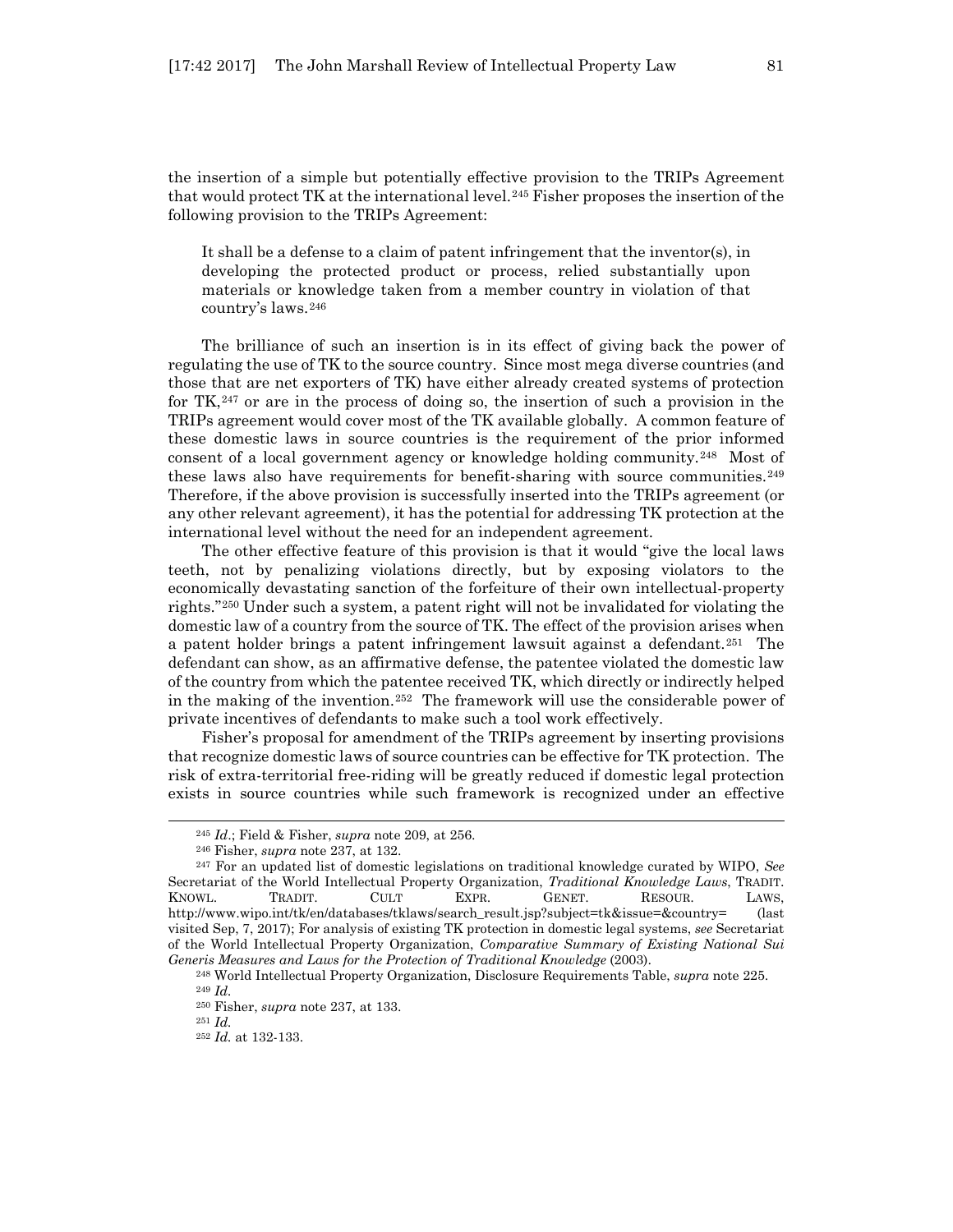international instrument. Users will be required to comply with domestic frameworks in order to enforce their patents against potential infringers. The risk of losing the exclusivity of a patent right will encourage patent applicants to make sure that they have fulfilled the PIC and fair and equitable benefit-sharing requirements under the domestic system.

However, Fisher's proposal is not without its challenges. A key challenge relates to the burden of proof. How would one decide if a patent applicant accessed TK from a particular source community as opposed to developing it herself or accessing it from another source community? How will the patent applicant know if she can fend off claims from source communities from which she accessed their TK? This complicates Fisher's proposal which, on its face, looks easy to implement. Yet, while these challenging questions make the proposed solution complicated, they do not make it ineffective. Evidentiary standards that apply in these situations could be developed through the TRIPs dispute resolution mechanism.[253](#page-41-0)

Nuno Pires de Carvalho proposed a framework that resembles the insertion that Fisher suggested.[254](#page-41-1) By citing US case law as an example, Carvalho identifies the application of the 'unclean hands doctrine'[255](#page-41-2) in patent law in which a patentee who has abused his/her IP right or who has been fraudulent cannot seek relief from a court or similar entity until such abuse or fraud is addressed.[256](#page-41-3) This doctrine resembles the disclosure of origin requirement discussed in the previous section. Carvalho argues that the concealment of the use of TK in the development of an invention in patent applications could be declared as an abuse of IP rights under an international treaty.[257](#page-41-4) The effect of a patent right obtained through unclean hands is the temporary suspension of the right of the patentee to seek redress against potential infringers. Once the patentee 'cleans' his/her hand by disclosing the origin of TK, he/she is able to bring lawsuits against infringers. Carvalho's proposal is made in the context of the defensive protection of TK.[258](#page-41-5) This application of the 'unclean hands' doctrine is similar to some of the forms in which the disclosure of origin requirement could be adopted. Carvalho's proposal would result in an effective positive protection if it also obligates patent applicants to fulfill PIC and benefit sharing obligations found in the laws of source countries.

If source countries adopt legislation that gives rights over TK, the adoption of the 'unclean hands doctrine' or the insertion of the provision proposed above by Fisher may be a good starting point from which to establish a workable global framework of TK protection. If a treaty recognizes positive rights of knowledge holder communities in

<span id="page-41-0"></span><sup>253</sup> The author is grateful for comments from Rochelle Dreyfuss through which these questions were raised.<br><sup>254</sup> Nuno Pires de Carvalho, *Requiring Disclosure of the Origin of Genetic Resources and Prior* 

<span id="page-41-1"></span>*Informed Consent in Patent Applications wihtout Infringing the TRIPS Agreement: The Problem and the Solution*, 2 WASH UNIV. J LAW POLICY 375, 399–400 (2000).

<span id="page-41-2"></span><sup>255</sup> For a general discussion of the unclean hands doctrine as it applies in IP law, *see* Daniel Markel, *Can Intellectual Property Law Regulate Behavior? A 'Modest Proposal' for Weakening Unclean Hands*, 113:6 HARV. LAW REV. 1503 (2000).

<sup>256</sup> Carvalho, *supra* note 254, at 399–400.

<sup>257</sup> Carvalho, *supra* note 182, at 256.

<span id="page-41-5"></span><span id="page-41-4"></span><span id="page-41-3"></span><sup>258</sup> Defensive protection of TK is the prevention of users from receiving patent rights for inventions that have relied directly or indirectly on TK. It is contrasted to positive protection in which knowledge providers receive positive rights in their TK.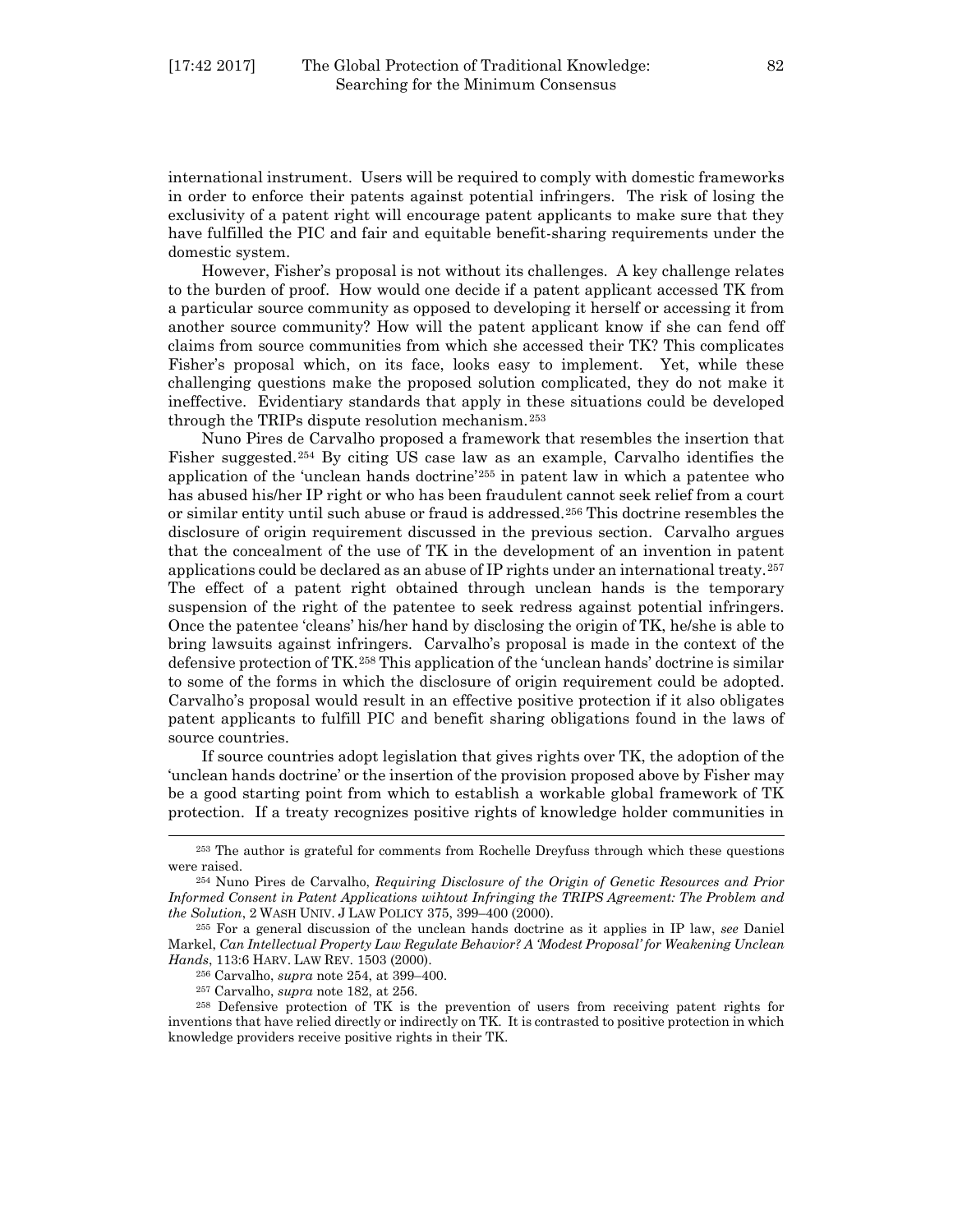their codified TK, and a user violates such rights and later claims patent rights in a country that is a member of such treaty, then the patentee will be exposing the patent to an effective defense.

There are a few challenges that such frameworks may face. One challenge may be in convincing developed countries in which most users reside to agree to such a mechanism. If the amendment or insertion is made in the TRIPs Agreement as proposed by Fisher, then the full force of the TRIPs Agreement will enable the emergence of an effective TK protection system at the international level, with the WTO dispute settlement regime available to ensure compliance. Another challenge relates to the inability or resistance of domestic courts to interpret and apply the laws of another country. Imagine for instance the case where New Zealand had a TK protection regime for the Maori[259](#page-42-0) based on the government's understanding of the community. Under an international regime with a national treatment requirement, a community from another country is expected to have the same protection in New Zealand as the Maori. The San people in South Africa could claim rights in New Zealand. In this scenario, a court in New Zealand will have to understand the rules (formal or customary) under which the San people operate. Understandably, the court in New Zealand may not be comfortable in interpreting and applying the formal or customary rules of the San people.

However, this challenge is not unique to TK protection. The field of conflict of law deals with many areas of law in which domestic courts of one country are asked to interpret and apply the laws of another jurisdiction. Similarly, if source communities are able to make declarations regarding the rules under which they operate, and if source countries make their domestic legislations easily accessible, then the country applying the proposed standards could apply a 'conflict-of-laws' type of approach to address the challenge.

To sum up this section, there is a need for an international TK protection system to strike a balance between providing effective protection for TK with sufficient flexibility for signatories to define what form TK protection will take in their domestic jurisdictions. A combination of some substantive minima with the basic principles of national treatment and MFN treatment may be capable of establishing such balance. A key substantive minimum is the requirement of a disclosure of origin that includes the requirement of fulfilling PIC and benefit-sharing conditions of source countries. As a complementary measure, the recognition of domestic laws of source countries could be introduced in the TRIPs Agreement or another relevant international instrument in order to address the challenges of the territoriality of TK protection under domestic jurisdictions.

Now that the possible options for international TK protection have been analyzed, the following section will address the latest trend in international TK protection – bilateral investment treaties and free trade agreements. Following the general trend of countries utilizing bilateral and multilateral mechanisms rather than multilateral negotiation to address global trade, proponents of TK protection have attempted to insert provisions on TK protection into bilateral investment treaties and free trade agreements. The following section examines the impact of using such instruments to protect TK and its potential effect in encouraging the codification and disclosure of such knowledge.

<span id="page-42-0"></span><sup>259</sup> The Māori are the indigenous Polynesian people of New Zealand.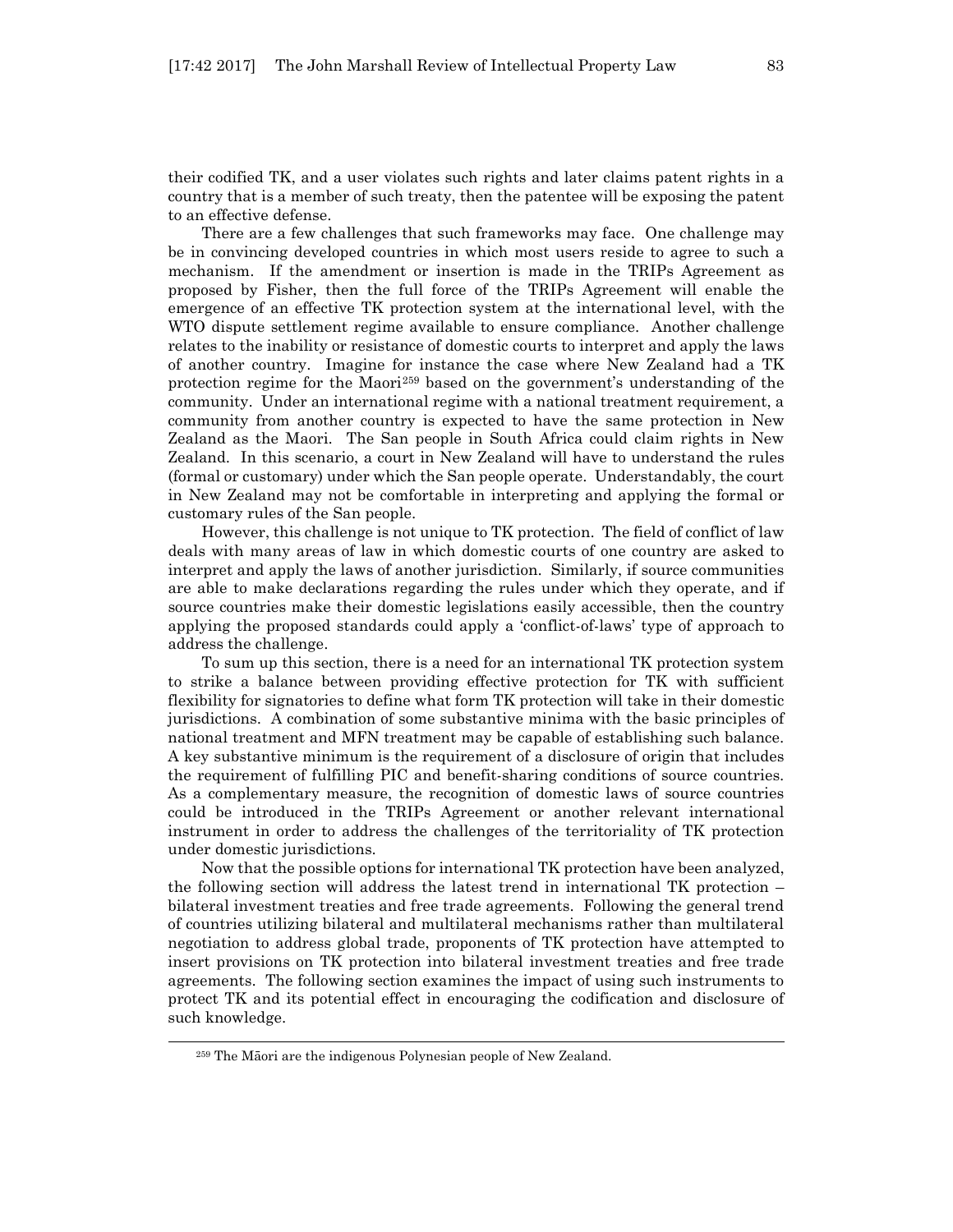#### [17:42 2017] The Global Protection of Traditional Knowledge: 84 Searching for the Minimum Consensus

#### *D. Protection Through Free Trade Agreements (FTAs)*

The latest development in the international movement to protect TK seems to lie in the realm of bilateral/multilateral investment treaties and free trade agreements.[260](#page-43-0) Global Affairs Canada<sup>[261](#page-43-1)</sup> recently researched the recent trend of including TK related provisions (among others) in free trade agreements (FTAs).[262](#page-43-2) This resulted in a report on nearly 70 FTAs signed between countries that may be expected to have such provisions in their FTAs.[263](#page-43-3) Close to half of the FTAs examined included provisions regarding TK while the rest made no mention of them.[264](#page-43-4) The FTAs that include TK provisions tend to be the most recent ones, a development which shows that the practice of inserting TK protection into FTAs is trending upwards.[265](#page-43-5) FTAs signed between 2013 and 2015 (the last year the study covered) are most likely to have TK provisions. The 'non-exhaustive compendium' of FTAs shows that most of these TK provisions are included in the intellectual property chapters of the agreements, while some are in the environmental chapter, in other chapters, in MOUs or letters of understanding.[266](#page-43-6)

This trend seems to be an adoption of a similar trend in international IP law in which obligations under the TRIPs agreement have been expanded through FTAs. The trend in the use of FTAs seems to be a forum shifting strategy used by the US and EU to heighten intellectual property protection globally.[267](#page-43-7) Forum shifting (regime shifting) is a strategy in which a country or a group of like-minded countries changes the forum in which an issue is being considered, and where progress is not to its satisfaction, to one which it expects will fulfill their interests.[268](#page-43-8) The result of forum shifting in the IP realm is a TRIPs-plus regime in which many countries in the world now provide more protection than is required under the TRIPs Agreement.

Some scholars have criticized the use of FTAs to create an international norm. A core criticism is that FTAs are used by powerful countries to bypass multilateral negotiation forums in order to create global norms that most other countries would not accept.[269](#page-43-9) In multilateral negotiations, countries with less bargaining power can form a coalition of like-minded countries in order to challenge more powerful actors to

<sup>260</sup> Frankel, *supra* note 98.

<sup>261</sup> *Formerly* 'Foreign Affairs, Trade and Development Canada'.

<span id="page-43-3"></span><span id="page-43-2"></span><span id="page-43-1"></span><span id="page-43-0"></span><sup>262</sup> Global Affairs Canada, *Non-Exhaustive Compendium of the Genetic Resources, Traditional Knowledge and Traditional Cultural Expressions Provisions found in Free Trade Agreements.* (Unpublished) (Copy with author).

<sup>263</sup> *Id.*

<sup>264</sup> *Id.*

<sup>265</sup> *Id.*

<sup>266</sup> *See generally id.*

<span id="page-43-7"></span><span id="page-43-6"></span><span id="page-43-5"></span><span id="page-43-4"></span><sup>267</sup> *See generally* Susy Frankel, *Challenging Trips-Plus Agreements: The Potential Utility of Non-Violation Disputes*, 12:4 J INT. ECON LAW 1023 (2009).

<span id="page-43-8"></span><sup>268</sup> JOHN BRAITHWAITE & PETER DRAHOS, EDS, GLOBAL BUSINESS REGULATION (New York: Cambridge University Press, 2000).

<span id="page-43-9"></span><sup>269</sup> JAGDISH N BHAGWATI, TERMITES IN THE TRADING SYSTEM : HOW PREFERENTIAL AGREEMENTS UNDERMINE FREE TRADE 72 (New York: Oxford University Press, 2008); *See generally* PEDRO ROFFE & CHRISTOPH SPENNEMANN, PREFERENTIAL TRADE AGREEMENTS AND INTELLECTUAL PROPERTY RIGHTS (Mario Cimoli et al, eds, Intellect Prop Rights Leg Econ Chall Dev., Oxford University Press, 2014); DANIEL J GERVAIS & SUSY FRANKEL, ADVANCED INTRODUCTION TO INTERNATIONAL INTELLECTUAL PROPERTY 128 (Edward Elgar Pub, 2015); Frankel, *supra* note 267, at 1039.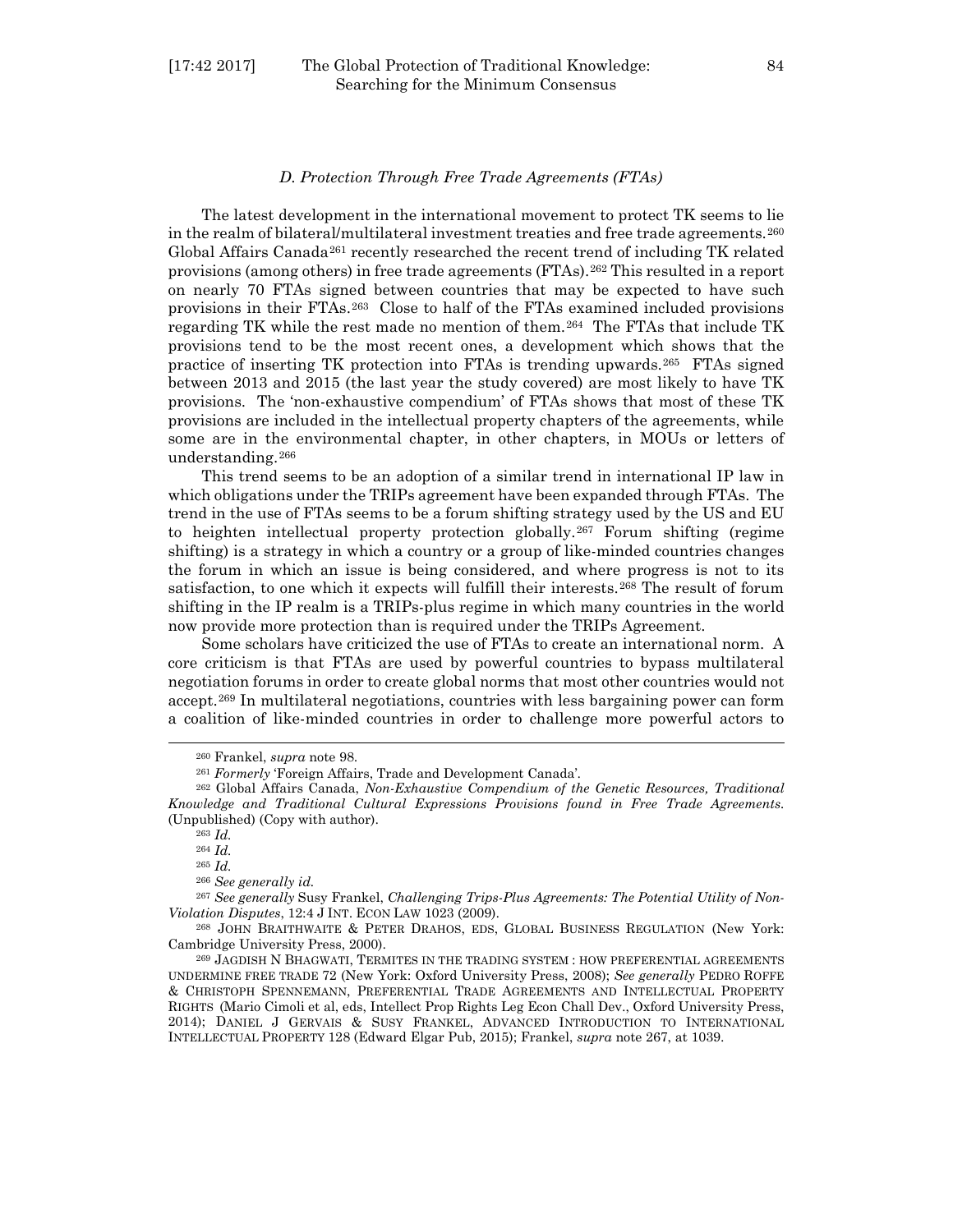establish fair international standards acceptable by the majority of members. In bilateral and multilateral agreements, this power is greatly reduced, and developing countries usually end up giving in to the demands of more powerful states.[270](#page-44-0) Although it has been understood that forum shifting is a practice used by powerful states and most frequently by the  $US<sub>1</sub><sup>271</sup>$  $US<sub>1</sub><sup>271</sup>$  $US<sub>1</sub><sup>271</sup>$  Laurence Helfner has argued that the advocates of international TK protection may have also used a forum shifting strategy in shifting, from TRIPs, to biodiversity and human rights forums in order to ensure the recognition of TK in international instruments.[272](#page-44-2) By further moving TK protection discussions into FTAs, developing countries may be attempting to yet again shift regimes in order to create norms and principles that they have been advocated unsuccessfully in other forums. Given the increase in the use of FTAs to further trade and IP policy, the question remains if the *demandeurs* of international TK protection, which are usually countries with weaker bargaining power, can use FTAs to further their cause.

This is the question that Susy Frankel responds to in her 2012 publication, "Attempts to Protect Indigenous Culture through Free Trade Agreements."[273](#page-44-3) Frankel finds that the *demandeurs* of international TK protection are not using FTAs to establish norms around TK protection. She finds, rather, that TK provisions in FTAs that have them "purport[ing] to reserve the right of the parties to protect [TK] or they have mere aspirational statements about the parties agreeing to discuss the protection of [TK]."[274](#page-44-4) Such vague and general terms will not be able to establish norms regarding the international protection of TK.[275](#page-44-5) To date, lead *demandeurs* of international TK protection such as India, South Africa, and Egypt have not included TK provisions in their FTAs.[276](#page-44-6)

In some instances, the *demandeurs* of international TK protection actually agree to terms that undo the progress made on the IGC front by giving into the position of a more powerful party.[277](#page-44-7) The FTAs signed by Peru with other countries is a prime example of this.[278](#page-44-8) Among the countries included in the Global Affairs Canada research, Peru stood out as a leader in having TK provisions included in FTAs.[279](#page-44-9) In fact, Peru's FTA with the European Free Trade Association has one of the strongest

<sup>273</sup> Frankel, *supra* note 98.

<span id="page-44-0"></span><sup>270</sup> *See generally* CARLOS MARÍA CORREA, INTELLECTUAL PROPERTY RIGHTS, THE WTO AND DEVELOPING COUNTRIES : THE TRIPS AGREEMENT AND POLICY OPTIONS 11-12 (Penang, Malaysia: Zed Books, 2000).

<sup>271</sup> BRAITHWAITE & DRAHOS, *supra* note 268, at 565.

<span id="page-44-3"></span><span id="page-44-2"></span><span id="page-44-1"></span><sup>272</sup> Helfner Laurence, *Regime Shifting: The TRIPs Agreement and New Dynamics of International Intellectual Property Law Making*, 29 YALE J INT. LAW 1, 46 & 55 (2004).

<sup>274</sup> *Id.* at 127.

<span id="page-44-5"></span><span id="page-44-4"></span><sup>275</sup> Hans Morten Haugen, *How Are Indigenous and Local Communities' Rights Over Their Traditional Knowledge and Genetic Resources Protected in Current Free Trade Negotiations? Highlighting the Draft Trans-Pacific Partnership Agreement (TTPA)*, 17:3–4 J WORLD INTELLECT. PROP. 81, 91 (2014).

<span id="page-44-9"></span><span id="page-44-8"></span><span id="page-44-7"></span><span id="page-44-6"></span><sup>276</sup> Global Affairs Canada, *supra* note 237; Email communication with Nadine Nicker, Senior Trade Policy Officer, Intellectual Property Trade Policy Division (TMI), Global Affairs Canada. Nadine Nickner, FOLLOW UP (2015).

<sup>277</sup> Frankel, *supra* note 98, at 127.

<sup>278</sup> *See* FTAs signed by Peru, Global Affairs Canada, *supra* note 262.

<sup>279</sup> *Id.*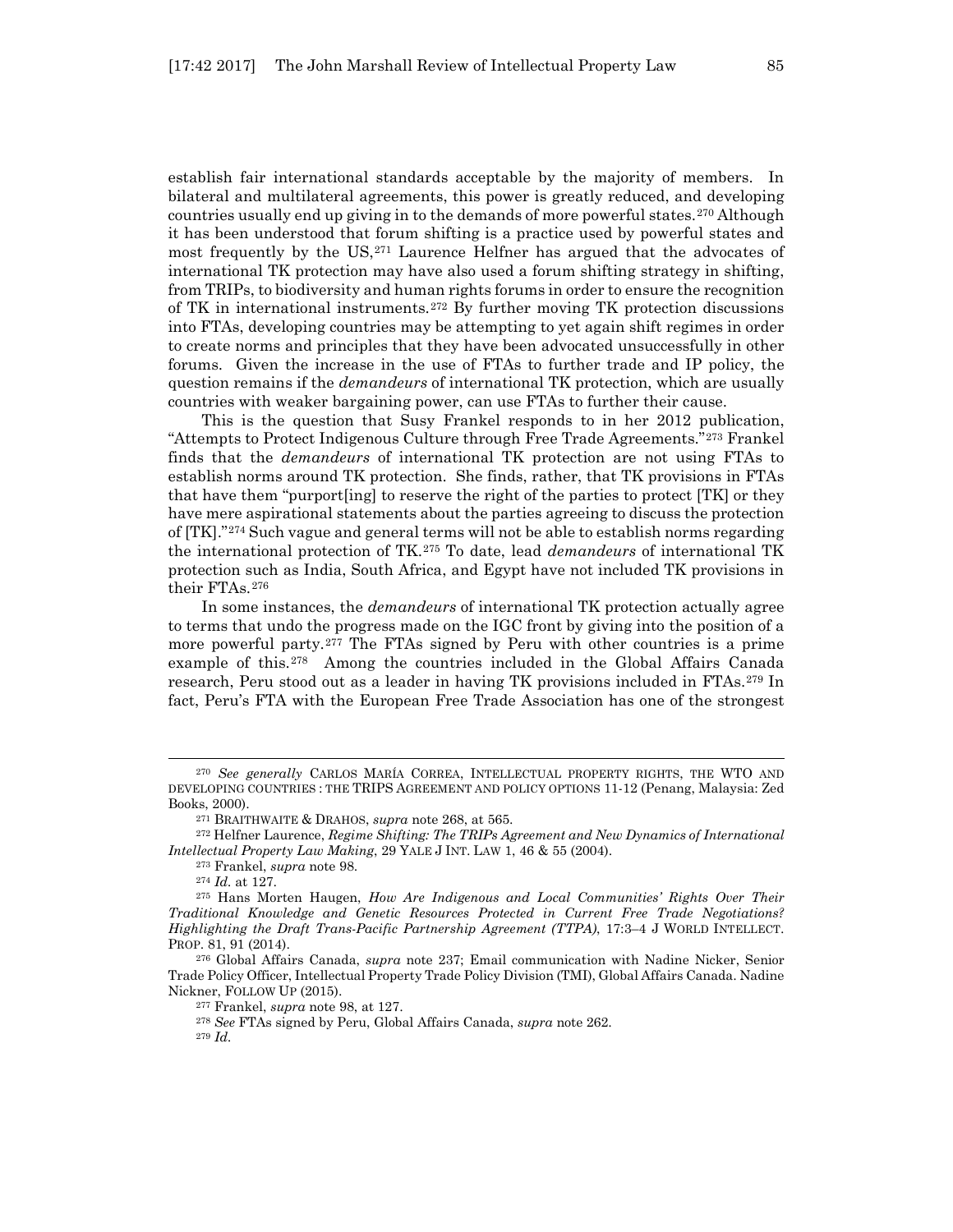requirements on disclosure of the origins of TK in patent applications.[280](#page-45-0) However, in the FTA Peru signed with the United States, the memorandum of understanding on TK states that the parties agree that TK protection "can be adequately addressed through contracts."[281](#page-45-1) This position is the same the United States took in discussions of TK protection through WTO's TRIPs agreement.[282](#page-45-2) Peru's strong advocacy for TK protection, which is reflected in FTAs it has with other countries and in other international forums, is not reflected in its MOU with the US. This example of the Peru-USA FTA might be evidence of how weaker countries can be more disadvantaged under bilateral agreements than in multilateral settings.

However, what is more striking is that some FTAs between *demandeurs* of international TK protection have also failed to provide strong norm-setting provisions on TK protection.[283](#page-45-3) This is the case even if both sides of the FTA have commonalities in TK protection domestically.[284](#page-45-4) This is the case, for instance, with the Peru-China FTA.[285](#page-45-5) The wordings in these FTAs are aspirational or permissive at best. These scenarios speak to a missed opportunity that *demandeurs* of TK protection have to further entrench the international norms surrounding TK protection being developed at the IGC.[286](#page-45-6) Although limited in their impact, TK protection norms included in FTAs between *demandeurs* of TK protection, have the potential to influence multilateral deliberations.

#### *1. The Trans-Pacific Partnership Agreement*

The dynamics between countries with different bargaining power under FTAs can also be seen in the difference between one of the latest and most controversial agreements – the Trans-Pacific Partnership Agreement (TPP)[287](#page-45-7) and its precursor agreement, the Trans-Pacific Strategic Economic Partnership.[288](#page-45-8) The initial, signed agreement, the Trans-Pacific Strategic Economic Partnership, started between Brunei, Chile, Singapore and New Zealand. It included a permissive but clear statement on TK protection. The agreements under its Chapter 10, Article 10.3 states:

<span id="page-45-0"></span><sup>280</sup> "The Parties, in accordance with their national laws, shall provide for administrative, civil or criminal sanctions if the inventor or the patent applicant wilfully make a wrongful or misleading declaration of the origin or source. The judge may order the publication of the ruling." *Free Trade*  Agreement between the Republic of Peru and the European Free Trade Agreements (EFTA) States, Art. 6.5 (6) (2010); Email communication with Nadine Nicker, Senior Trade Policy Officer, Intellectual Property Trade Policy Division (TMI), Global Affairs Canada. Nickner, *supra* note 276.

<span id="page-45-1"></span><sup>281</sup> *The United States - Peru Trade Promotion Agreement, Memorandum of Understanding Regarding Biodiversity and Traditional Knowledge* (2006).

<sup>282</sup> Frankel, *supra* note 98, at 128.

<span id="page-45-3"></span><span id="page-45-2"></span><sup>283</sup> Many of the FTAs signed by Peru and India with other Asian and Latin American countries do not have TK protection at all. Some of the FTAs that have TK protection have general statements that are not able to qualify as norm-setting. Global Affairs Canada, *supra* note 262.

<sup>284</sup> Frankel, *supra* note 98, at 129.

<sup>285</sup> *Id.*

<sup>286</sup> *Id.* at 133.

<span id="page-45-8"></span><span id="page-45-7"></span><span id="page-45-6"></span><span id="page-45-5"></span><span id="page-45-4"></span><sup>287</sup> *Trans-Pacific Partnership Agreement* (2016). Member countries of the agreement are: Australia, Brunei Darussalam, Canada, Chile, Japan, Malaysia, Mexico, New Zealand, Peru, Singapore, United States of America and Vietnam. 288 *Trans-Pacific Strategic Economic Partnership Agreement* (2005).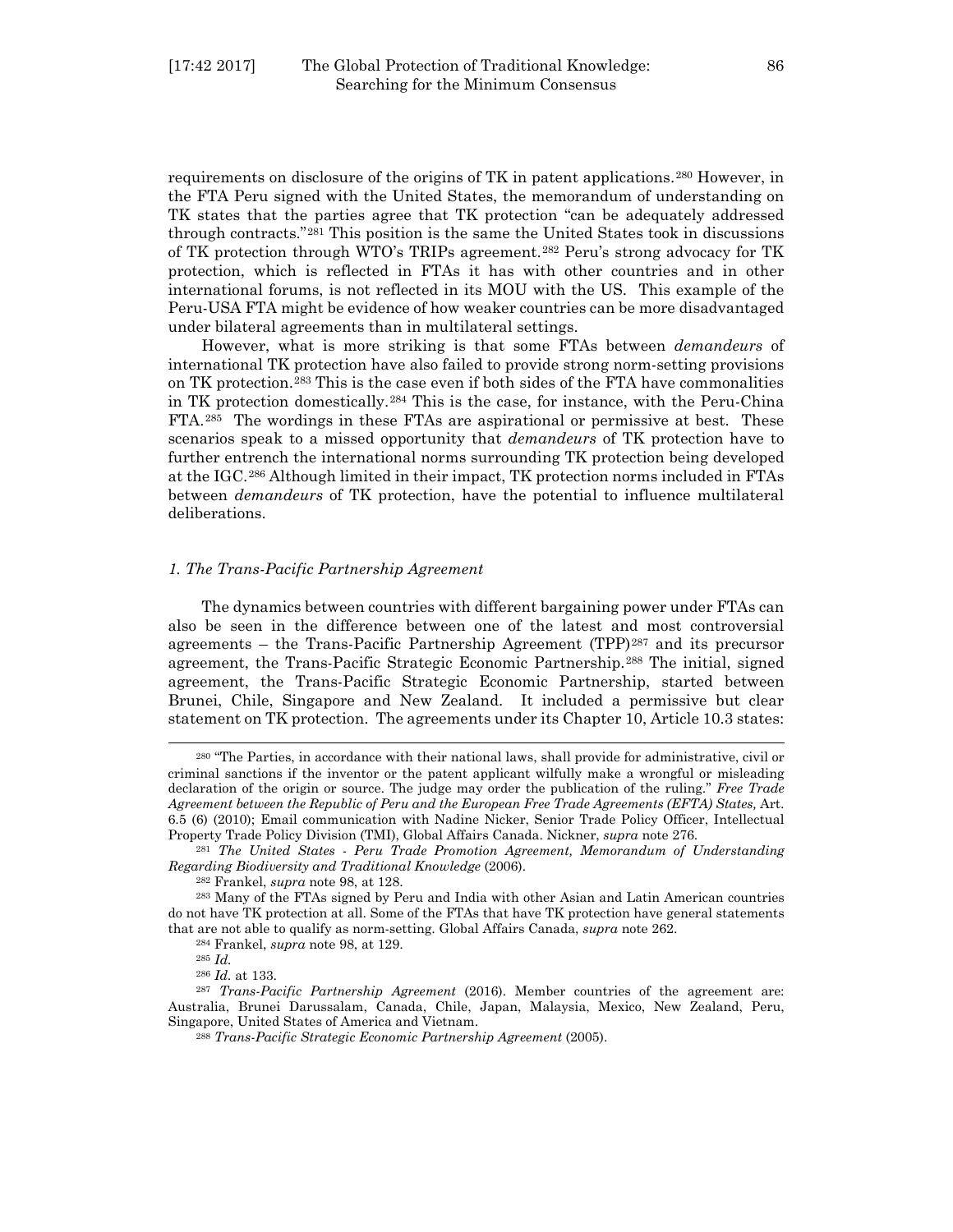"Subject to each Party's international obligations the Parties affirm that they may: … (d) establish appropriate measures to protect traditional knowledge."[289](#page-46-0) More important, the founding countries of the agreement included TK in their definition of "creative arts."<sup>[290](#page-46-1)</sup> This may be an example of a 'legal innovation'<sup>[291](#page-46-2)</sup> in which countries favorable to TK protection are attempting to use FTAs to re-define key international IP terms in the absence of powerful states objecting to TK protection. Given this background, the changes in the later agreement – the Trans-Pacific Partnership (TPP), which includes more powerful states such as the US, Japan, Australia and Canada - shows a shift towards weaker and generalized statements on TK protection.<sup>[292](#page-46-3)</sup>

The TPP addresses TK in two different chapters: its intellectual property chapter (Chapter 18) and environmental chapter (Chapter 20).<sup>[293](#page-46-4)</sup> It has been noted that the United States and Japan were against the inclusion of statements on TK protection under the IP chapter.<sup>[294](#page-46-5)</sup> This may arguably be a strategy used by the US and Japan (countries that are usually against strong TK protection) to avoid the inclusion of TK as intellectual property independent of genetic resources. TK relevant for the conservation of biodiversity and genetic resources is a subject covered under the CBD.[295](#page-46-6) The WIPO IGC forum deliberates on TK protection as a stand-alone issue. If, as the US and Japan wanted TK protection to become excluded from the IP chapter, TK would not be discussed as an independent intellectual property issue at the WIPO IGC. TK discussion would have been exclusively on TK that is relevant for biodiversity conservation, as is the case under the CBD framework. As discussed below, the final wording of the provisions of the IP chapter still avoids using the term TK independently.

The TPP Article 18.16 descriptively titled "Cooperation in the Area of Traditional Knowledge" has three sub-articles, two of which make very general statements about TK.[296](#page-46-7) The first sub-article states that signatories "recognise the relevance of intellectual property systems and traditional knowledge associated with genetic resources […]" while the second sub-article states that "Parties shall endeavour to cooperate […] to enhance the understanding of issues connected with traditional knowledge associated with genetic resources [...]"[297](#page-46-8) These provisions do not commit signatories to any particularly enforceable obligation, nor do they include any of the basic principles being discussed at the WIPO IGC. The basic principles of prior informed consent and access and benefit sharing have not been recognized. Despite the focus of the third sub-article on increasing the 'quality of patent examination,' it

l

<sup>292</sup> *See Trans-Pacific Partnership Agreement*, *supra* note 287.

<span id="page-46-8"></span><span id="page-46-7"></span><span id="page-46-6"></span><span id="page-46-5"></span><sup>296</sup> The third sub-article simple focuses on defensive protection of TK by increasing the quality of patent examinations through increased access to TK. 297 *See Trans-Pacific Partnership Agreement*, at Ch. 18, Art. 18.16.

<sup>289</sup> *Id.* at Ch. 10, Art. 10.3 (d).

<span id="page-46-1"></span><span id="page-46-0"></span><sup>290</sup> *See id.* at note accompanying Ch. 19, Art. 19.1 (3). It should be noted that the definition provided focuses on literary and artistic fields which are different from the definition of TK provided in this paper. However, given the interest of advocates of TK protection to define TK holistically, the definition used in this agreement may still apply to TK as defined in this paper.<br><sup>291</sup> Ruth Okediji, *Legal Innovation in International Intellectual Property Relations: Revisiting* 

<span id="page-46-4"></span><span id="page-46-3"></span><span id="page-46-2"></span>*Twenty-One Years of the TRIPS Agreement*, 36:1 UNIV. PA J INT. LAW 191, 195 (2014).

<sup>293</sup> *See Id.* at Ch. 18 & Ch. 20.

<sup>294</sup> Haugen, *supra* note 275, at 81.

<sup>295</sup> *See generally* CONVENTION OF BIOLOGICAL DIVERSITY, *supra* note 56.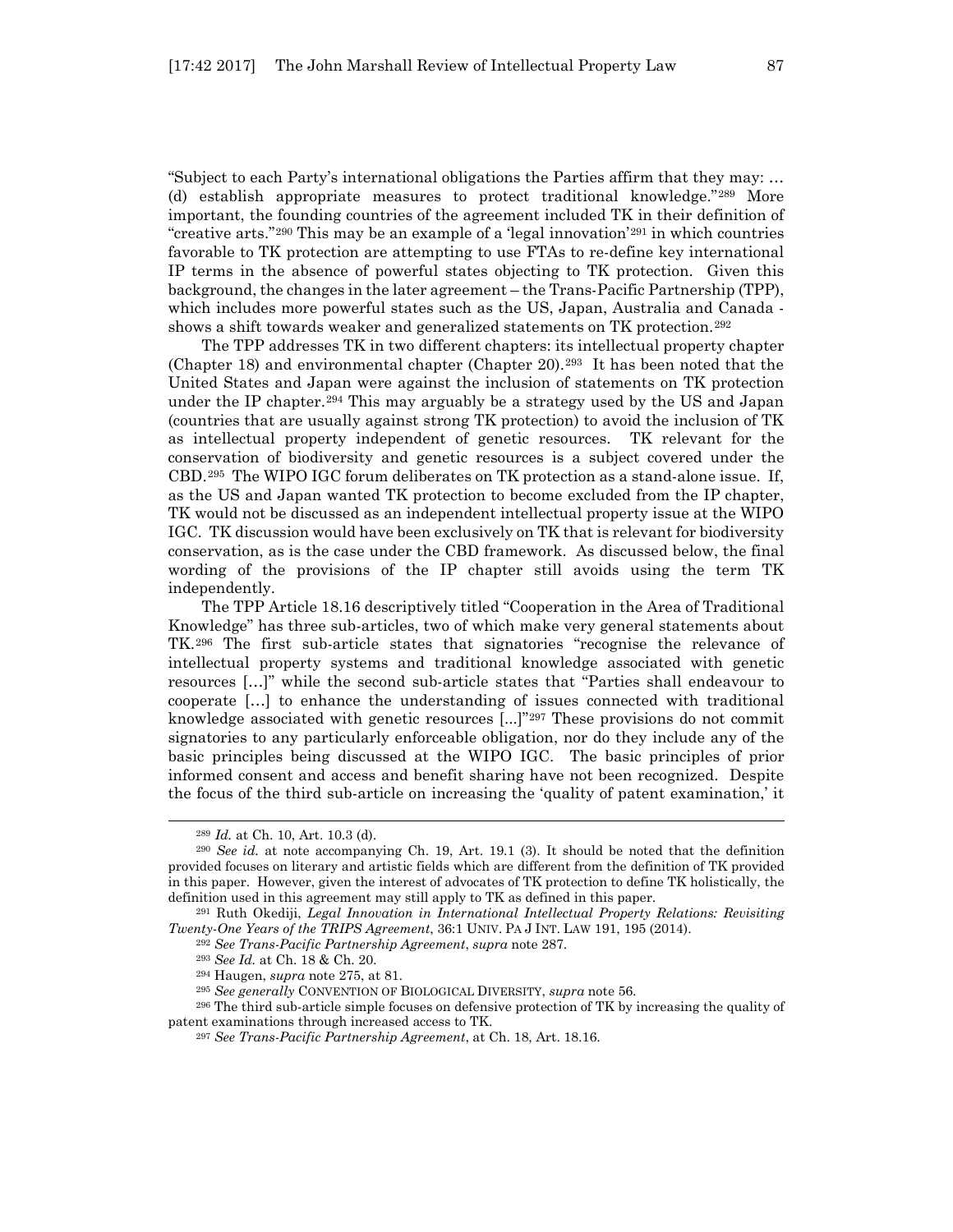does not require patent applicants to disclose information regarding any TK used in the development of the invention.[298](#page-47-0) The IP chapter has avoided mentioning all major principles being considered under international TK protection.[299](#page-47-1)

In fact, given that TK is mentioned only as it relates to genetic resources, the provisions seem to refer to the general obligations under the CBD and completely neglect the IGC deliberations on TK protection independent of genetic resources. In addition to the weakness of these provisions, cooperation on any issue in the chapter is based on the "availability of resources, and on request, and on terms and conditions mutually agreed upon between the Parties involved."[300](#page-47-2) Since the article on TK calls for 'cooperation' on the issue, all of the statements are conditional on this provision, further weakening any statement made about TK protection.

The TK discussions under the environmental section are similar to those in the IP chapter.[301](#page-47-3) Article 20.13 of the chapter titled 'Trade and Biodiversity' mostly focuses on genetic resources.[302](#page-47-4) Sub-article 3 of the same article states:

The Parties recognise the importance of **respecting, preserving and maintaining** knowledge and practices of indigenous and local communities embodying traditional lifestyles that contribute to the conservation and sustainable use of biological diversity.[303](#page-47-5) (Emphasis added).

The quoted text does not say anything about 'protection' of TK as parties only agreed to recognize the need to 'respect, preserve and maintain' TK. This provision is almost identical to Article 8(j) of the Convention on Biodiversity (CBD).[304](#page-47-6) However, the CBD provision goes on to state that the parties agree to promote access and benefit sharing with indigenous peoples and local communities while the TPP's version has a much-weakened version of the commitment focusing only on genetic resources.[305](#page-47-7) Overall, the TK provisions in both the IP and environment chapters of the TPP do not contain any clear commitments or obligations. They also do not recognize the advanced deliberations at the WIPO IGC on TK protection as an independent subject matter.

The history of the negotiating dynamics of the TPP could be seen from leaked text of earlier versions of the TPP.[306](#page-47-8) Peru, Malaysia, Mexico and Brunei proposed strong

<span id="page-47-2"></span><span id="page-47-1"></span><span id="page-47-0"></span>l

<span id="page-47-8"></span><sup>306</sup> *See WikiLeaks Release of Secret Trans-Pacific Partnership Agreement (TPP): Advanced Intellectual Property Chapter for All 12 Nations with Negotiating Positions*, WIKILEAKS, Art. QQ.E.23 (2013).

<sup>298</sup> *Trans-Pacific Partnership Agreement*, at Ch. 18 (2016).

<sup>299</sup> *See generally id.*

*<sup>300</sup> Id*. at Ch. 18, Art. 18.17.

<sup>301</sup> *See Id.* at Ch. 20.

<sup>302</sup> *Id.* at Ch. 20, Art. 20.13.

<sup>303</sup> *Id*.

<sup>304</sup> *Handbook of The Convention on Biological Diversity*, *supra* note 56, at 138.

<span id="page-47-7"></span><span id="page-47-6"></span><span id="page-47-5"></span><span id="page-47-4"></span><span id="page-47-3"></span><sup>305</sup> *Trans-Pacific Partnership Agreement*, at Ch. 20, Art. 20.13 (4) note 217; "The Parties recognize the importance of facilitating access to genetic resources within their respective national jurisdictions, consistent with each Party's international obligations. The Parties further recognize that some Parties require, through national measures, prior informed consent to access such genetic resources in accordance with national measures and, where such access is granted, the establishment of mutually agreed terms, including with respect to sharing of benefits from the use of such genetic resources, between users and providers." (Emphasis added).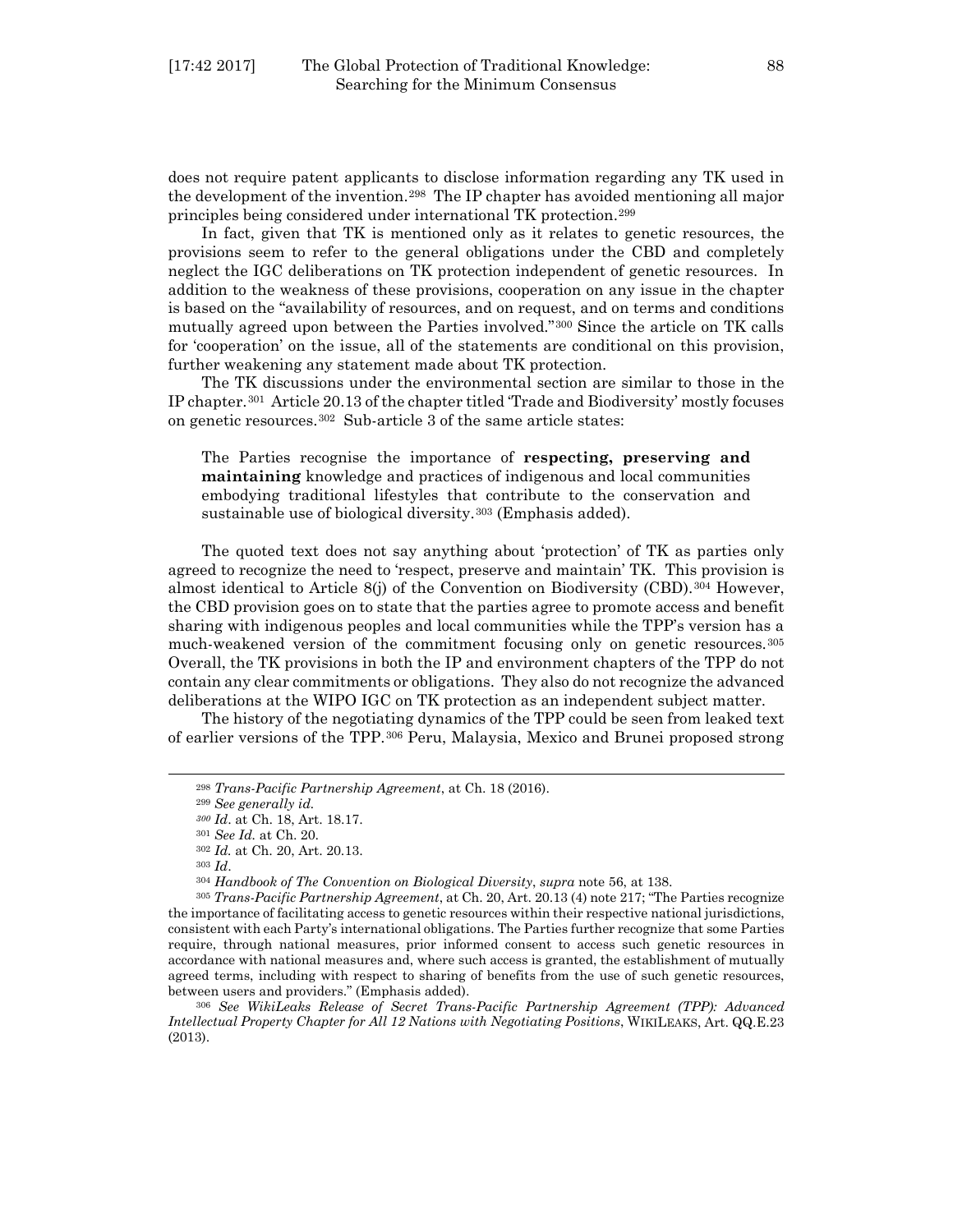obligatory and detailed commitments in earlier versions of the TPP agreement, while countries such as New Zealand, Australia, and Canada have opposed the use of such terms and preferred more permissive statements.[307](#page-48-0) The general divide discussed in the earlier section between the positions of developing countries that hold considerable TK within their jurisdiction, and developed countries where most users reside, is seen in these negotiating documents. Given the highly qualified, non-obligatory and general statements on TK protection in the final text, it can be concluded that more powerful/developed countries have succeeded in restricting TK protection to a more aspirational and optional framework.

Although there have been several missed opportunities, analysis of the most recent FTAs shows that there might be an upward trend. Examination of a compendium of close to 70 FTAs prepared by Global Affairs Canada reveals that most of the leading countries that have pushed for TK protection globally have managed to insert TK related provisions into FTAs.[308](#page-48-1) This trend is seen especially in FTAs signed between 2013 and 2015, thus demonstrating a growing trend. For instance, the 2013 FTA between EU, Peru, and Colombia contains the most extensive commitment among the FTAs analyzed.[309](#page-48-2) While TK protection is discussed in both the environmental section and the intellectual property section, the provisions explicitly cite the rights and obligations of the parties to the CBD and other international forums. The provision's relatively strong statements on the basic principles of 'prior informed consent' and 'benefit sharing' have been discussed in other forums. On other more recent FTAs, China has shown increasing success in inserting TK provisions into its FTAs, including those with Switzerland[310](#page-48-3) and South Korea (2015),[311](#page-48-4) which expressly recognizes the above mentioned basic principles.[312](#page-48-5) One conclusion that may be drawn from this trend may be that advocates of TK protection are finally realizing the potential of FTAs as norm-setting tools on a global level and have begun using them as such. However, since the practice is very recent, the actual impact of this trend remains uncertain.

A useful comparison to the TPP is an FTA, thought by many to be an alternative to the TPP – The Regional Comprehensive Economic Partnership (RCEP).[313](#page-48-6) The

<sup>307</sup> *See id.;* proposals and objections.

<sup>308</sup> Global Affairs Canada, *supra* note 262.

<span id="page-48-2"></span><span id="page-48-1"></span><span id="page-48-0"></span><sup>309</sup> *Trade Agreement between the European Union and its Member States, of the one part, and Colombia and Peru, of the other part*, at Art. 201 & 271 (2012).

<span id="page-48-3"></span><sup>310</sup> *Free Trade Agreement Between the Swiss Confederation and the People's Republic of China*, at Art. 11.9.

<span id="page-48-4"></span><sup>311</sup> *Free Trade Agreement between the Government of the People's Republic of China and the Government of the Republic of Korea*, at Art. 15.17.

<span id="page-48-5"></span><sup>312</sup> Notably, China's FTA with Australia (2015) (which was signed at the same time as its FTAs with Switzerland and South Korea) only has aspirational statements which shows that it is also finding it hard to negotiate the inclusion of strong TK protection norms in FTA agreements with an economically developed country. *See Free Trade Agreement Between the Government of Australia and the Government of the People's Republic of China*, at Art. 11.17.

<span id="page-48-6"></span><sup>313</sup> Regional Comprehensive Economic Partnership (RCEP), ASSOCIATION OF SOUTHEAST ASIAN NATIONS, available at http://asean.org/?static\_post=rcep-regional-comprehensive-economicpartnership.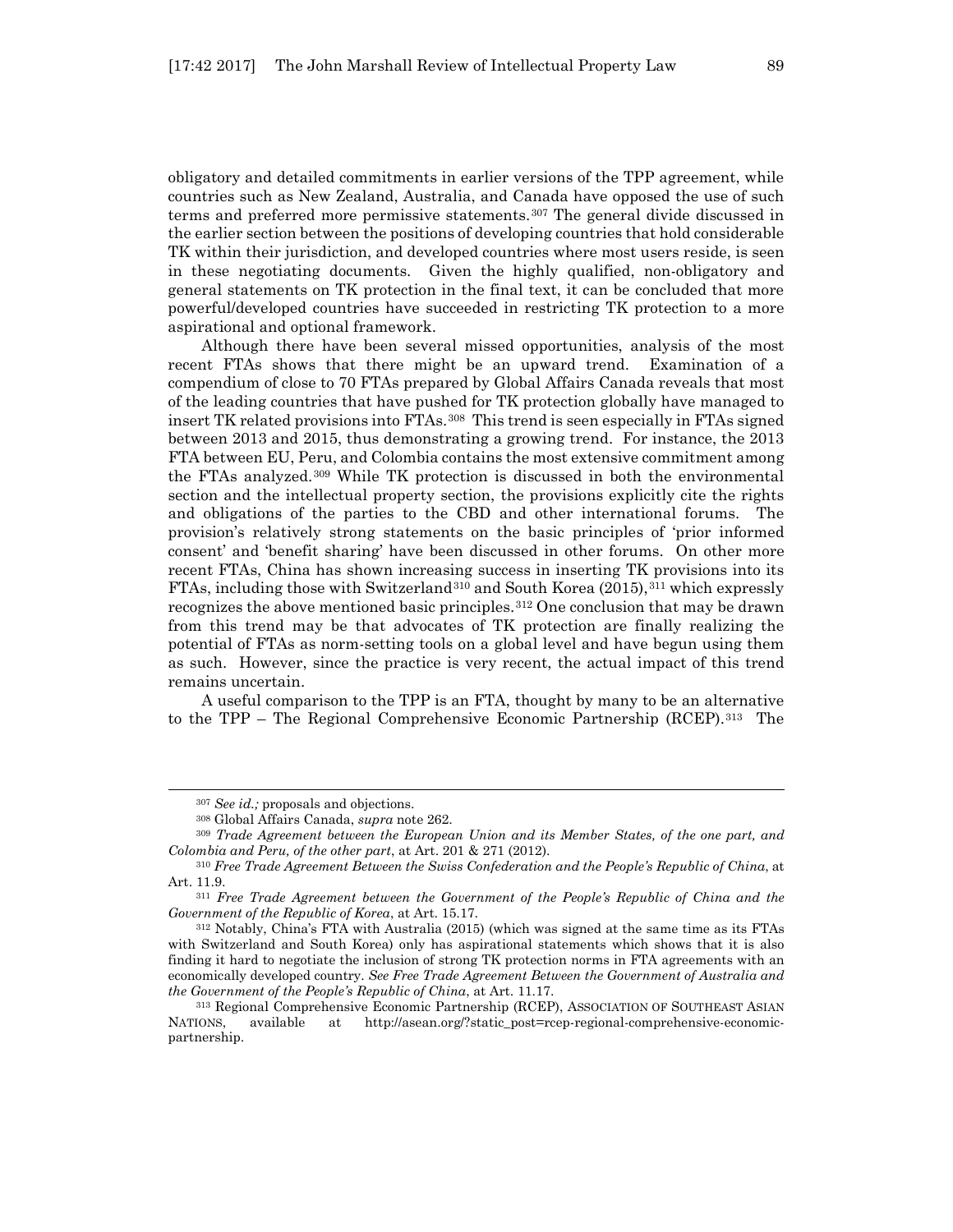RCEP has 16 member countries including China, but excluding the US.[314](#page-49-0) The leaked text of the IP chapter in the RCEP shows strong substantive provisions on TK protection.[315](#page-49-1) Although the RCEP is still being negotiated, if the final text manages to include most parts of the current provisions, it will set a much stronger standard of TK protection than that set by the TPP.

To summarize the above discussion, although FTAs are not the ideal route to the creation of international norms, for one reason or another, there is a proliferation of such agreements. FTAs are being signed by states in varying stages of economic development. Each member of the WTO is thought to be a signatory to an average of 13 FTAs.[316](#page-49-2) Given that they have become ubiquitous, the *demandeurs* of international TK protection should start using FTAs strategically to build norms around basic principles that signatories would accept.[317](#page-49-3) A promising trend is that the general value of TK is increasingly being recognized in many instruments and forums.[318](#page-49-4) Many FTA side letters (which are used as commitments between parties to continue deliberating on certain issues for the future), including some TPP side letters, deal with TK protection.[319](#page-49-5) Perhaps this is the beginning of the development of global norms on TK protection through FTAs. Delegates should build on general points of agreement in order to reach acceptable solutions. As discussed above, the alarming rate of TK loss and the need to establish legal frameworks that encourage its codification and disclosure should be the organizing principles in such endeavor.

#### VI. CONCLUSION

The risk of extra-territorial free-riding suggests the need for an international TK protection mechanism. Although some domestic measures such as secrecy and deferred disclosure could mitigate the effect of free-riding, they limit the dissemination of TK resulting in inefficiencies. The full potential of the legal framework will be realized only when there is an international TK protection mechanism.

This paper examined the status quo in terms of relevant international fora that have implications for TK protection with emphasis on the WIPO, CBD and WTO. It also examined the most advanced instrument on TK protection – the Draft Articles of the WIPO IGC. Although international TK protection has been discussed for over a decade, a clear and enforceable regime of protection has yet to be achieved. International deliberations at the WIPO IGC are stalled because of the failure of

<span id="page-49-0"></span><sup>314</sup> Currently, the member countries of the RCEP are the 10 ASEAN countries and China, India, Australia, Japan, New Zealand and South Korea.

<span id="page-49-1"></span><sup>315</sup> *See* section 7 of the intellectual property chapter. *Regional Comprehensive Economic Partnership (RCEP) (Leaked IP Chapter)* (Knowledge Ecology International).

<span id="page-49-3"></span><span id="page-49-2"></span><sup>316</sup> Michael Trebilcock, *Between Theories of Trade and Development: The Future of the World Trading System*, 16:1 J WORLD INVEST. AMP. TRADE 122, 131 (2015).

<sup>317</sup> *See generally* Frankel, *supra* note 98.

<sup>318</sup> Haugen, *supra* note 275, at 92.

<span id="page-49-5"></span><span id="page-49-4"></span><sup>319</sup> *See Understanding Regarding Biodiversity and Traditional Knowledge (The Government of Canada and the Government of Malaysia)*; *Understanding Regarding Biodiversity and Traditional Knowledge (The Governments of Canada and of the Republic of Peru)*; *Bilateral Understanding between the U.S. and Peru on Biodiversity and Traditional Knowledge*; *Understanding Regarding Biodiversity and Traditional Knowledge (The Governments of New Zealand and the Republic of Peru),*  SIDE LETTERS OF THE TPP (2016).